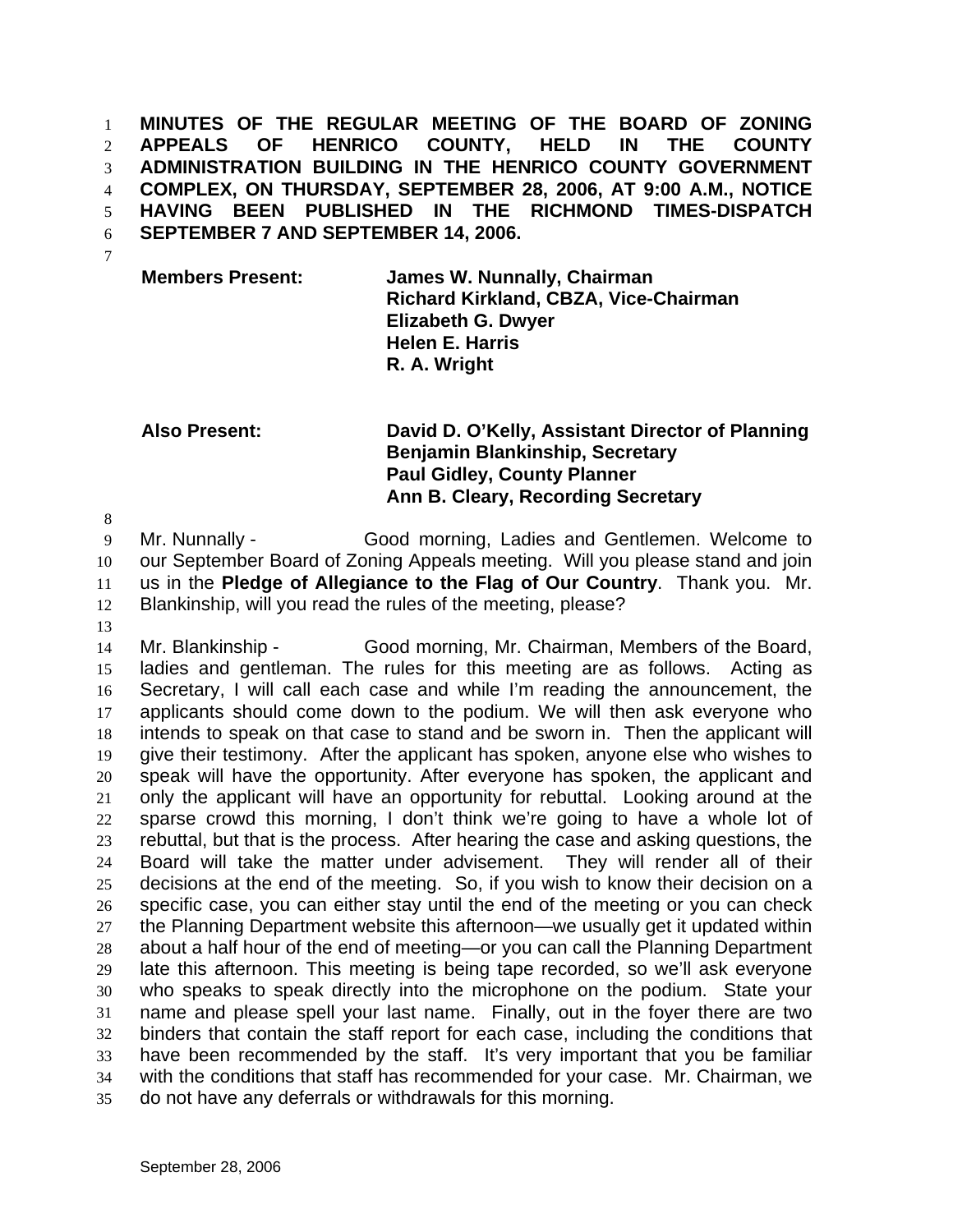36 37 38 39 40 41 42 43 44 45 46 47 48 49 50 51 52 53 54 55 56 57 58 59 60 61 62 63 64 65 66 67 68 69 70 71 72 73 74 75 76 77 78 79 80 81 Mr. Nunnally - Good. All right. Will you call the first case please? **A-33-2006 SHURM CONSTRUCTION** requests a variance from Section 24-95(b)(8) to build a one-family dwelling at 150 Cedar Fork Road (Parcel 811-725-9348), zoned A-1, Agricultural District (Fairfield). The lot width requirement and total lot area requirement are not met. The applicant has 27,173 sq.ft. lot area and 87 feet lot width, where the Code requires 30,000 sq. ft. lot area and 150 feet lot width. The applicant requests a variance of 6,827 sq. ft. lot area and 63 feet lot width. Mr. Nunnally - Is there anyone else here interested in this case? If so, will please stand and raise you right hand and be sworn? Mr. Blankinship - Raise your right hand, please, sir. Do you swear the testimony you're about to give is the truth and nothing but the truth, so help you God? Mr. Seal - I do. Mr. Nunnally - Please state your name for the record, sir, and tell us what you're requesting. Mr. Seal - The My name is Robert Seal. Me and my siblings are the lot owner. I'm here representing myself and my siblings. Basically, I want to put a house on this lot. This is my mother and father's lot they bought in 1955. Our mother passed away in '91, and in '98 the house was condemned. We had to have it torn down and the lot cleared. Now, I'm at a point where I'm financially able to put another house on it and that's what I'd like to do to make it a useful lot. Mr. Nunnally - What type of house are you planning on putting there? Mr. Seal - The Still in the planning stages as to what size house, but whatever I can get a building permit on. I'd just like to build a one-family dwelling. Mr. Nunnally - Is that going to be for your own personal use? Mr. Seal - Yes sir. Ms. Dwyer - The Are there any conditions on this? Mr. Blankinship - Just one.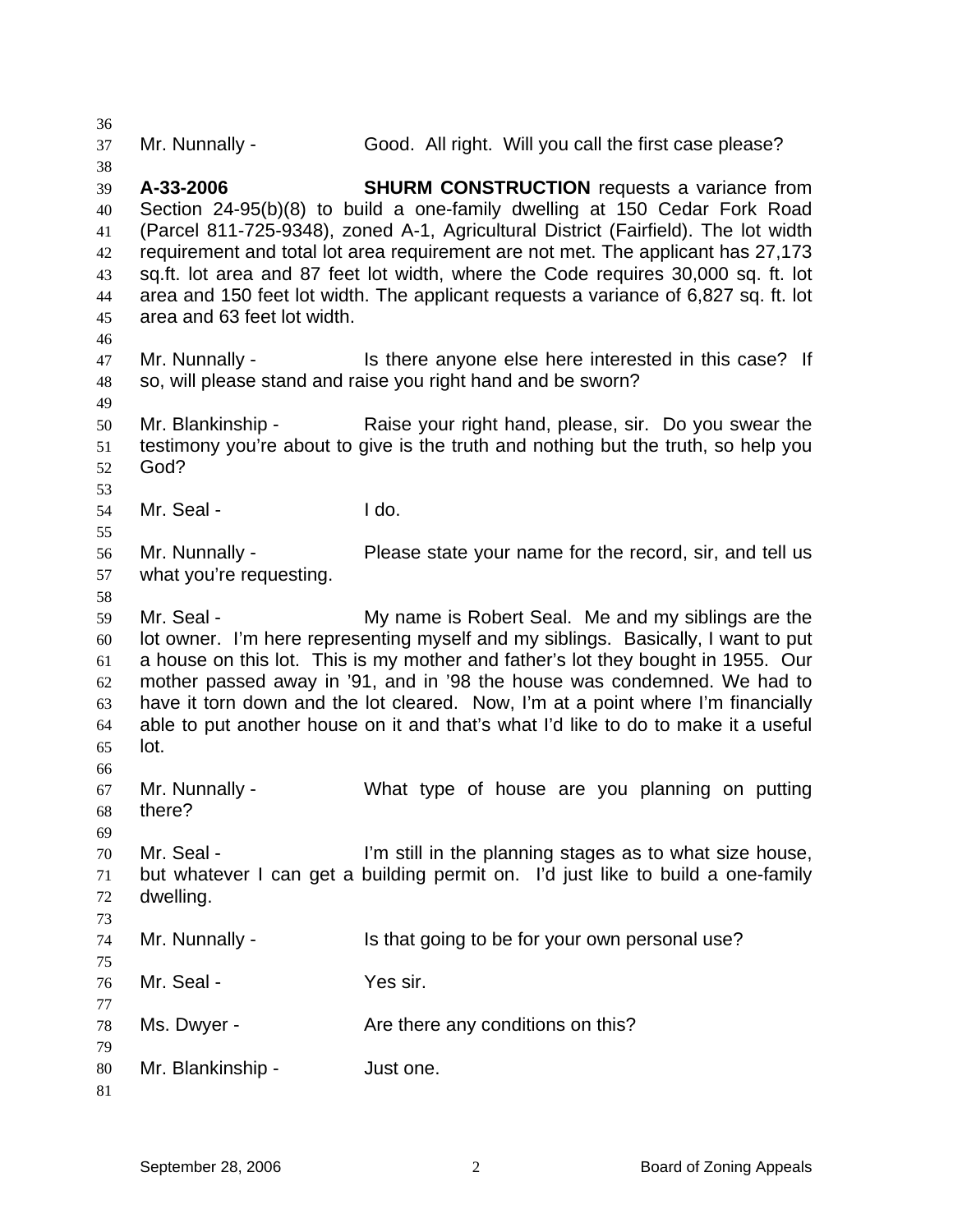82 Ms. Dwyer - Ckay. 83 84 85 86 87 88 89 90 91 92 93 94 95 96 97 98 99 100 101 102 103 104 105 106 107 108 109 110 111 112 113 114 115 116 117 118 119 120 121 122 123 124 125 126 127 Mr. Wright - Mr. Seal, have you attempted to acquire the property to the west of this property? Mr. Seal - The I talked with them before and they had no interest in giving me enough land or letting me buy enough land to make my lot in compliance. Mr. Wright - So you've tried to acquire enough to make your lot confirm to the ordinance. Mr. Seal - Yes sir. Ms. Dwyer - Is it being used for anything now? Mr. Seal - No ma'am. It's just a vacant lot. When we demolished the house at the time, I did meet with Mr. Scott Suddarth of Henrico County to discuss any options I had rather than tearing the house down. He told me at the time, that there was severe foundation damage to the house and he says it's going to cost you more to bring this up to County Code than if you tear it down and build a new house. So, I had the County demolish the place and clear the lot. At the time, I wasn't financially able to proceed with building a house. I don't know enough about the laws. Although I know stupidity's not an excuse, but that's all I have to go with here. I didn't know I had any kind of time limits or anything like that before I could build a house. I was waiting until I was financially able. My siblings have agreed to let me buy them out because I've been paying the taxes by myself for the last 10 years or so, and I paid for all the demolition. Now it's to a point where I can just buy them out at a very reasonable price and own the lot by myself. Plans were to do that and then put a house on it. Mr. Nunnally - Do you plan to live there yourself? Mr. Seal - I do, yes. That's my old neighborhood. I lived there for 20 years as a child and I'd like to go back. Ms. Dwyer - Is there any other use for this property? Mr. Seal - Nothing that I'm aware of, no ma'am. It's just about a half-acre lot. Mr. Wright - Mr. Blankinship, if Mr. Seal had just reconstructed a house there or done something to what was there, he would have been okay, wouldn't he.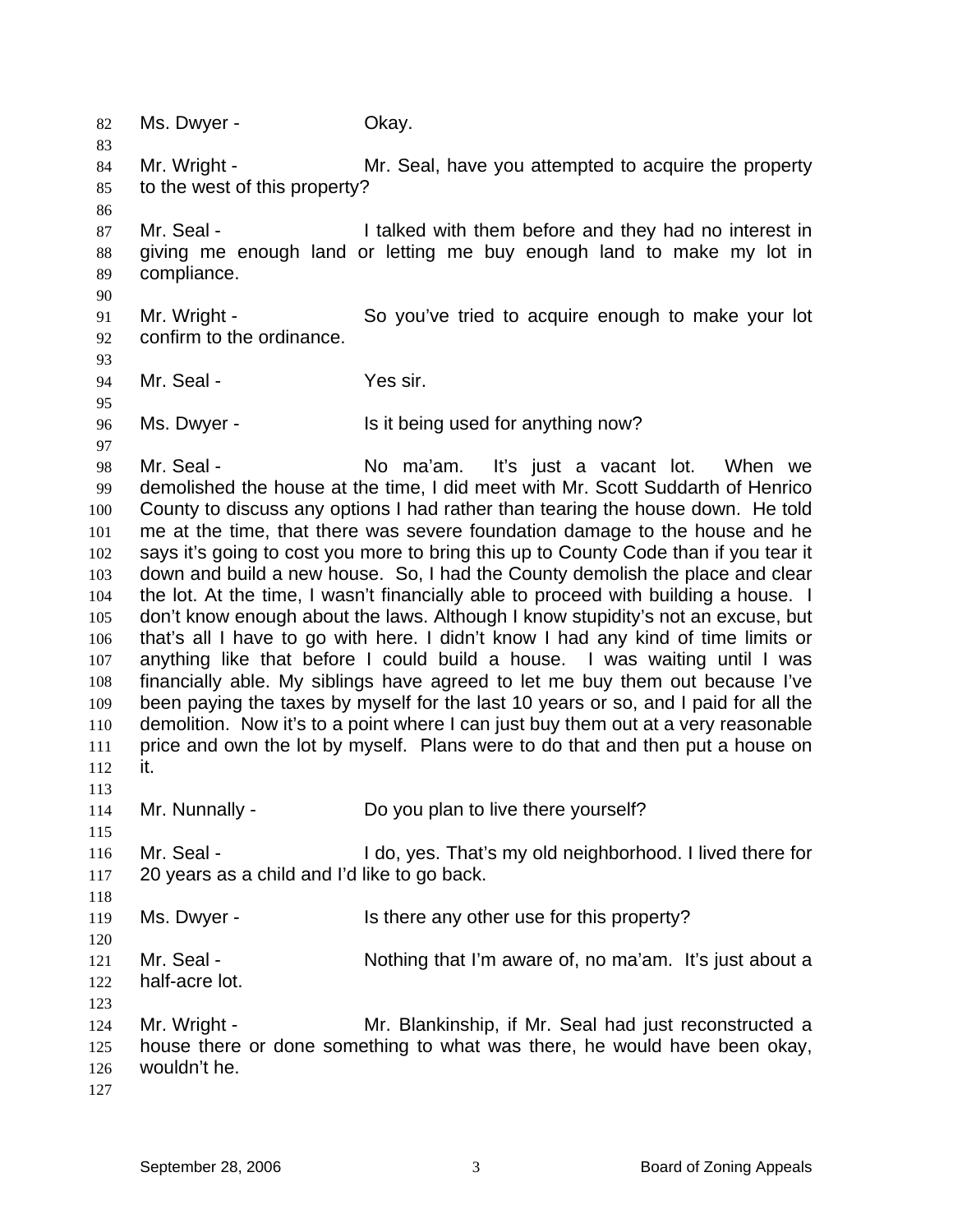| 128        | Mr. Blankinship -    | Yes sir. It would have been non-conforming.                                                                                                                            |
|------------|----------------------|------------------------------------------------------------------------------------------------------------------------------------------------------------------------|
| 129        | Mr. Wright -         | Was there a time limit within which he had to replace                                                                                                                  |
| 130        |                      |                                                                                                                                                                        |
| 131        |                      | the house or once it was torn down that pretty well eliminated the non-conformity,                                                                                     |
| 132        | didn't it?           |                                                                                                                                                                        |
| 133        |                      |                                                                                                                                                                        |
| 134<br>135 | Mr. Blankinship -    | You have two years from when it's demolished.                                                                                                                          |
| 136        | Mr. Wright -         | Oh, okay. If he had built it within two years, he would                                                                                                                |
| 137        | have no problem.     |                                                                                                                                                                        |
| 138        |                      |                                                                                                                                                                        |
| 139        | Mr. Blankinship -    | Yes sir, that's correct.                                                                                                                                               |
| 140        |                      |                                                                                                                                                                        |
| 141        | Mr. Seal -           | Again, I wasn't aware of that. I know that's not an                                                                                                                    |
| 142        |                      | excuse, but I just didn't know. Had I known, I would have taken action and did                                                                                         |
| 143        |                      | what I had to do to come up with the money. I just thought I would wait until I                                                                                        |
| 144        |                      | could save enough so I didn't have to go so much in debt for the place.                                                                                                |
| 145        |                      |                                                                                                                                                                        |
| 146        | Ms. Harris -         | When was the house demolished?                                                                                                                                         |
| 147        |                      |                                                                                                                                                                        |
| 148        | Mr. Seal -           | In 1998.                                                                                                                                                               |
| 149        |                      |                                                                                                                                                                        |
| 150        | Ms. Harris -         | You didn't have a permit to demolish it in 1998?                                                                                                                       |
| 151        |                      |                                                                                                                                                                        |
| 152        | Mr. Seal -           | Ma'am?                                                                                                                                                                 |
| 153        |                      |                                                                                                                                                                        |
| 154        | Ms. Harris -         | Did you have any type of permission to demolish the                                                                                                                    |
| 155        | house?               |                                                                                                                                                                        |
| 156        |                      |                                                                                                                                                                        |
| 157        | Mr. Seal -           | Permission?                                                                                                                                                            |
| 158        |                      |                                                                                                                                                                        |
| 159        | Mr. Blankinship -    | Did you get a demolition permit from building                                                                                                                          |
| 160        | inspectors?          |                                                                                                                                                                        |
| 161        |                      |                                                                                                                                                                        |
| 162        | Mr. Seal -           | The County took care of all of that. They told me I                                                                                                                    |
| 163        |                      | could either get a private contractor to do it or I could get the County to do it.                                                                                     |
| 164        |                      |                                                                                                                                                                        |
| 165        | Mr. Blankinship -    | Oh, the County actually did the demolition.                                                                                                                            |
| 166        |                      |                                                                                                                                                                        |
| 167        | Mr. Seal -           | The County actually did the demolition, yes. That was                                                                                                                  |
| 168        |                      | the issue. The old house had asbestos shingles on it, so that had to be handled                                                                                        |
| 169        |                      | and certified through the County that it was handled properly. Rather than get                                                                                         |
| 170        |                      | into that with a private contractor and me be liable for seeing that everything was<br>done properly, I just contacted the County to take care of the whole deal. They |
| 171<br>172 | just did everything. |                                                                                                                                                                        |
| 173        |                      |                                                                                                                                                                        |
|            |                      |                                                                                                                                                                        |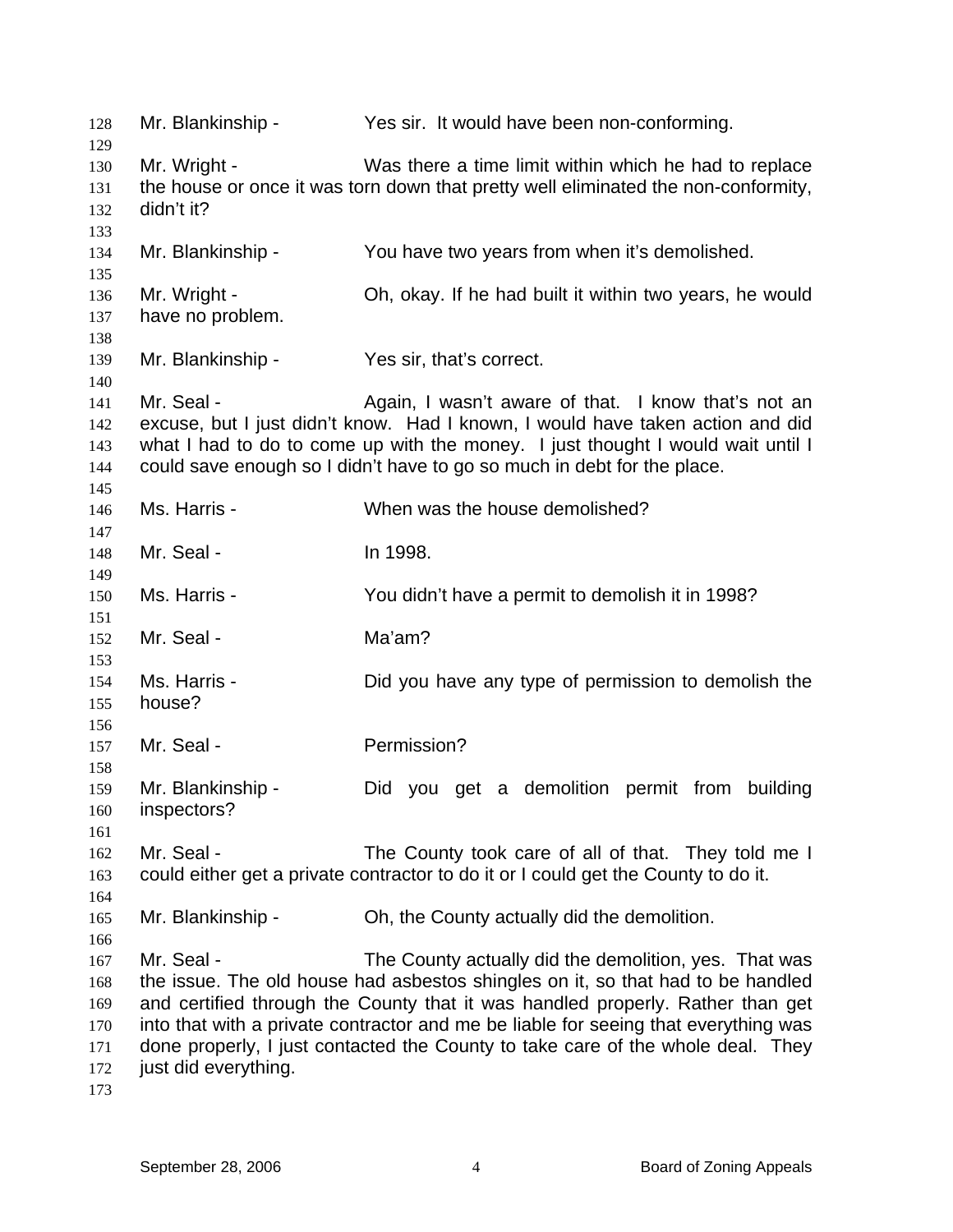Ms. Harris - You were notified by the County that you had to respond to the asbestos condition? 174 175 176

177 178 179 180 181 182 183 184 185 Mr. Seal - Yes ma'am. I got the notice from the County that the house had been deemed unsafe and was given 30 days to let them know that either I was going to demolish it, try to fix it, or they were going to come in and demolish it and if we didn't pay, it would be added onto our tax bill. At that time, I just worked with the County and they set up a payment plan for me to pay off the demolition over a year's time. They gave me a year to pay it off without any kind of interest fees or anything, so we split it up 12 months and I made my payments over the next year and paid for the demolition and the clearing of the lot.

186 187 188 189 Mr. Nunnally - Any other questions of Mr. Seal? Mr. Wright - What size house was located on the lot that was demolished?

191 192 Mr. Seal - The Mustable of two-story house. I'm assuming something like maybe 1,500 to 1,700 square foot.

194 195 Mr. Wright - Will your new house occupy any additional area of land than the old house?

197 Mr. Seal - No sir, it would be in the same area.

199 Mr. Wright - The About the same size?

201 202 Mr. Seal - **Probably, yes sir.** Something around 1,500 to 1,700 square foot is what I have in mind. Something along those lines.

204 205 206 Mr. Nunnally - Any other questions? I'll ask again, is anyone here in opposition to this request? Hear none, that concludes the case. Thank you for coming, Mr. Seal.

207 208 Mr. Seal - Thank you.

209 210 **DECISION** 

190

193

196

198

200

203

213

217

211 212 Mr. Nunnally - A-33-2006, Shurm Construction Company.

214 215 216 Ms. Harris - Mr. Chairman, I move that we approve this variance. With the demolition of the former home that was on this site, granting this variance would allow the homeowner the full use of the land as its zoned.

218 219 Mr. Nunnally - Ckay. Motion from Ms. Harris to be approved. Do I have a second?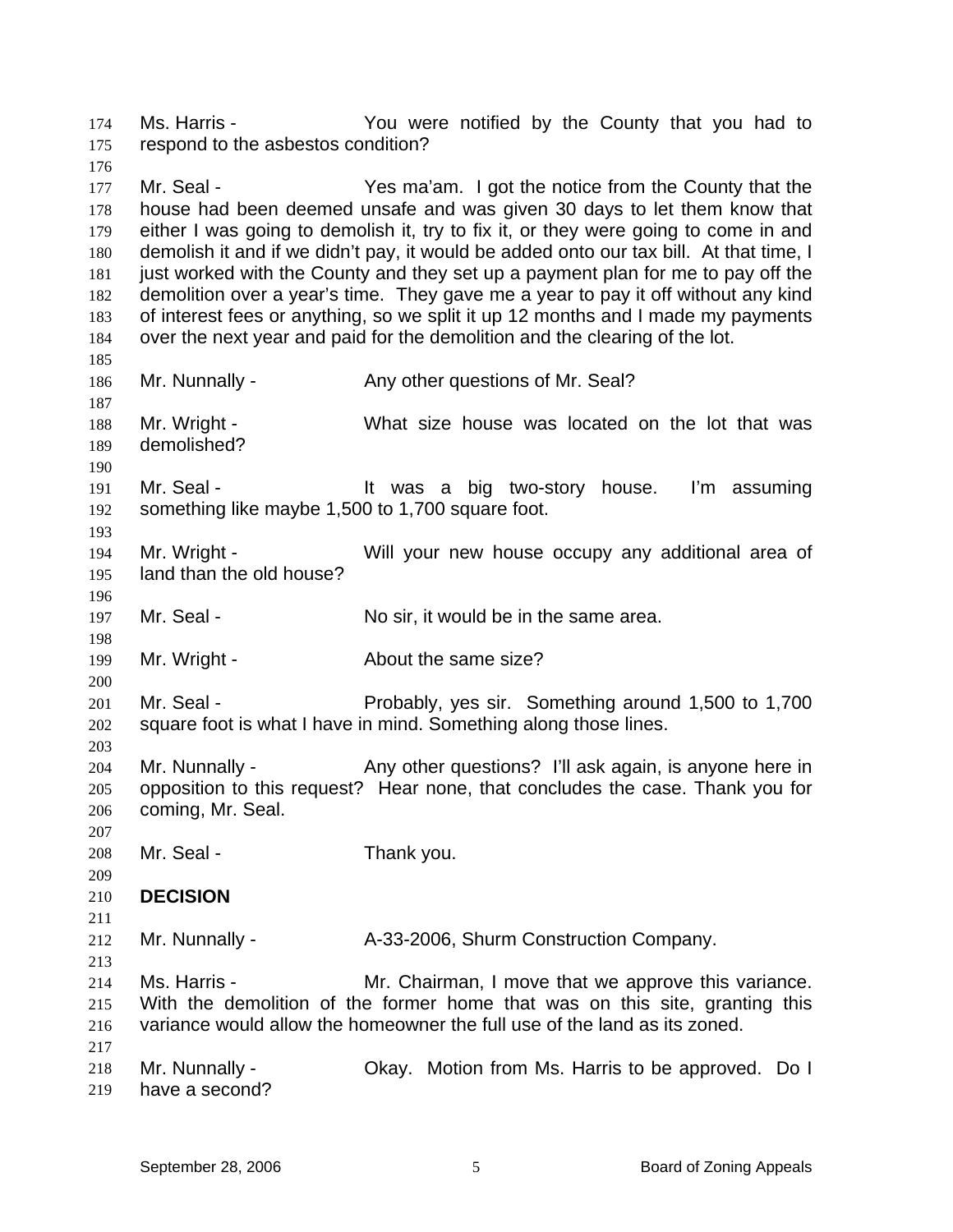220 221 222 223 224 225 226 227 228 229 230 231 232 233 234 235 236 237 238 239 240 241 242 243 244 245 246 247 248 249 250 251 252 253 254 255 256 257 258 259 260 261 262 263 264 265 Mr. Wright - Second. Mr. Nunnally - Second by Mr. Wright. All in favor say aye. It's been approved. I didn't ask for no's. Did everybody say aye? After an advertised public hearing and on a motion by Ms. Harris, seconded by Mr. Wright, the Board **granted** application **A-33-2006** for a variance to build a one-family dwelling at 150 Cedar Fork Road (Parcel 811-725-9348), zoned A-1, Agricultural District (Fairfield). The Board granted the variance subject to the following condition: 1. This variance applies only to the lot width requirement and total lot area requirement. All other applicable regulations of the County Code shall remain in force. Affirmative: Dwyer, Harris, Kirkland, Nunnally, Wright 5 Negative: 0 Absent: 0 Mr. Nunnally - Next case. **A-36-2006 RYAN HOMES** requests a variance from Section 24- 13.1(d)(2) to build a one-family dwelling at 1517 Village Field Drive (Village at Osborne) (Parcel 802-696-6643), zoned R-5AC, General Residential District (Conditional) (Varina**)**. The minimum side yard setback is not met. The applicant proposes 20 feet minimum side yard setback, where the Code requires 25 feet minimum side yard setback. The applicant requests a variance of 5 feet minimum side yard setback. Mr. Nunnally - This there anyone else here interested in this case? If so, will you please stand and raise your right hand and be sworn. Mr. Blankinship - The Do you swear the testimony you're about to give is the truth and nothing but the truth, so help you God? Mr. Smith - I do. Mr. Nunnally - Please state your name for the record, sir, and tell us what you're requesting. Mr. Smith - My name is Gene Smith. I work with Ryan Homes. We applied for a permit in Henrico County to build a home in the Village at Osborne subdivision and were granted a permit and started construction.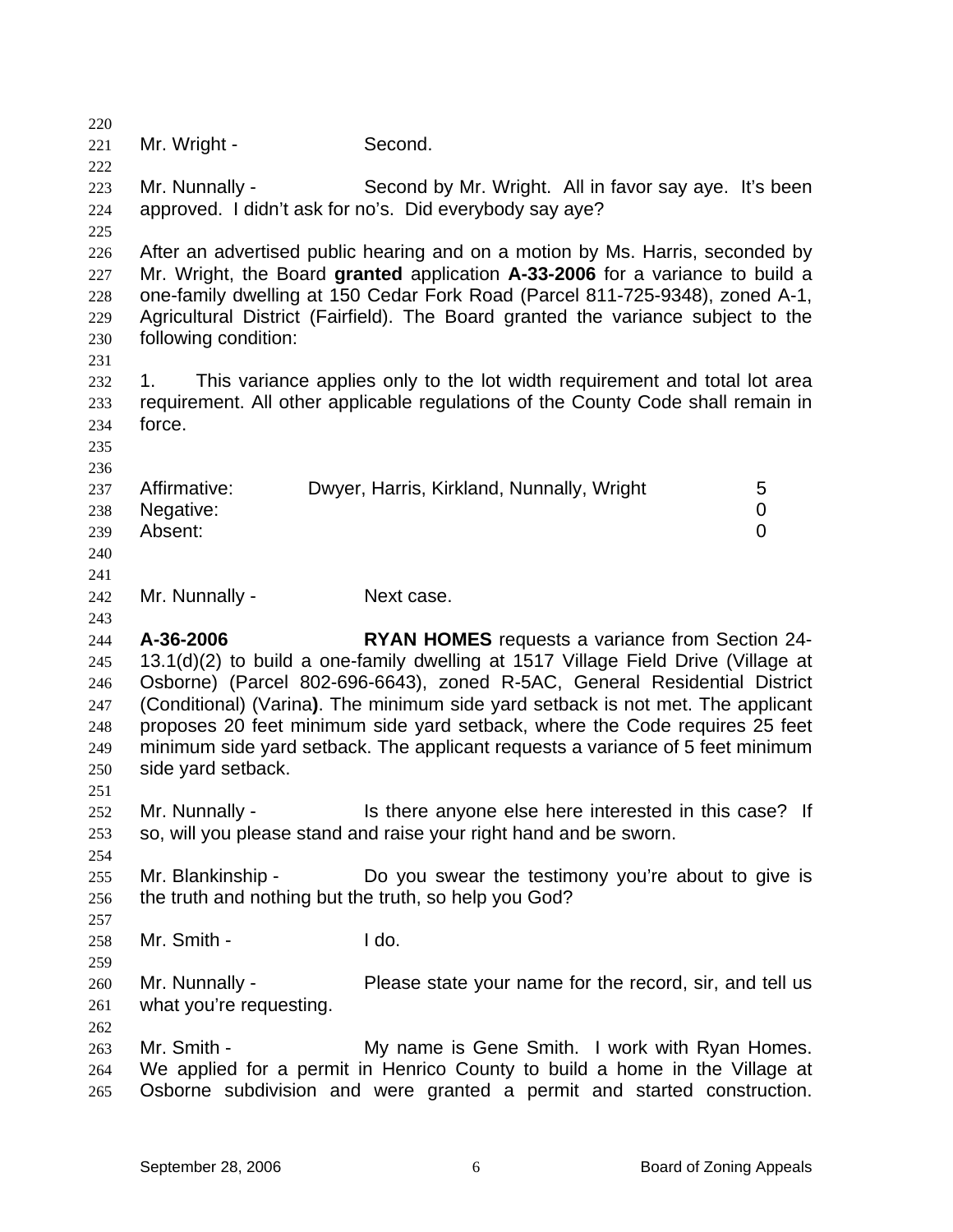Somewhere along the line, somebody figured out there was a problem there, so they asked us to stop construction. We stopped and now we're trying to sort that out as to what happened. The foundation's in and the framing has been started on the home. We'd like permission just to finish it. Apparently, there was some misunderstanding with the County. Like I said, we had a building permit and all. 266 267 268 269 270 271 272 273 274 275 276 277 278 279 280 281 282 283 284 285 286 287 288 289 290 291 292 293 294 295 296 297 298 299 300 301 302 303 304 305 306 307 308 309 310 311 Mr. Nunnally - It was approved by the County before you started on it. Mr. Smith - Yes sir. Ms. Harris - When did you stop the construction? Mr. Smith - The Mustain of the School as a soon as it was probably two months ago maybe, as soon as we found out. The County notified us that there may be a problem and asked us to stop, so we stopped. Needless to say, our customer that bought the home is a little upset about that, but we explained the situation to him. Ms. Dwyer - When you applied for the building permit, you were unaware of this extra five-foot requirement? Mr. Smith - Yes, yes. There was definitely a little confusion. It's a zero-lot subdivision, which is our first experience with it. We had asked a lot of questions and we thought we were really clear on it. I think the County thought they were clear, too, but apparently, it wasn't as clear as we thought. Ms. Dwyer - The You had an engineer design—Is it a subdivision? Mr. Smith - The Yes. Foster and Miller. Mr. Nunnally - Mr. Blankinship, is this the County's error or the builder? Seems like to me, it's the County's, isn't it? Mr. Blankinship - The lot believe from the record that the County made a mistake in approving the permit and possibly also in reviewing the buildable area plan of the subdivision. The final responsibility falls on the owner, the builder as his agent, but I do think the County is partially at fault here. Mr. Kirkland - Mr. Blankinship, will this same problem occur on Lot (address) 7132, also, if it's not watched, before they build a home there? The lot on the back side. They already found this mistake on that lot, is what I'm trying to say, before we hear it again. Mr. Smith - This is the only lot that we have a problem with. We know the issue and the County knows the issue, so it won't happen again.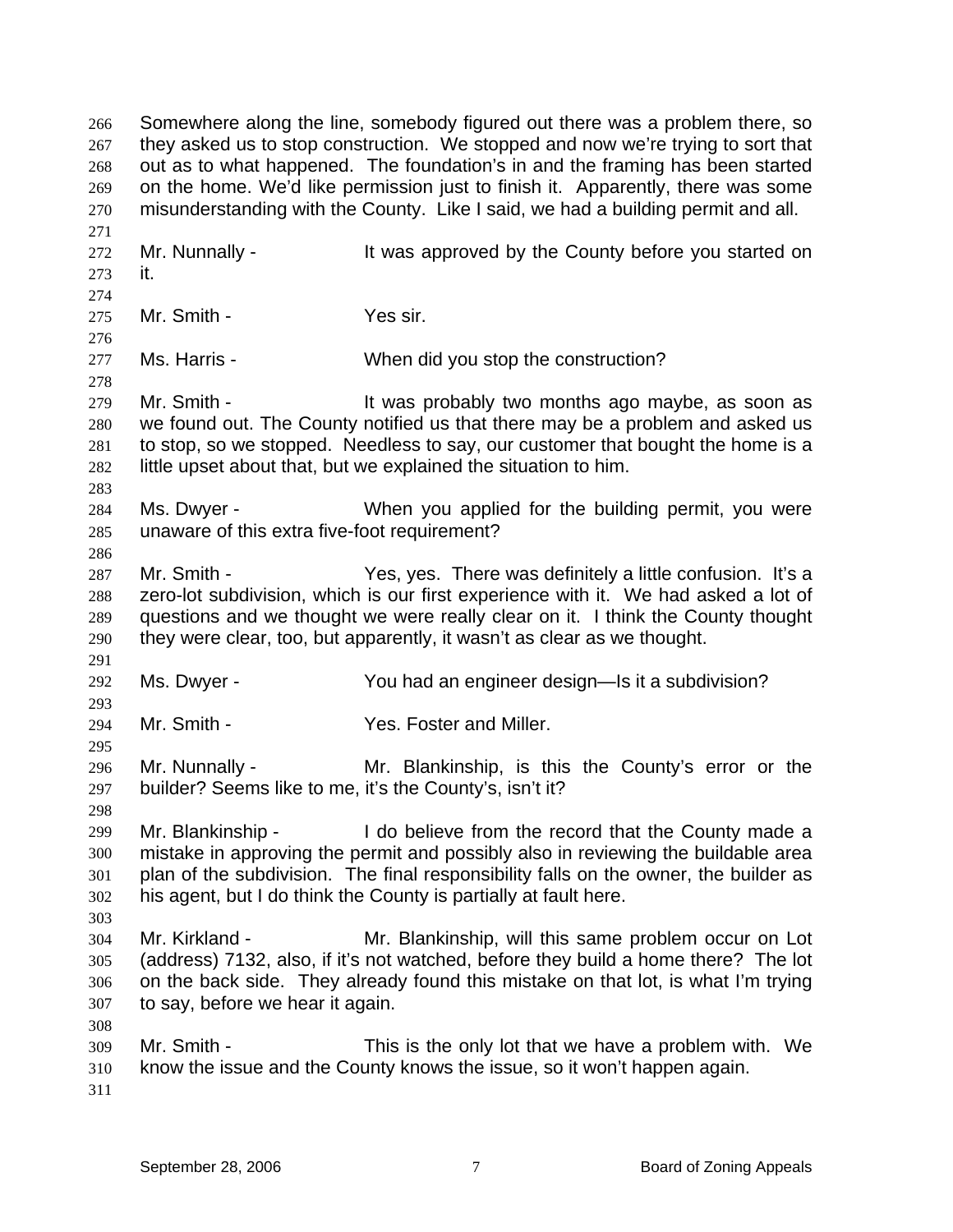312 Mr. Blankinship - Anyone want an opportunity to respond to that?

314 315 316 317 318 319 320 321 322 323 324 325 326 327 328 Mr. Mistr - The Muslim Spud Mistr with Foster and Miller. There are only six lots affected by this. They are wider. We made all the lots 61 feet wide as opposed to 60 to try to avoid this problem. As you know in the past, the side yards, if it was a reverse corner lot, had to be 25 feet. These are not reverse corner lots, but the County did change the ordinance in 2002. On the construction plans, we showed the side yard as 20 feet. I didn't pick it up, nor did anybody at the County. The plans were approved that way. When Ryan sold the home, they wanted to get as large homes as we could out here. I understand it's about a \$325,000 home that will be constructed. When we did the plot plan, actually, one of surveyors picked up and said that he thought it should be 25 feet, called Ryan. They called the Permit Center. The Permit Center checked it and said, "No, 20 feet is sufficient," and made a handwritten note that it was okay. We continued with the plot plan and then after the footings were in and the foundation was in and the inspector or somebody caught it and said, "No, we've made a mistake." Ryan stopped at that point in time.

- 330 331 Mr. Blankinship - How are you going to prevent this from happening on the other five?
- 332

329

313

333 334 335 336 337 338 339 Mr. Mistr - We know that the other five have to have the 25-foot setback. They are back-to-back, so it's not like it's setting out into somebody's front yard that's behind them. The reason I think the County went to this was to give a little additional room for landscaping along the sides when you only had 20 feet. In this case, the subdivision was proffered to have two trees not only in the front, but on these corner lots to have two trees in the side also. There will be landscaping there.

340

343

347

- 341 342 Mr. Blankinship - The same they just going to choose a smaller house plan or how are they going to rectify that?
- 344 345 346 Mr. Smith - Yes. All the lots in here allow for a 40-foot house. On the 61-foot lot, you can put a 40-foot house. This is actually a 45-foot house, so it's just bigger than all the others.
- 348 349 350 Mr. Nunnally - Any other questions for Mr. Mistr? Any questions for Mr. Smith? I'll ask again, is anyone here in opposition to this case? Hear none, I'm concluding this case. Thank you for coming, sir.
- 351 352 353 354 355 356 357 Mr. Mistr - Thank you. **DECISION**  Mr. Nunnally - A-36-2006, Ryan Homes.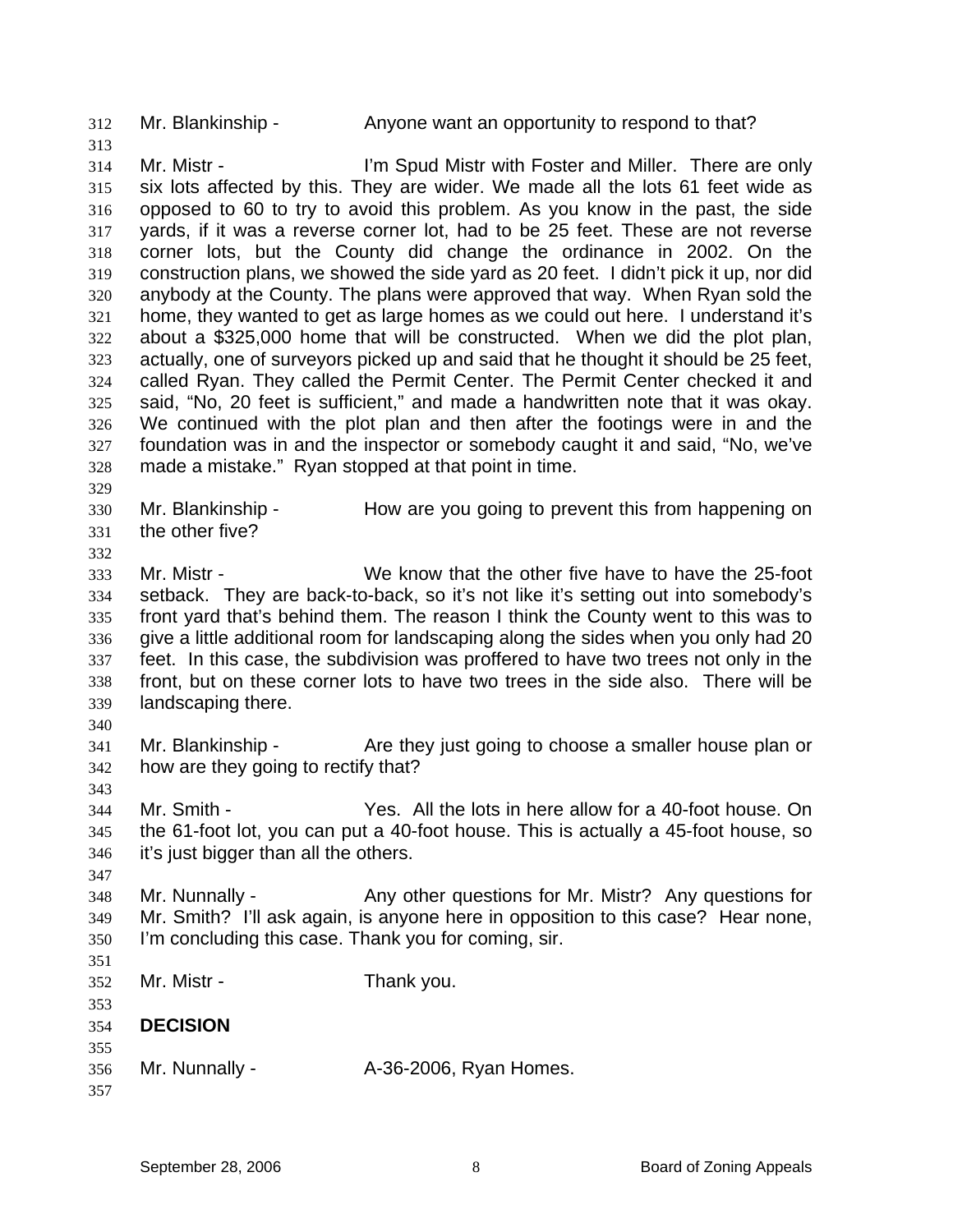| 358        | Mr. Wright -              | I move we approve it.                                                              |      |
|------------|---------------------------|------------------------------------------------------------------------------------|------|
| 359        |                           | Motion by Mr. Wright that it be approved. Do I have a                              |      |
| 360        | Mr. Nunnally -<br>second? |                                                                                    |      |
| 361        |                           |                                                                                    |      |
| 362<br>363 | Mr. Kirkland -            | Second.                                                                            |      |
| 364        |                           |                                                                                    |      |
| 365        | Mr. Wright -              | Basis for the approval is it seems to be a County error                            |      |
| 366        |                           | here. Also, I know there was responsibility on the owner, but the County           |      |
| 367        |                           | approved it. It seemed to be an innocent error. I think it would impose a hardship |      |
| 368        |                           | on the owner to have to move the foundation of the house.                          |      |
| 369        |                           |                                                                                    |      |
| 370        | Mr. Nunnally -            | All in favor of approval?                                                          |      |
| 371        |                           |                                                                                    |      |
| 372        | Ms. Harris -              | I have a question. Okay. Did he say that the site                                  |      |
| 373        |                           | behind this site, where the house had not been constructed, would not run into     |      |
| 374        | the same problem?         |                                                                                    |      |
| 375        |                           |                                                                                    |      |
| 376        | Mr. Nunnally -            | No, it would not.                                                                  |      |
| 377        |                           |                                                                                    |      |
| 378        | Ms. Harris -              | Okay.                                                                              |      |
| 379        |                           |                                                                                    |      |
| 380        | Mr. Blankinship -         | They're going to use a narrower house on the other                                 |      |
| 381        | corners.                  |                                                                                    |      |
| 382        |                           |                                                                                    |      |
| 383        | Mr. Nunnally -            | All in favor of approval say aye. Opposed?                                         | Been |
| 384        | approved.                 |                                                                                    |      |
| 385        |                           |                                                                                    |      |
| 386        |                           | After an advertised public hearing and on a motion by Mr. Wright, seconded by      |      |
| 387        |                           | Mr. Kirkland, the Board granted application A-36-2006 for a variance to build a    |      |
| 388        |                           | one-family dwelling at 1517 Village Field Drive (Village at Osborne) (Parcel 802-  |      |
| 389        |                           | 696-6643), zoned R-5AC, General Residence District (Conditional) (Varina). The     |      |
| 390        |                           | Board granted the variance subject to the following condition:                     |      |
| 391        |                           |                                                                                    |      |
| 392        | 1.                        | This variance applies only to the side yard setback requirement. All other         |      |
| 393        |                           | applicable regulations of the County Code shall remain in force.                   |      |
| 394        |                           |                                                                                    |      |
| 395        |                           |                                                                                    |      |
| 396        | Affirmative:              | Dwyer, Harris, Kirkland, Nunnally, Wright<br>5                                     |      |
| 397        | Negative:                 | 0                                                                                  |      |
| 398        | Absent:                   | $\overline{0}$                                                                     |      |
| 399        |                           |                                                                                    |      |
| 400        |                           |                                                                                    |      |
| 401        | Mr. Nunnally -            | Next case, Mr. Blankinship.                                                        |      |
| 402        |                           |                                                                                    |      |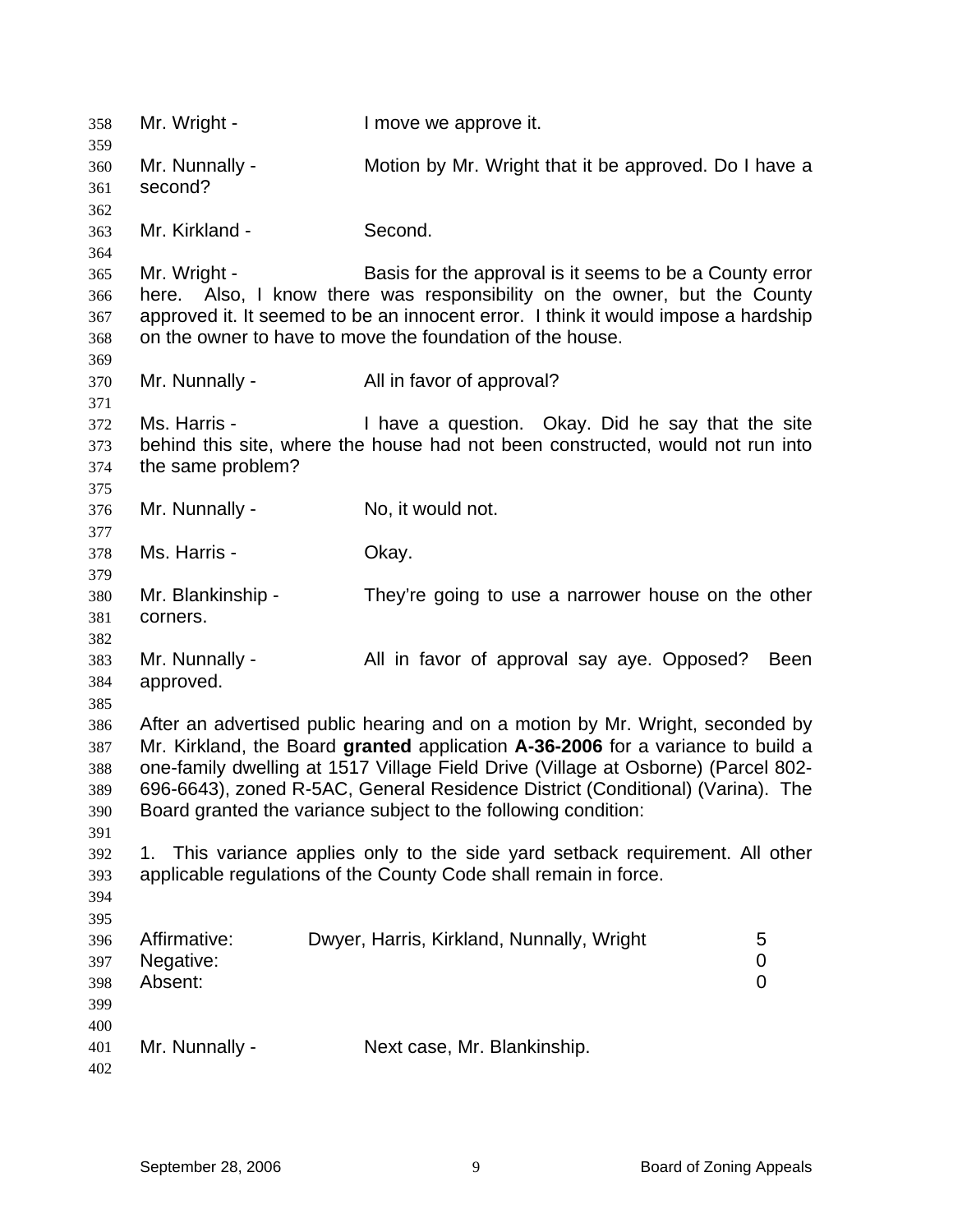**UP-39-2006 ST PAUL'S BAPTIST CHURCH** requests a conditional use permit pursuant to Section 24-116(c)(1) to install a temporary trailer at 4247 Creighton Road (Parcel 815-732-6107), zoned A-1, Agricultural District (Varina)**.** 403 404 405 406 407 408 409 410 411 412 413 414 415 416 417 418 419 420 421 422 423 424 425 426 427 428 429 430 431 432 433 434 435 436 437 438 439 440 441 442 443 444 445 446 447 Mr. Nunnally - Anyone here concerning this case, St. Paul's Baptist Church? You want to just pass this over for the time being, Mr. Blankinship? Mr. Blankinship - That will be fine. **A-37-2006 EDMOND L COTTRILL** requests a variance from Sections 24-94 and 24-9 to build a one-family dwelling at 1856 Old Hanover Road (Parcels 833-725-1009 and 833-724-8370), zoned A-1, Agricultural District (Varina). The lot width requirement and public street frontage requirement are not met. The applicant has 36 feet lot width and 36 feet public street frontage, where the Code requires 150 feet lot width and 50 feet public street frontage. The applicant requests a variance of 114 feet lot width and 14 feet public street frontage. Mr. Nunnally - Anyone here interested in this case? If so, please stand and raise your right hand. Mr. Blankinship - Move over to the microphone, if you would. Mr. Trimmer - Yes sir. Mr. Nunnally - **Please state your name for the record, sir, and tell us** what you're requesting. Mr. Trimmer - Charles Ryland Trimmer. Mr. Nunnally - Trimmer? Mr. Trimmer - Yes sir. I own the adjacent property Mr. Blankinship - The you the applicant? Mr. Trimmer - No. Mr. Blankinship - Is the applicant in the room? Mr. Nunnally - Don't see him. Mr. Blankinship - That's two in a row.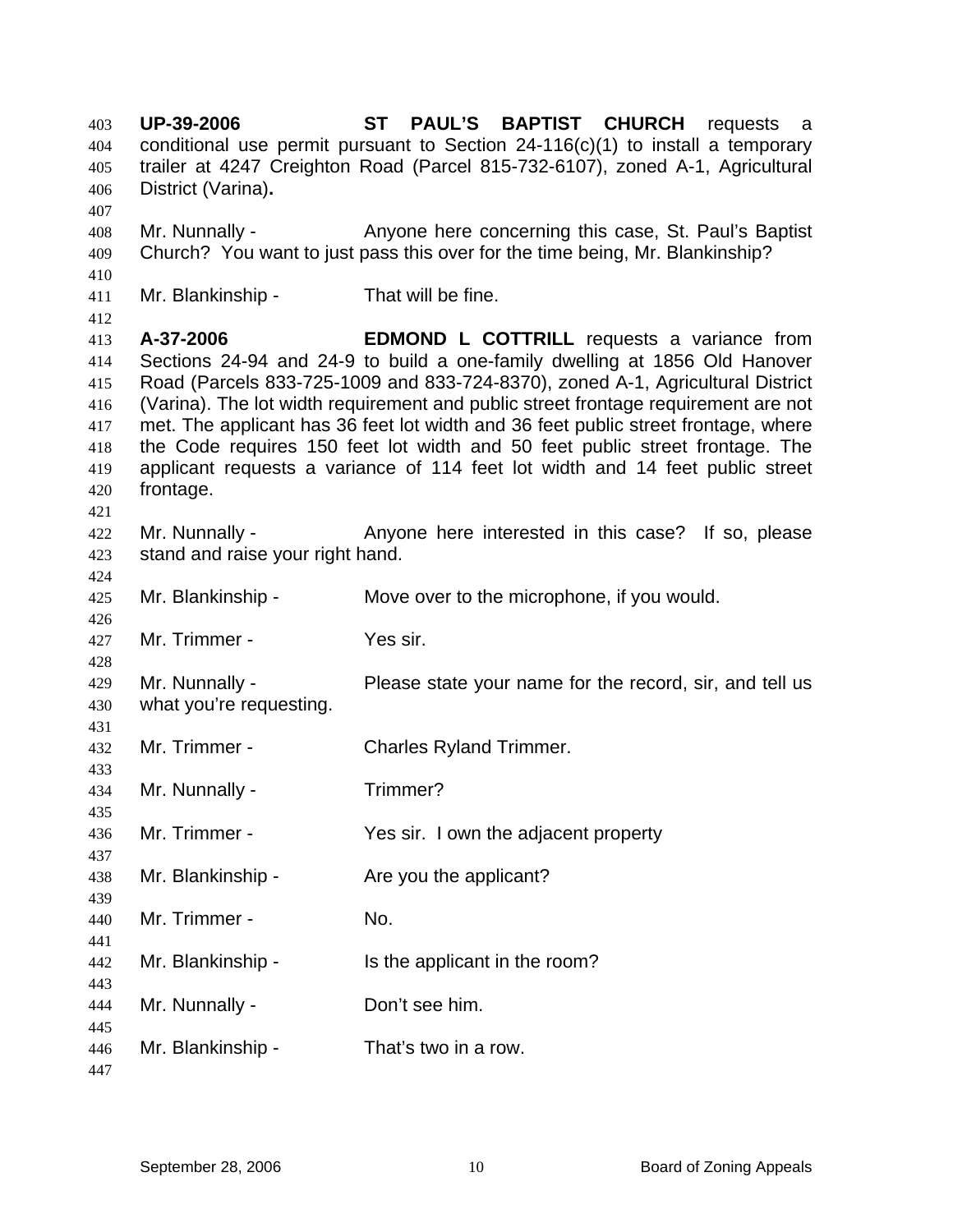Ms. Dwyer - Were you here to speak in opposition to this request or in support? 448 449 450 451 452 453 454 455 456 457 458 459 460 461 462 463 464 465 466 467 468 469 470 471 472 473 474 475 476 477 478 479 480 481 482 483 484 485 486 487 488 489 490 491 492 493 Mr. Trimmer - He had somebody come over with a measuring stick, Edward Cottrill did. It was one of those tape measures on a wheel. When they put red flags out in places, they were anywhere from 6 to 10 foot inside of my property. Ms. Dwyer - The You're in opposition. Okay. If you could just hold your testimony for a minute. Mr. Nunnally - Mr. Trimmer, you're going to have to wait. The applicant is not here and we're going to have to pass this over to see if he gets here before we can hear this. Mr. Trimmer - Okay. Mr. Nunnally - The Mustain of the Maring a seat, we'll call you back later, if possible. Thank you. **A-38-2006 ANTHONY O. HARRIS** requests a variance from Section 24-9 to build a one-family dwelling at 1480 Burning Tree Road (Parcel 804-693-6271), zoned A-1, Agricultural District (Varina)**.** The public street frontage requirement is not met. The applicant has 0 feet public street frontage, where the Code requires 50 feet public street frontage. The applicant requests a variance of 50 feet public street frontage. Mr. Nunnally - Is there anyone else who desires to speak on this case? If so, if you'll please stand and raise your right hand to be sworn. Mr. Blankinship - Raise your right hand, please. Do you swear the testimony you're about to give is the truth and nothing but the truth, so help you God? Mr. Harris - I do. Mr. Nunnally - Will you state your name for the record, sir, and tell us what you're requesting? Mr. Harris - The Anthony O. Harris. I'm requesting approval to build, to reconstruct a one-family home on a lot that I own, which came with a 50-foot easement to Burning Tree Road. Mr. Nunnally - The You said with a 50-foot easement? Mr. Harris - Yes. I have a copy of the Schedule A.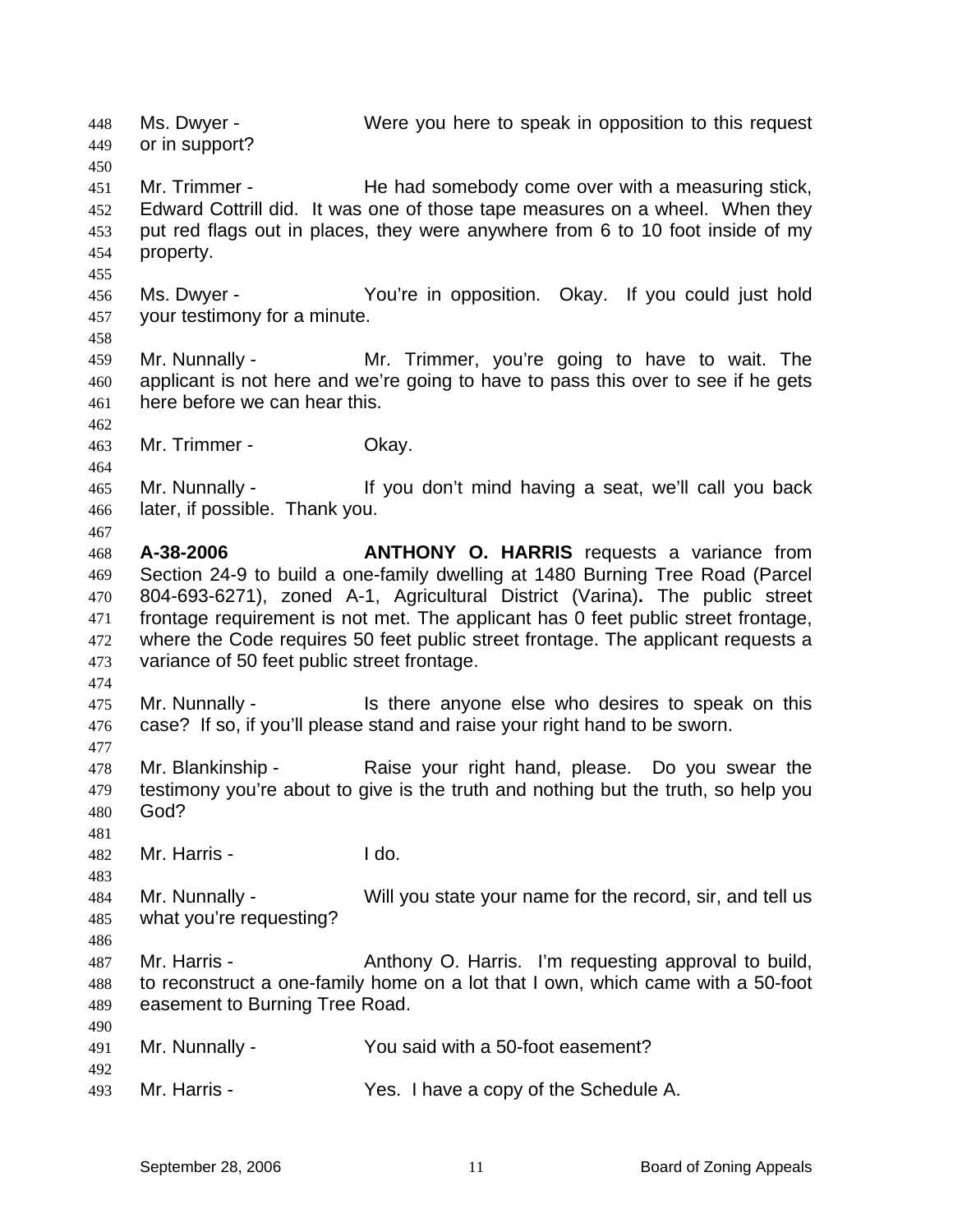Mr. Blankinship - That shows on the plat as well, Mr. Chairman. Ms. Dwyer - Is there a dwelling or any building on the property at this time? Mr. Harris - There was a dwelling. The dwelling was an attractive nuisance with possible evidence of squatters, which was falling down. It was built in approximately 1937. When I had the lot cleared, the building was falling to the side. I had it pushed over and the contractor, basically, took away whatever was left. Ms. Dwyer - Chay. Mr. Harris - **Easily - Harris - Mr. Harris - Mr. Andrew** Ms. Dwyer - When was the demolition done? Mr. Harris - The Last summer some time. Not too long after I received it, because it really became a concern of being a possible attractive nuisance and there was some evidence of squatters. Ms. Dwyer - Mr. Blankinship, is there any grandfathering here, since he's within the two-year period of the demolition of an existing home? Mr. Blankinship - Let's see exactly what the ordinance says. Ms. Dwyer - While he's looking that up, I have one more question. In the staff report, it says that you own 7.37 acres of land. Mr. Harris - That's incorrect. Ms. Dwyer - Chay. Mr. Harris - I own approximately 4. Own three lots. Ms. Dwyer - Can we get the aerial photograph on the screen and then Mr. Harris can show us what he has. All right. Mr. Nunnally - You own 4.27 acres of land, is that right? Mr. Harris - That sounds right. Mr. Wright - Which three lots do you own?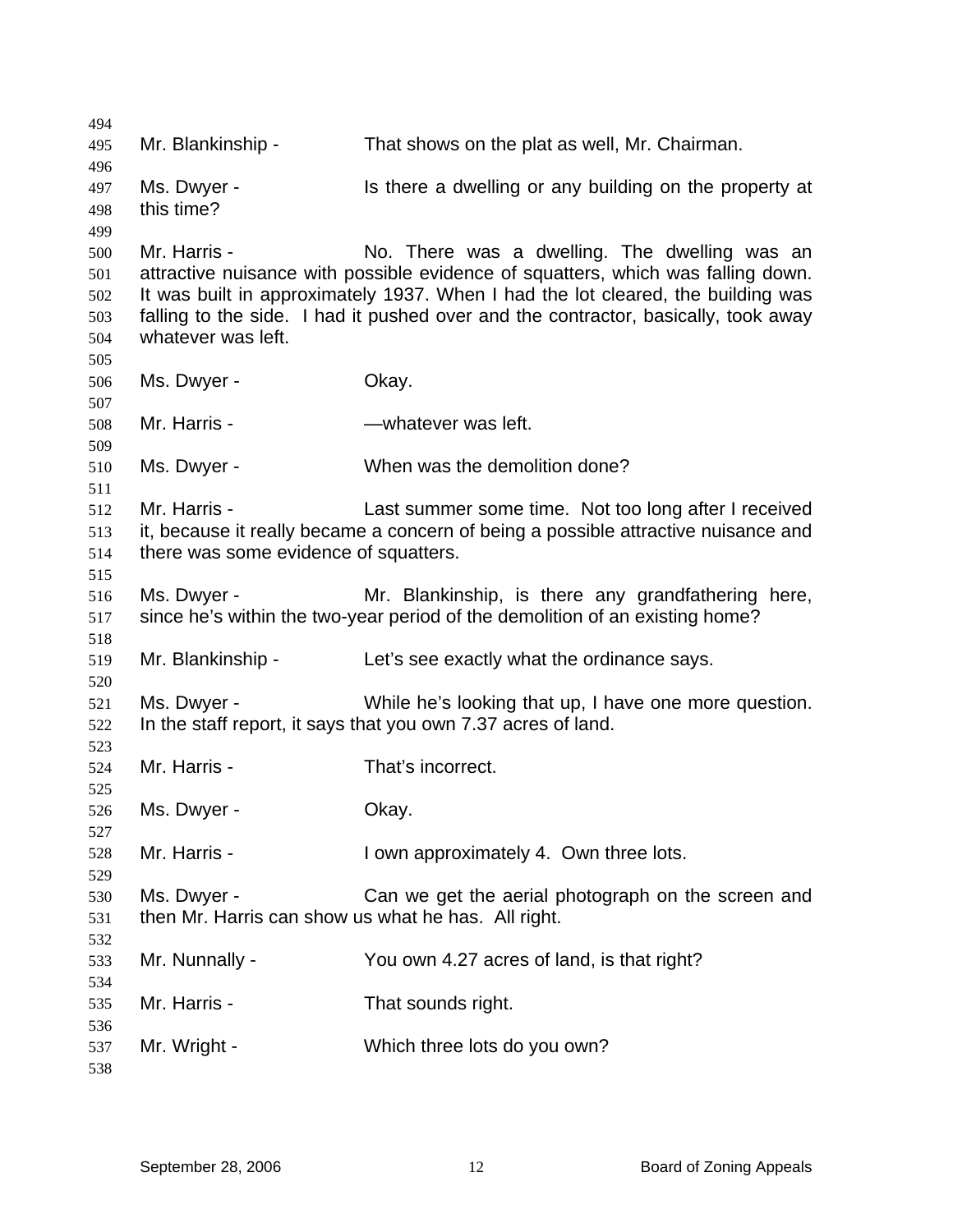Mr. Harris - I own the stem lot and I own the lot directly behind the one I'm looking to build on. 539 540 541 542 543 544 545 546 547 548 549 550 551 552 553 554 555 556 557 558 559 560 561 562 563 564 565 566 567 568 569 570 571 572 573 574 575 576 577 578 579 580 581 582 583 584 Ms. Dwyer - The long, narrow one that has no road frontage and the one behind 1480. Mr. Harris - The Right. My family owns additional property on the other side of the wooded acreage to the east. Ms. Dwyer - You have no road frontage on either of these parcels. Mr. Harris - Correct. Ms. Dwyer - The State of the Vour plan to consolidate these lots and put one house on all three lots or do you plan to build more houses in the future? Mr. Harris - My initial plan is to build the individual lot. I do understand that because I own contiguous lots, my attorney advised me that I do have the ability to move my lot lines or erase them, all of that. I have no plans. Right now, I'm looking, basically, to reconstruct a home on that single lot. Ms. Dwyer - The reason I ask is that, as you can see, there's a fair amount of development happening in Varina these days and this lot doesn't conform to the development standards. So if we allowed it to be in the middle of a large parcel of land that's now undeveloped, it would possibly interfere with the coordinated development of land in the future. What we're concerned about is having lots of parcels that don't meet the ordinance with single houses on them, sprinkled all around in odd lot shapes. That would inhibit future development. So that's why I'm concerned about three lots and about the fact that maybe in future with these three lots, you'll be coming back for variances on the other two to have houses built on lots that don't meet the standards. Mr. Harris - That don't meet the standards? Ms. Dwyer - Right. The other two lots don't have road frontage either, the other two lots that you own. Mr. Harris - Right. I made several attempts to rectify this matter. I never could understand why that rectangle area on the front parcel was the way it was. I understand the history of when Burning Tree Road was created and my uncle owns that first house at 1522. In fact, he owns all three of those houses on Burning Tree, but he explained to me that when they brought the road through, they gave the frontage parcel to the individual homeowners of the land attaching to it and for some reason, this stem lot didn't get the frontage. That stem lot would have been perfect access for any of the back lots. The reason I bought the land was because of the perpetual easement. It was a perpetual 50-foot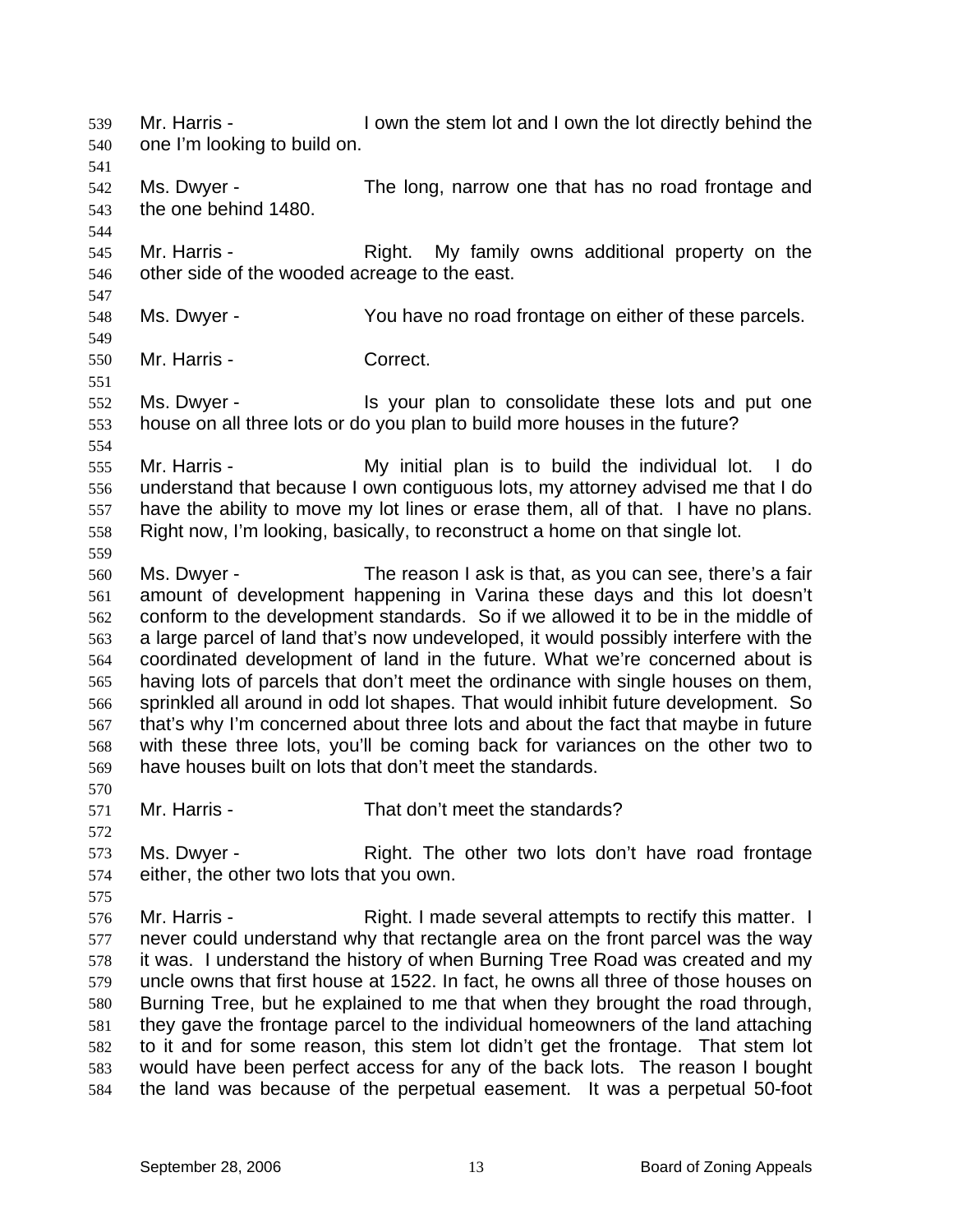easement. Since there was a house there, I didn't think there was going to be a particular issue with putting a house there. The reason I want to put the house there is because I have an 80-year-old mother that lives at 1454, who's here, and I have a 75-year-old uncle and an aunt at 1480, and a cousin at 1432. So, this land, for the most part, with the exception of a couple of parcels in between, has been in the family and I'm interested in putting a house there so I can be somewhere near my family. 585 586 587 588 589 590 591 592 593 594 595 596 597 598 599 600 601 602 603 604 605 606 607 608 609 610 611 612 613 614 615 616 617 618 619 620 621 622 623 624 625 626 627 628 629 Ms. Harris - Thave a question. 1488, is that the land that the stem lot seems to be abutting? Mr. Harris - 1480? Ms. Harris - The Yes. 1488. Mr. Harris - Right. 1488 is in front of it. Ms. Harris - The Motow the owner of that property? Mr. Harris - I've had several conversations with him. Ms. Harris - The You have been unable to secure that property? Mr. Harris - Correct. I would even do some sort of an exchange for that little rectangle area in the front because that stem piece, I'd put a road down there. It's wide enough to put a road down there. It's 85 feet wide. He doesn't seem to want to sell it to me. Mr. Nunnally - Not interested at all. Okay. Mr. Wright - Mr. Harris, do you own that access there? You say it's 50 feet. Mr. Harris - Thave a perpetual easement. Mr. Wright - Is it an easement or do you own it? You don't own it. Mr. Harris - No, I don't own it. Mr. Wright - The Must has an easement. Okay. Mr. Harris - Right. Mr. Wright - I'd like to ask Mr. Blankinship a question. Is that why we don't have a concern of lot width at the building line here? In A-37, you have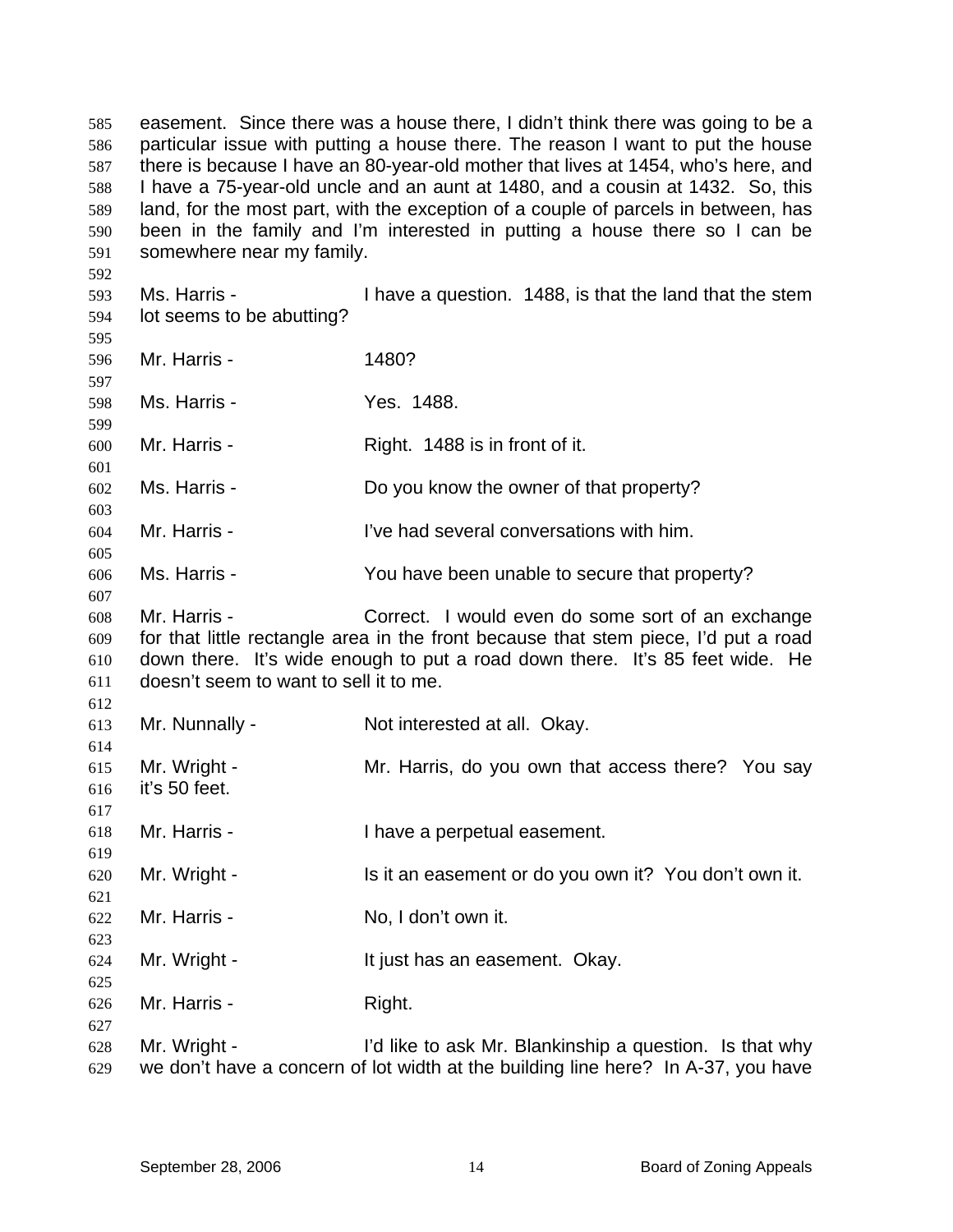a lot width problem because it's back off the road, but here you don't have a lot width problem. Mr. Blankinship - Exactly. On A-37, we measured back on that stem and the stem is too narrow. Mr. Wright - They own the stem in 37. Mr. Blankinship - Right. Mr. Wright - Chay. I thought that's what it was; I just wanted to clear that up. Mr. Blankinship - Yes sir. Ms. Dwyer - Mr. Blankinship, did you look into that other question about whether he would be grandfathered in because there was a previous dwelling? Mr. Blankinship - Yes ma'am. It says that the previous building could have been enlarged or structurally altered, but not reconstructed or substituted. Ms. Dwyer - How does that differ from the other? Mr. Blankinship - I may have been mistaken on the other one. Ms. Dwyer - **About the two years?** Mr. Blankinship - Yes. I think it would have to be the same. Ms. Dwyer - That right. That was my understanding, too. Mr. Blankinship - The depends on how it's destroyed. The two years comes into play if it's destroyed in like a fire or a flood or something like that. Ms. Dwyer - The earlier one was actually demolished. Mr. Blankinship - Right. Mr. Wright - Mr. Harris, how long has that dwelling been on that property? Mr. Harris - 1937 and it looked every bit of it. It was essentially leaning to the side. I really couldn't understand why, for tax purposes, it even had a value.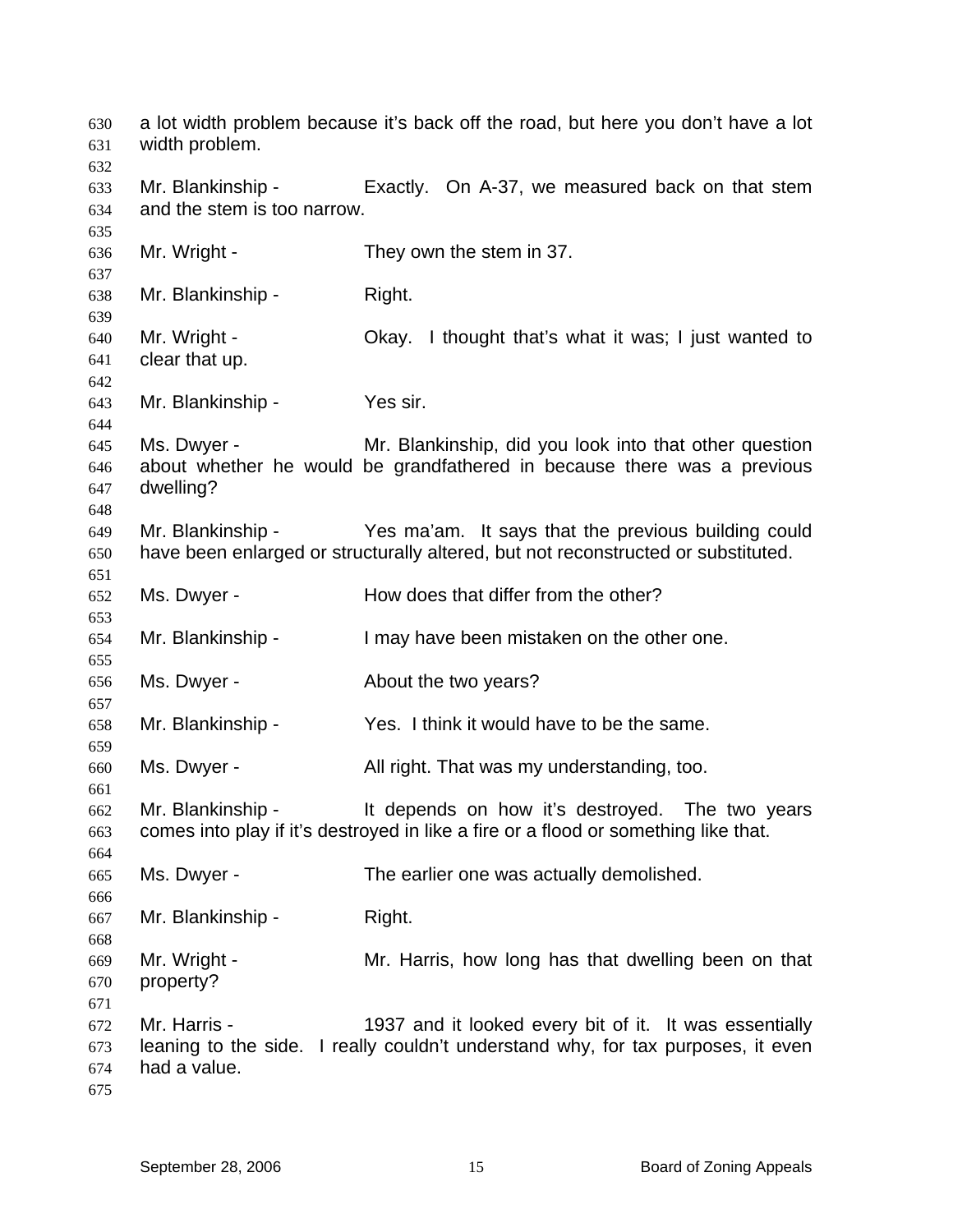Mr. Wright - Yes, it could not have been remodeled or renovated or anything like that. 676 677 678 679 680 681 682 683 684 685 686 687 688 689 690 691 692 693 694 695 696 697 698 699 700 701 702 703 704 705 706 707 708 709 710 711 712 713 714 715 716 717 718 719 720 Mr. Harris - It would have been too much of a stretch to even put a car in it or to try to even put a car in it. Mr. Wright - When did it stop being habitable? Mr. Harris - The Text I'm not sure. Mr. Wright - The Must formally a residence, wasn't it? It was inhabited? Mr. Harris - All I know is a guy—and I know him by name and he wasn't a relative—Charlie Harris, owned it. I never met this guy. Somebody else, the attorney, officiated the closing for him. I assume at some point in time, he probably lived there, but I couldn't tell you how long ago. I know I wouldn't live there. Mr. Wright - That easement that you refer to, can you use it? Is it open for traffic and so forth? Mr. Harris - Oh, yes. It's a good road. It's a road that I would be proud to maintain and to improve. It stretches the full length of the property in the front of 1488. Mr. Wright - The Mr. Harris, when you demolished the other homewas reading the staff report and noticed that there was no permit for the demolition. Did you have a permit to demolish the other home? Mr. Harris - The Intellect to the contractor. We talked about several issues and one of them was do you need to go get a permit for it or whatever. He looked at the house and he said, "This thing is leaning down. If we just push it aside, I can just move it off the property." That's what he did. Mr. Wright - Chay. Thank you. Mr. Harris - That's what he did. Ms. Harris - This private 50-foot easement for ingress and egress, what property are we attaching that to? Mr. Harris - The Theorian It's attached to two properties, which I own. It's attached to 1480 and it's also attached to the property behind it.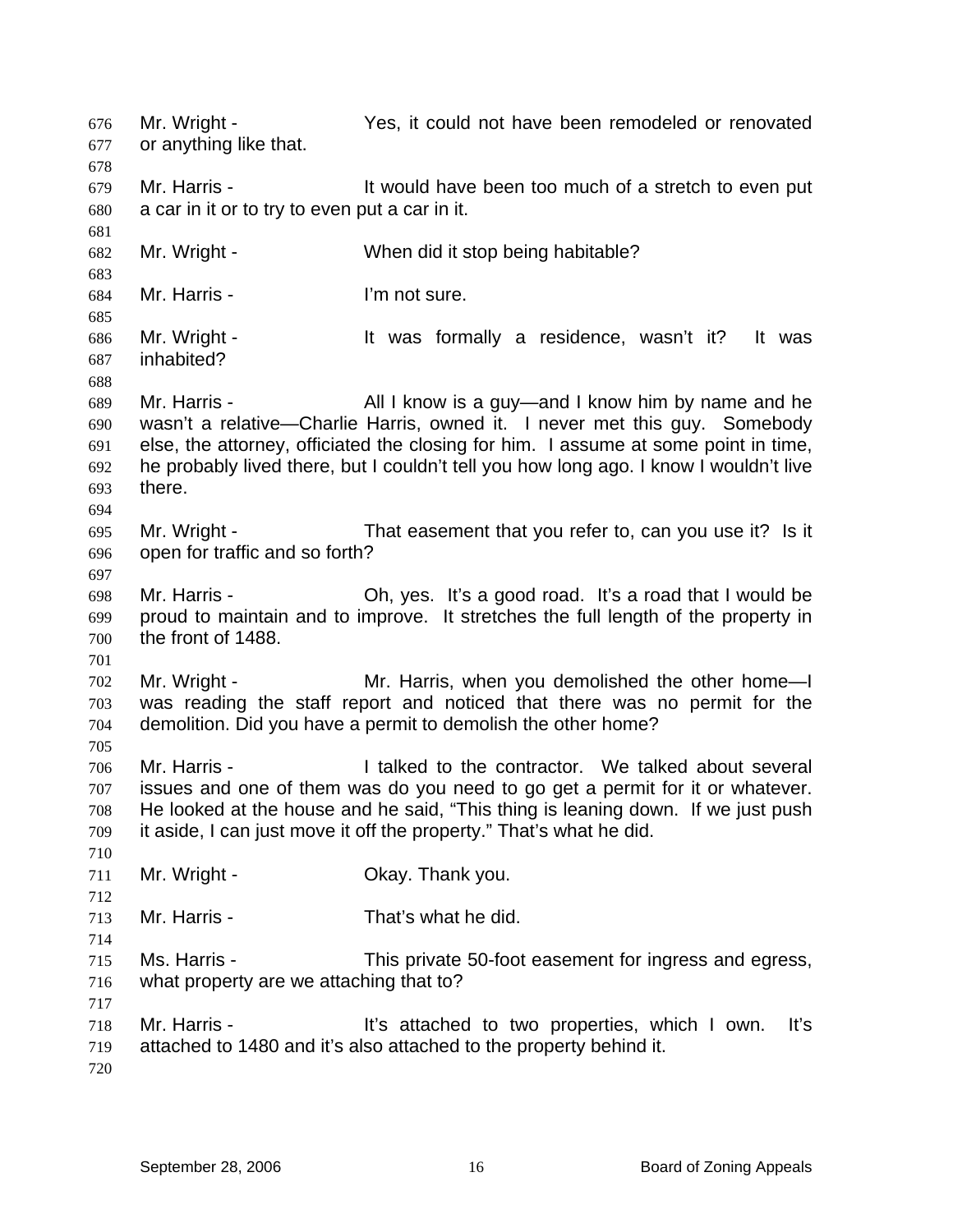Ms. Harris - Thave a question about easements and rights-of-way. Why is it, if it's for ingress and egress, can this easement not be used for a rightof-way? Maybe, Mr. Blankinship, you could help with that. 721 722 723 724 725 726 727 728 729 730 731 732 733 734 735 736 737 738 739 740 741 742 743 744 745 746 747 748 749 750 751 752 753 754 755 756 757 758 759 760 761 762 763 764 765 Mr. Blankinship - I'm not sure I understand the question. Ms. Harris - Why couldn't he use this for his right-of-way? Mr. Blankinship - He plans on using that. Ms. Harris - The already has the easement, I don't understand why he's before us, is what I'm saying. Mr. Blankinship - Oh, because he doesn't have public street frontage. His lot doesn't front on a public street and the Code requires any lot to be used for a dwelling to have frontage on a public street. Ms. Harris - The Munderstand that; that's what we're all about. We've had cases where the right-of-way traveled with the land. We gave them access to their land-locked property with a right-of-way. Is that what he would need here? Mr. Blankinship - This easement would serve as his right-of-way to the property. Ms. Harris - Ckay. Thank you. Mr. Nunnally - Any other questions for Mr. Harris? I'll ask again, is anyone here in opposition of this request? Hear none that concludes the case. Thank you for coming. **DECISION**  Mr. Nunnally: **A-38-2006, Anthony O. Harris.** Ms. Harris - I move that we approve this property since he already has the 50-foot easement for egress and ingress. We just need the right-of-way for him to enter this land. Without the variance, he wouldn't be able to rebuild this house, which had been torn down. Mr. Wright - Second. Mr. Nunnally - Motion by Ms. Harris, second by Mr. Wright that it be approved. All in favor says aye. Opposed?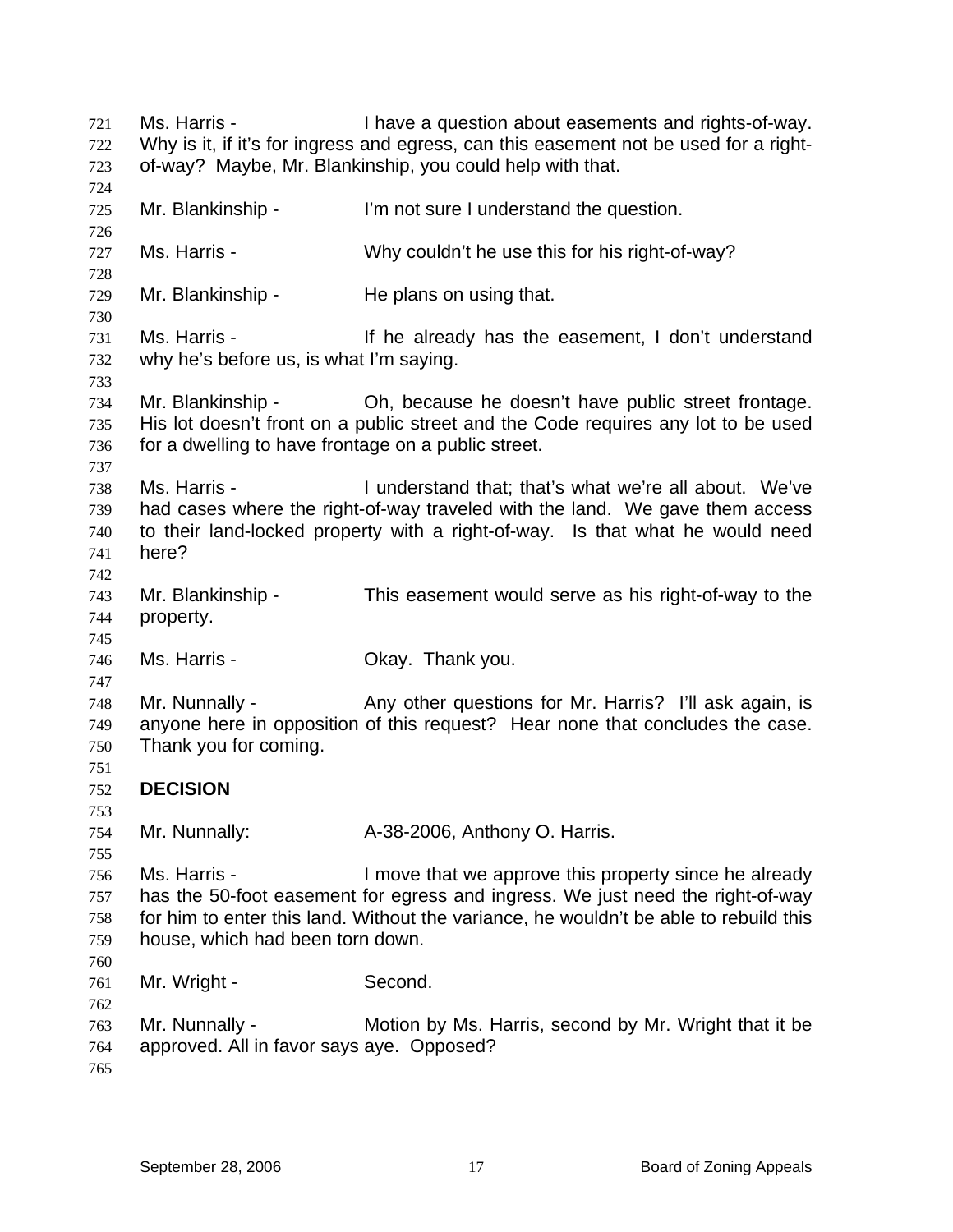Ms. Dwyer - No. Mr. Chairman, may I make a statement about my no votes for these two cases? 766 767

768

769 770 Mr. Nunnally - Yes ma'am.

771 772 773 774 775 776 777 778 779 780 781 782 783 Ms. Dwyer - Just briefly. I have a concern about the proliferation of substandard lots. When I say substandard lots, I mean lots that don't meet the requirements of the subdivision ordinance, particularly in these cases where we see that coordinated development is happening in the neighborhood. On this particular aerial photograph, you see Settlers Ridge Boulevard and the coordinated development of that very large parcel of land. Same is true on the previous case, A-37. When we allow these houses to be put on these patchwork parcels that do not meet the standard requirements for the ordinance, I think that we are prohibiting in the future the coordinated and rational and reasonable and appropriate development of large acres of land, of large parcels of land. I think this is a situation that is recurring and because it is so, it doesn't meet the third prong of the test that this body needs to consider. I just wanted to make a statement as to the basis for my votes.

785 Mr. Nunnally - Thank you, ma'am.

786

784

787 Ms. Dwyer - Thank you.

788

789 790 791 792 793 After an advertised public hearing and on a motion by Ms. Harris, seconded by Mr. Wright, the Board **granted** application **A-38-2006** for a variance to build a one-family dwelling at 1480 Burning Tree Road (Parcel 804-693-6271), zoned A-1, Agricultural District (Varina). The Board granted the variance subject to the following conditions:

794

797

795 796 1. This variance applies only to the public street frontage requirement. All other applicable regulations of the County Code shall remain in force.

798 799 800 801 2. Approval of this request does not imply that a building permit will be issued. Building permit approval is contingent on Health Department requirements, including, but not limited to, soil evaluation for a septic drainfield and reserve area, and approval of a well location.

802

803 804 805 806 3. At the time of building permit application, the applicant shall submit the necessary information to the Department of Public Works to ensure compliance with the requirements of the Chesapeake Bay Preservation Act and the code requirements for water quality standards.

807

808 809 4. The applicant shall present proof with the building permit application that a legal access to the property has been obtained.

810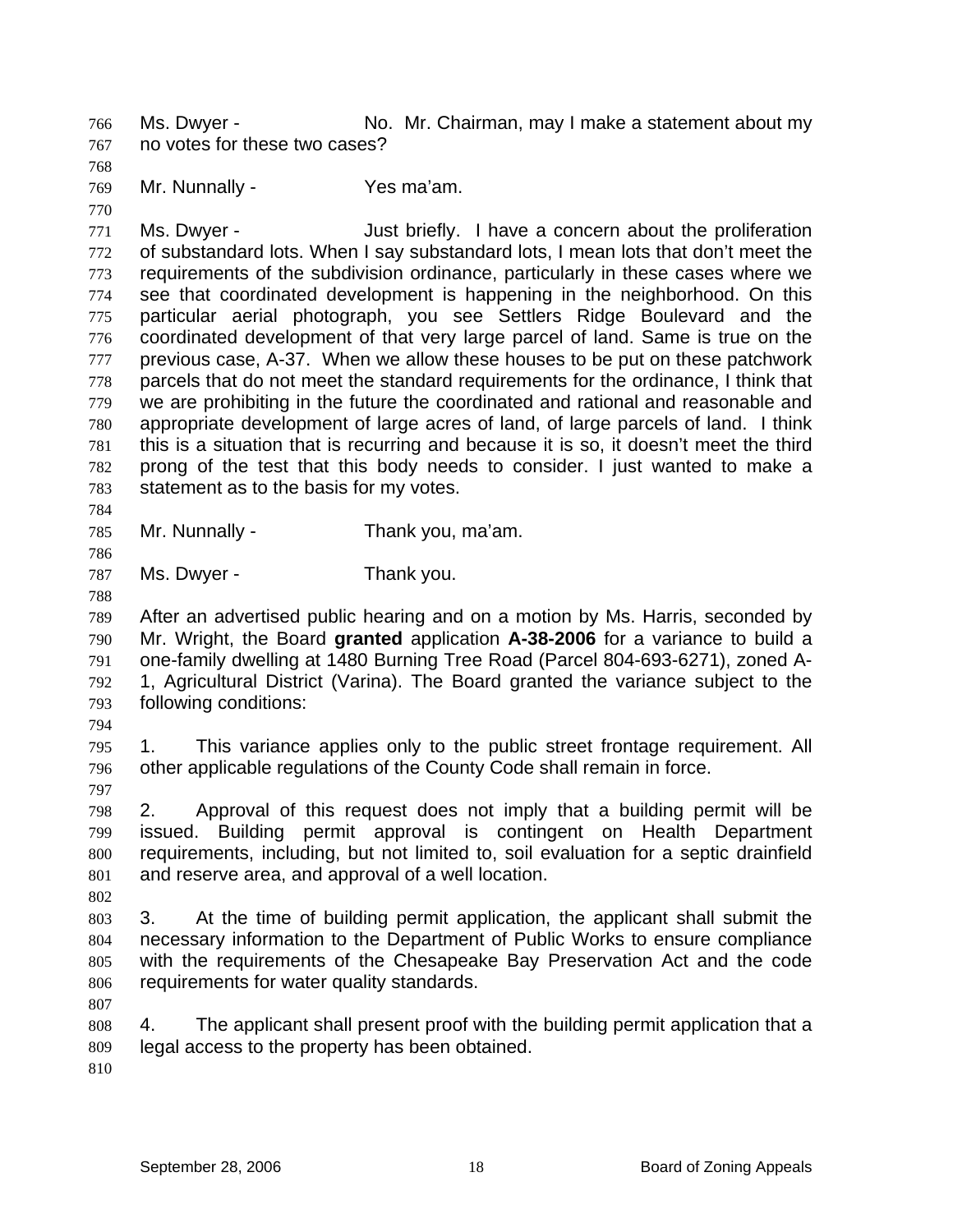5. The owners of the property, and their heirs or assigns, shall accept responsibility for maintaining access to the property until such a time as the access is improved to County standards and accepted into the County road system for maintenance. 811 812 813 814 815 816 817 818 819 820 821 822 823 824 825 826 827 828 829 830 831 832 833 834 835 836 837 838 839 840 841 842 843 844 845 846 847 848 849 850 851 852 853 854 855 Affirmative: Harris, Kirkland, Nunnally, Wright 4 Negative: Dwyer 2008 Dwyer 2009 1 Absent: 0 Mr. Nunnally - Next case, Mr. Blankinship. **UP-40-2006 GILLIES CREEK INDUSTRIAL RECYCLING, LLC** requests a conditional use permit pursuant to Section 24-94(g) to build a tower 100 feet tall at 4200 Masonic Lane (Parcel 806-719-8851), zoned M-2, General Industrial District (Varina)**.** Mr. Nunnally - Is there anyone else here interested in this case? If so, will you please stand and raise your right hand? Mr. Blankinship: Do you swear the testimony you're about to give is the truth and nothing but the truth, so help you God? Mr. Liesfeld - Yes I do. Mr. Nunnally - Please state your name for the record and tell us what you're requesting. Mr. Liesfeld - My name is Chris Liesfeld and I'm the general operations manager with my family business, Gillies Creek. I'm here today to get approval to erect a tower for observation purposes at my recycling facility. Mr. Borden: I'm Todd Borden with Engineering Design, representing Gillies Creek Recycling. Mr. Nunnally - Why do you need this 100-foot tower now? You've been in operation, for what, seven years as a recycling facility and now you want a 100-foot tower to observe things? Mr. Liesfeld - Right. Yes sir, I do. At our facility, it's spread out over a hundred acres. In different areas of our facility, we're doing different types of recycling, recycling wood, concrete. These individual areas are fairly large themselves, where we have to operate. Yes, over the seven years, I have been without a tower. I can see the value of having it, as far as being able to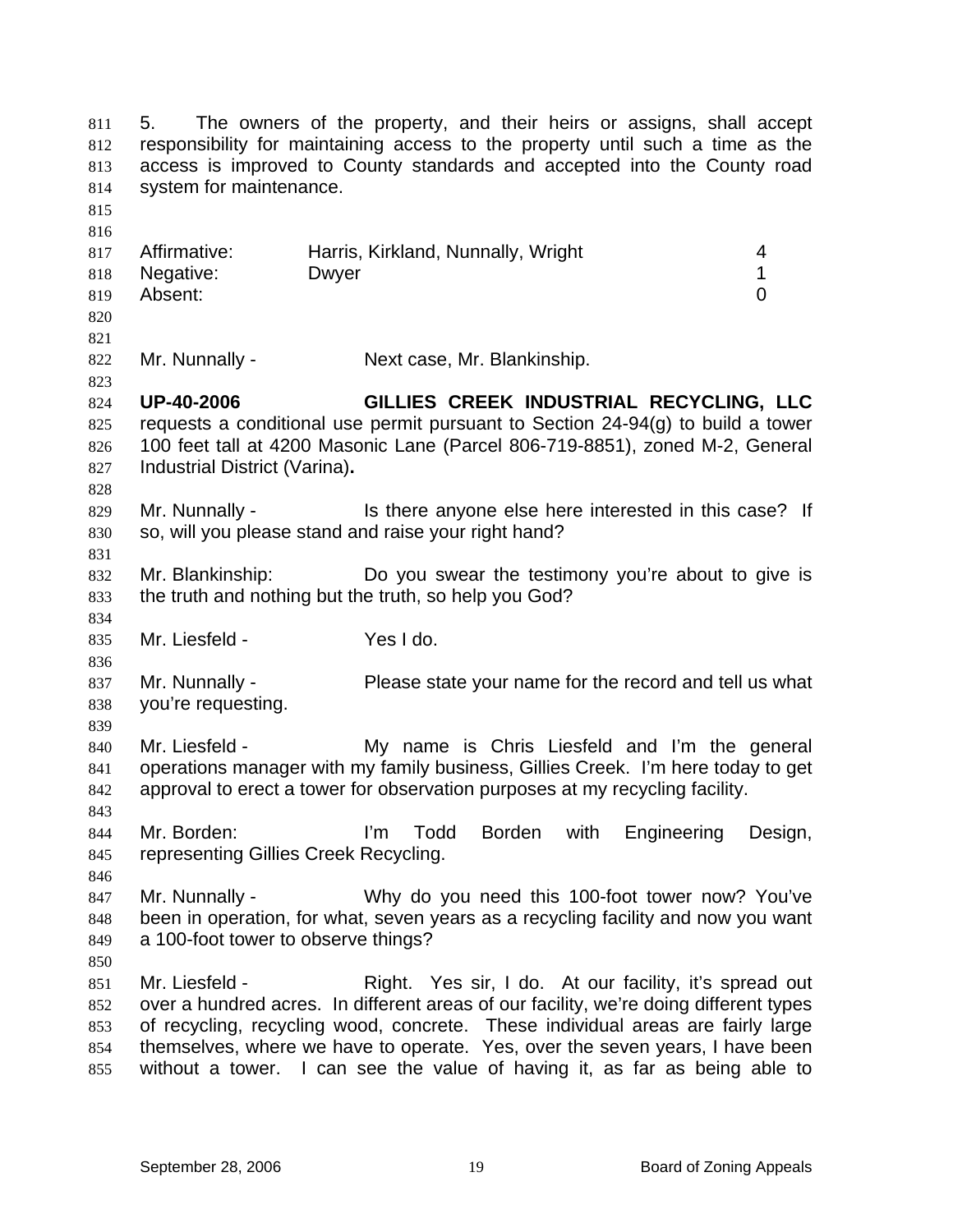coordinate the operations, by being able to see things simultaneously and coordinate equipment and manpower as needed. 856 857 858 859 860 861 862 863 864 865 866 867 868 869 870 871 872 873 874 875 876 877 878 879 880 881 882 883 884 885 886 887 888 889 890 891 892 893 894 895 896 897 898 899 900 901 Mr. Nunnally - Are you going to have somebody up there so many hours a day or do they show up once in a while to look around or what? Mr. Liesfeld - Correct. It's not going to be someone there all day. Primarily, it's going to be used by me or one of my field foremen. It's only going to be used as needed. No one's going to be there all day in that tower. Mr. Kirkland - Mr. Liesfeld, is this tower going to be fenced in some way so when you leave in the evenings, we won't have vandals or something trying to climb it? Is it going to be lit all the time? Is this the old fire tower from up in Short Pump? Mr. Liesfeld - It's very similar to that tower. It is not that exact tower. Mr. Kirkland - **Okay.** Mr. Liesfeld - It's pretty much identical to that. Mr. Kirkland - **Okay.** Mr. Liesfeld - As far as access, there is no real plan that I have in mind to keep a fence around it, but our property is partially fenced and there are "No Trespassing" signs at the perimeter of my property. There is no plan for a fence, but that can be— Mr. Kirkland - The U was just thinking the novelty of something this size sticking up over the trees might attract youths or people that just want to climb it for an activity one evening. Mr. Liesfeld - That is very possible. Mr. Kirkland - I thought maybe you could secure it in someway, whether you have a ladder that breaks down or whatever that would assure that we wouldn't have any type situations like that. Mr. Liesfeld - Certainly. Mr. Blankinship - The you aware of any problems with trespassing or vandalism or anything on your site? Mr. Liesfeld - We have had some. Occasionally, there have been people just using our property to walk from Masonic Lane to, say, Old Richmond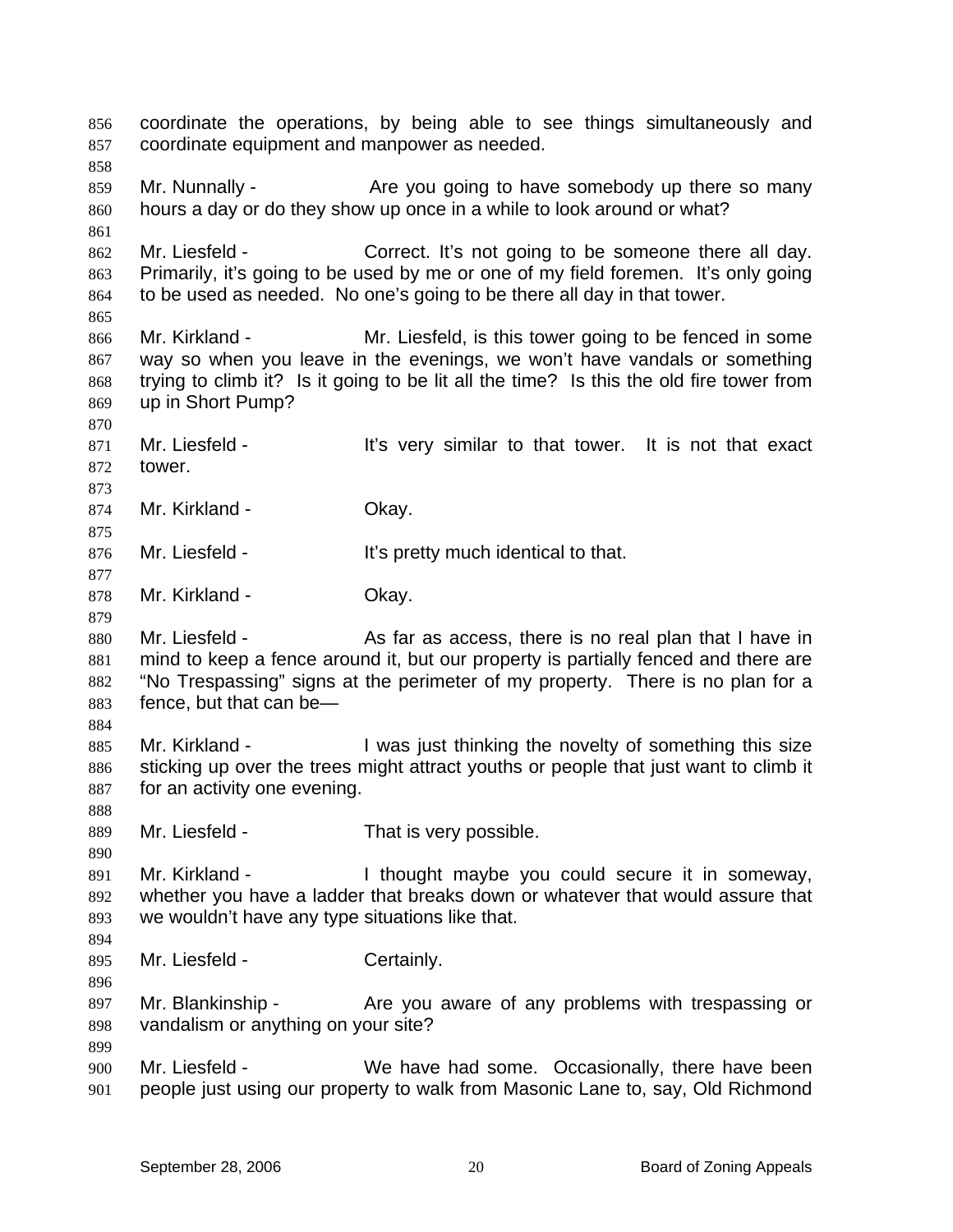Road. I have seen strangers. It's not every day, but maybe once every six months. 902 903 904 905 906 907 908 909 910 911 912 913 914 915 916 917 918 919 920 921 922 923 924 925 926 927 928 929 930 931 932 933 934 935 936 937 938 939 940 941 942 943 944 945 946 947 Mr. Blankinship - That's probably something we should address. Ms. Dwyer - Can you think of any way to secure the tower so that it could not be accessed? Mr. Liesfeld - Sure. I believe a fence around the base of the tower where you have to enter with a key can certainly be a way to prevent people from accessing it. Ms. Dwyer - Would you be agreeable to adding that to this request or committing to that as a condition? Mr. Liesfeld - Sure I would, yes. Ms. Dwyer - Chay. Mr. Nunnally - What height fence are you speaking of, Ms. Dwyer? Ms. Dwyer - The I'm not sure what security fences usually are, eight feet, ten feet? I would defer to staff on the specifics, whether there should be barbed wire. A chain link fence with barbed wire? Mr. Liesfeld - Yes, the tower in Short Pump that was mentioned does have a fence around the base of that tower and that is, obviously, to keep people out of it. I could follow or design something similar to that. Mr. Kirkland - That's fine. That would be all right with me. Ms. Harris - Thave a question. Is this the standard height for communication towers, or is this "100 feet" taller than that? Mr. Blankinship - In an Industrial District, we would allow a communication tower up to 100 feet by right just on the building permit. Ms. Dwyer - The Do we have any specifics on the tower in Short Pump? Do you know anything about it, how high the fence is or how it's constructed or what it's made of? Mr. Liesfeld - That information can be obtained and I can easily get permission to take measurements, if needed. Ms. Dwyer - Who owns that tower?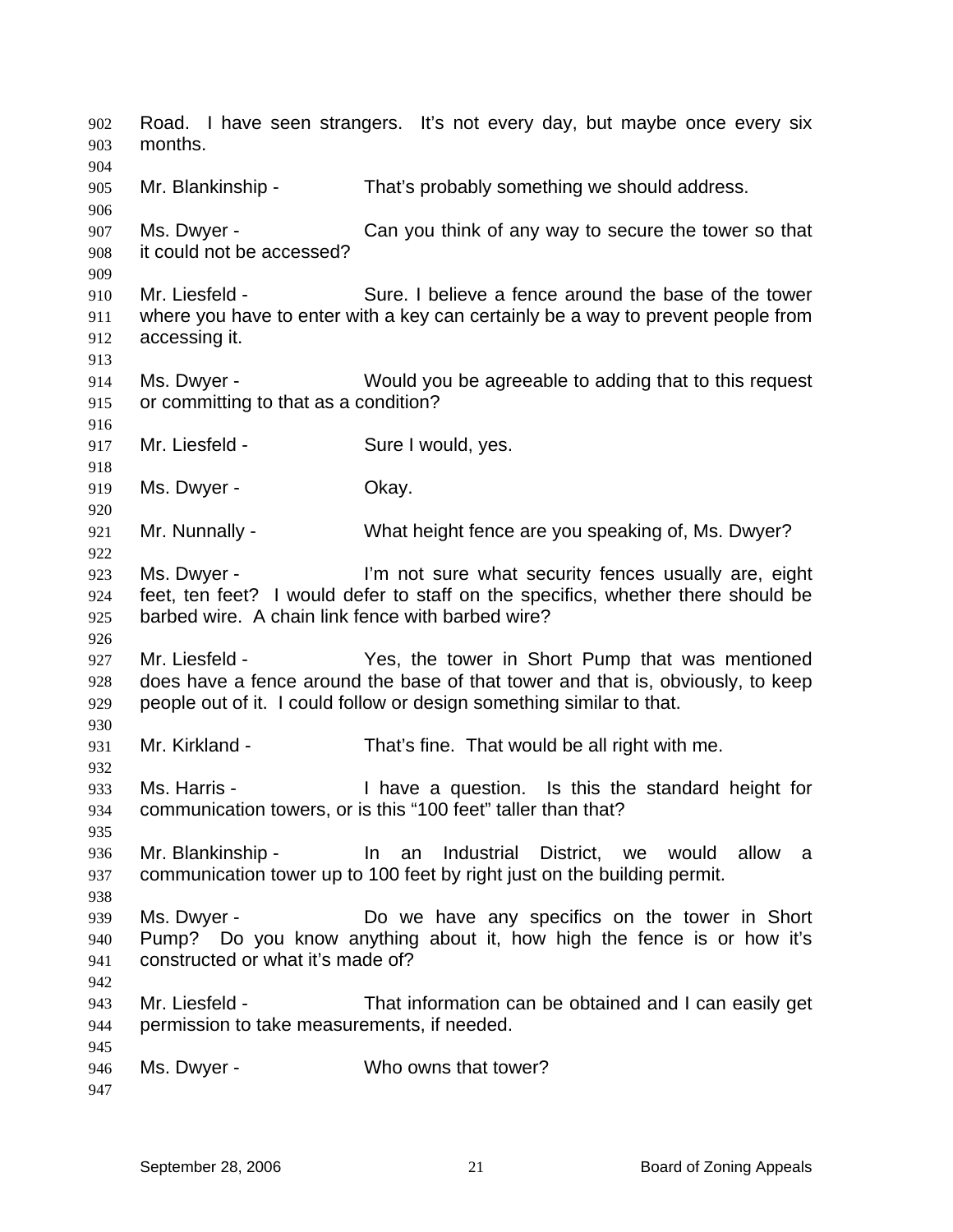| 948<br>949 | Mr. Liesfeld -                                                                      | Well, that tower was actually part of my father's. Out<br>in the Short Pump area, there's an event that goes on every year called, "The |  |
|------------|-------------------------------------------------------------------------------------|-----------------------------------------------------------------------------------------------------------------------------------------|--|
| 950        | Field Day of the Past." Lots of old equipment, old structures and my father is part |                                                                                                                                         |  |
| 951        | of that group and it was brought there by him.                                      |                                                                                                                                         |  |
| 952        |                                                                                     |                                                                                                                                         |  |
| 953        | Ms. Harris -                                                                        | I have two more questions. Could this be used for a                                                                                     |  |
| 954        | communications tower?                                                               |                                                                                                                                         |  |
| 955        |                                                                                     |                                                                                                                                         |  |
| 956        | Mr. Liesfeld -                                                                      | For my purposes?                                                                                                                        |  |
| 957        |                                                                                     |                                                                                                                                         |  |
| 958        | Ms. Harris -                                                                        | Yes.                                                                                                                                    |  |
| 959        |                                                                                     |                                                                                                                                         |  |
| 960        | Mr. Liesfeld -                                                                      | No. I'm not going to use it for communication.                                                                                          |  |
| 961        |                                                                                     |                                                                                                                                         |  |
| 962        | Ms. Harris -                                                                        | Or sublet it for that purpose.                                                                                                          |  |
| 963        |                                                                                     |                                                                                                                                         |  |
| 964        | Mr. Liesfeld -                                                                      | No.                                                                                                                                     |  |
| 965        |                                                                                     |                                                                                                                                         |  |
| 966        | Ms. Harris -                                                                        | Okay. The other thing, Mr. Blankinship,<br>were<br>neighbors notified? I know that it's a commercial area or industrial area, but did   |  |
| 967        |                                                                                     | we let anyone know that this variance was sought or this permit was sought?                                                             |  |
| 968<br>969 |                                                                                     |                                                                                                                                         |  |
| 970        | Mr. Blankinship -                                                                   | Yes ma'am, I'm sure we did follow the standard                                                                                          |  |
| 971        | procedure.                                                                          |                                                                                                                                         |  |
| 972        |                                                                                     |                                                                                                                                         |  |
| 973        | Mr. Nunnally -                                                                      | Any other questions of Mr. Liesfeld?                                                                                                    |  |
| 974        |                                                                                     |                                                                                                                                         |  |
| 975        | Mr. Kirkland -                                                                      | I'd like to ask Mr. Blankinship a question. I'm looking                                                                                 |  |
| 976        |                                                                                     | at the plat and it looks like this is closer to the interstate than it is to the other side                                             |  |
| 977        |                                                                                     | lines of the property. Do you have any idea how much this would be visible from                                                         |  |
| 978        |                                                                                     | the east line of the property and the north line of the property? That would be the                                                     |  |
| 979        | south line and the west line.                                                       |                                                                                                                                         |  |
| 980        |                                                                                     |                                                                                                                                         |  |
| 981        | Mr. Blankinship -                                                                   | I don't know of any specific way to answer that or                                                                                      |  |
| 982        |                                                                                     | anything that I could compare it to for you. I don't have a really fixed idea in my                                                     |  |
| 983        | mind, no sir, of how visible it would be.                                           |                                                                                                                                         |  |
| 984        |                                                                                     |                                                                                                                                         |  |
| 985        | Mr. Kirkland -                                                                      | They are industrial areas, also, aren't they?                                                                                           |  |
| 986        |                                                                                     |                                                                                                                                         |  |
| 987        | Mr. Blankinship -                                                                   | Yes sir.                                                                                                                                |  |
| 988        |                                                                                     |                                                                                                                                         |  |
| 989        | Mr. Kirkland -                                                                      | Surrounding the property. It wouldn't have any impact                                                                                   |  |
| 990        | on those.                                                                           | I'm just trying to determine if it had any impact on the adjoining                                                                      |  |
| 991        | properties.                                                                         |                                                                                                                                         |  |
| 992        |                                                                                     |                                                                                                                                         |  |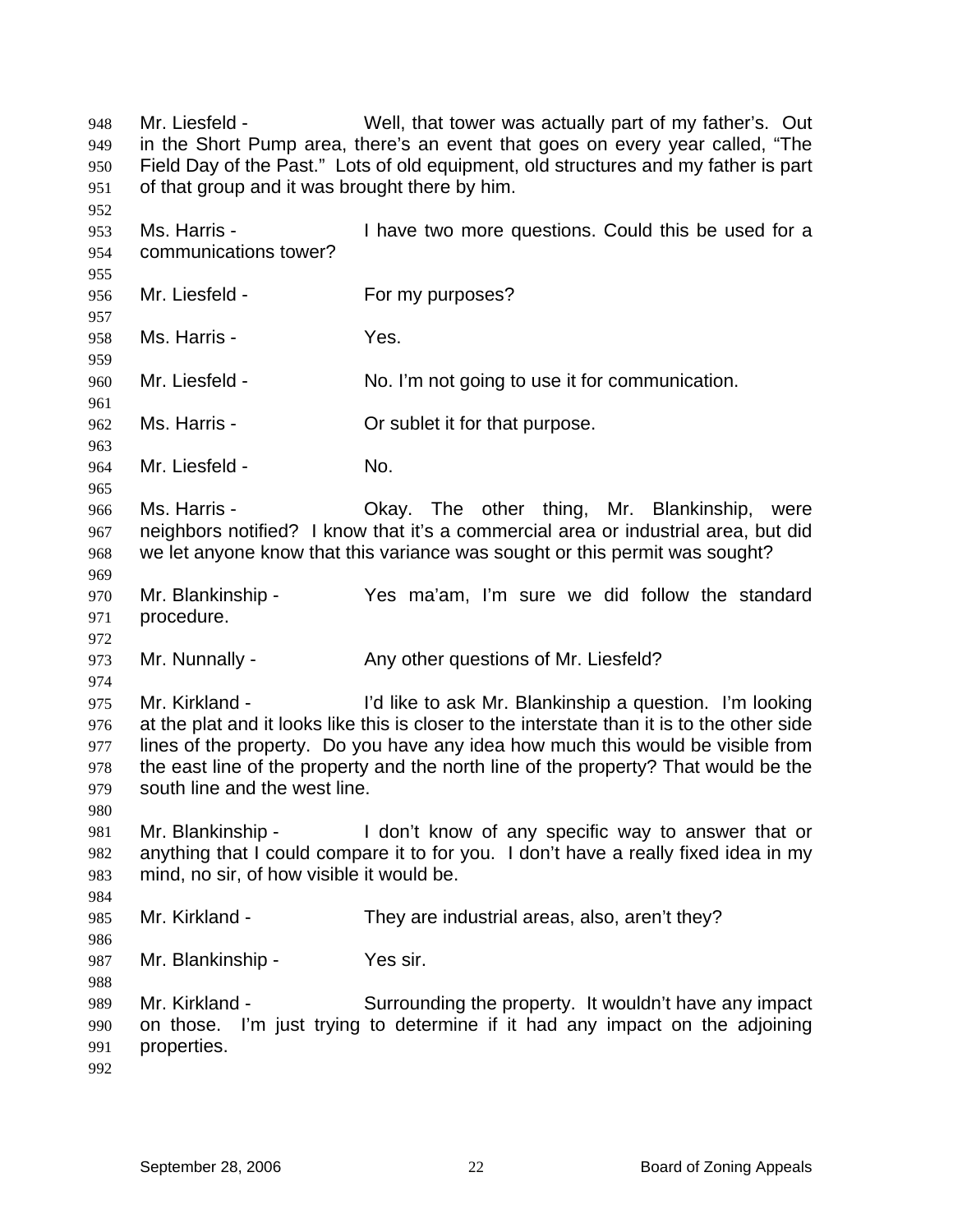Mr. Blankinship - The only guideline I could really offer you there is we did check the distances. You're looking at 350 feet from the interstate, a thousand feet from the cemetery, and 1400 feet from the railroad. A quarter mile away, a 100-foot tower it is hard to … Mr. Kirkland - Probably wouldn't see it. Mr. Blankinship - It's hard to really quantify how visible it would be. Ms. Dwyer - It would depend on the trees in the area from the point of observation and the elevation. Mr. Kirkland - All right. Mr. Nunnally - Any other questions from the Board or staff? Do you have anything to say, sir? Mr. Borden - No sir. Mr. Nunnally - Ckay. Once again, I ask is there any opposition to this request? Hearing none that concludes the case. Thank you for coming. **DECISION**  Mr. Nunnally: UP-40-2006, Gillies Creek Industrial Recycling. Mr. Kirkland - The Music over approve it. This tower would be consistent with the uses of the property and would in no way cause any harm to adjacent land, in that it's bordered by industrial all the way around. Ms. Dwyer - Do you want to add the condition about the fencing? Mr. Kirkland - Yes, please. Mr. Nunnally - I think that should be in there. Mr. Kirkland - A security fence should be added with a locked gate, with barbed wire on top. I would say a minimum height of eight feet. Ms. Dwyer - The seemed agreeable. Mr. Kirkland - That's what they have at Short Pump. Mr. Nunnally - Motion by Mr. Kirkland it be approved. Do I have a second?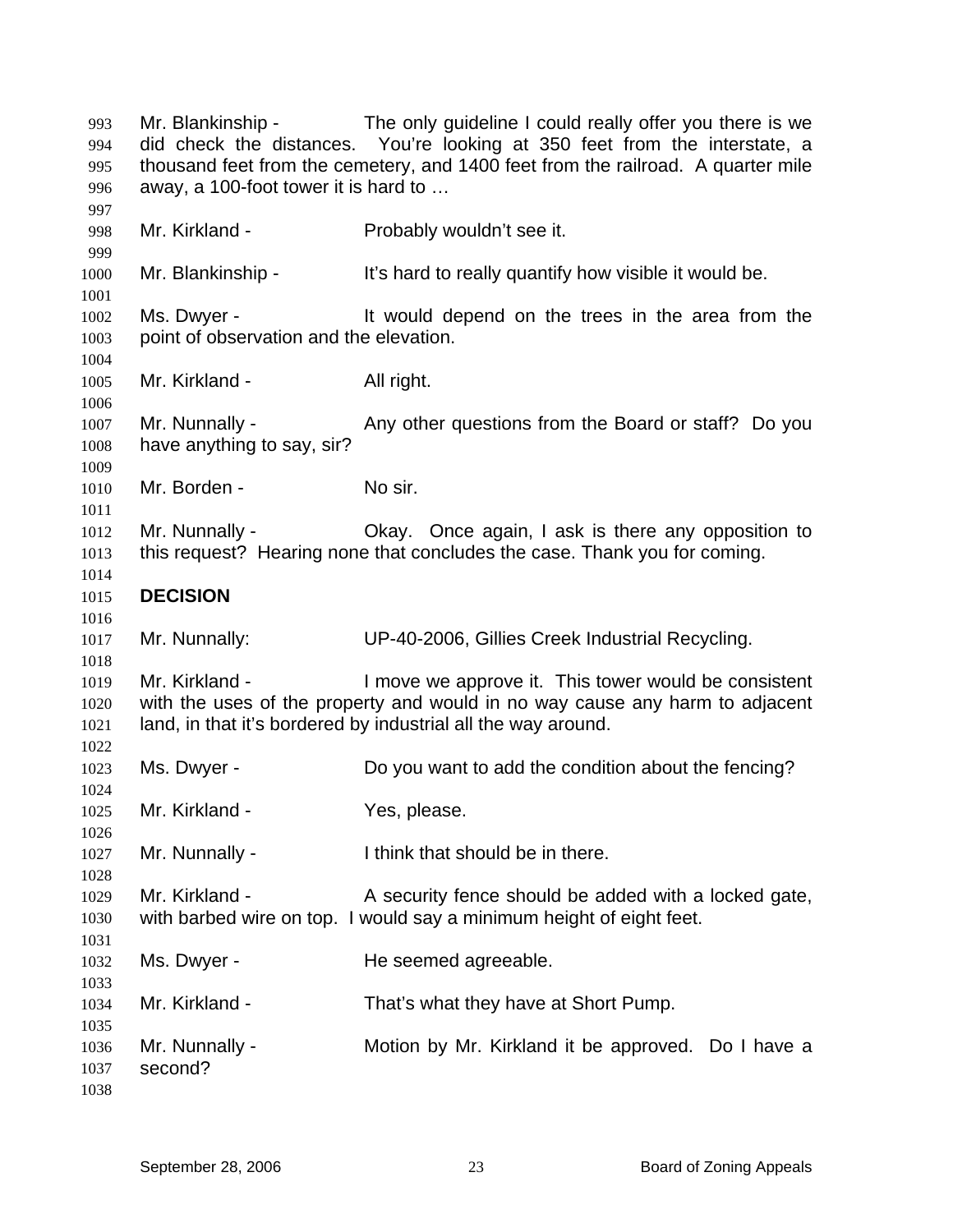| 1039<br>1040 | Mr. Wright -                                       | Second.                                                                             |  |
|--------------|----------------------------------------------------|-------------------------------------------------------------------------------------|--|
| 1041         | Mr. Nunnally -                                     | Second by Mr. Wright. All in favor of approval say                                  |  |
| 1042         | aye. Opposed? Been approved.                       |                                                                                     |  |
|              |                                                    |                                                                                     |  |
| 1043<br>1044 |                                                    | After an advertised public hearing and on a motion by Mr. Kirkland, seconded by     |  |
| 1045         |                                                    | Mr. Wright, the Board granted application UP-40-2006 for conditional use permit     |  |
| 1046         |                                                    | to build a tower 100 feet tall at 4200 Masonic Lane (Parcel 806-719-8851), zoned    |  |
| 1047         |                                                    | M-2, General Industrial District (Varina). The Board granted the variance subject   |  |
| 1048         | to the following conditions:                       |                                                                                     |  |
| 1049         |                                                    |                                                                                     |  |
| 1050         | 1.                                                 | Only the improvements shown on the plan filed with the application may              |  |
| 1051         |                                                    | be constructed pursuant to this approval. Any additional improvements shall         |  |
| 1052         |                                                    | comply with the applicable regulations of the County Code. Any substantial          |  |
| 1053         | changes or additions may require a new use permit. |                                                                                     |  |
| 1054         |                                                    |                                                                                     |  |
| 1055         | 2.                                                 | [ADDED] The base of the tower shall be secured by a continuous chain                |  |
| 1056         |                                                    | link fence at least eight feet in height, topped with barbed wire, entered only     |  |
| 1057         | through a locked gate.                             |                                                                                     |  |
| 1058         |                                                    |                                                                                     |  |
| 1059         |                                                    |                                                                                     |  |
| 1060         | Affirmative:                                       | Dwyer, Harris, Kirkland, Nunnally, Wright<br>5                                      |  |
| 1061         | Negative:                                          | 0                                                                                   |  |
| 1062         | Absent:                                            | 0                                                                                   |  |
| 1063         |                                                    |                                                                                     |  |
| 1064         |                                                    |                                                                                     |  |
| 1065         | Mr. Nunnally -                                     | Next case, Mr. Blankinship.                                                         |  |
| 1066         |                                                    |                                                                                     |  |
| 1067         | <b>UP-41-2006</b>                                  | <b>ECHELON EVENTS</b> requests a temporary conditional                              |  |
| 1068         |                                                    | use permit pursuant to Section $24-116(c)(1)$ to show an outdoor movie at 1601      |  |
| 1069         |                                                    | Willow Lawn Drive (North Willow Lawn) (Parcel 773-736-6272 and 2198), zoned         |  |
| 1070         | B-2, Business District (Brookland).                |                                                                                     |  |
| 1071         |                                                    |                                                                                     |  |
| 1072         | Ms. Gmelch -                                       | Good morning, I'm Jessica Gmelch.                                                   |  |
| 1073         |                                                    |                                                                                     |  |
| 1074         | Mr. Nunnally -                                     | Did you swear? Is anyone else here interested in this                               |  |
| 1075         | case?                                              |                                                                                     |  |
| 1076         |                                                    |                                                                                     |  |
| 1077         | Mr. Blankinship -                                  | Would you raise your right hand please?<br>Do you                                   |  |
| 1078         |                                                    | swear the testimony you're about to give is the truth and nothing but the truth, so |  |
| 1079         | help you God?                                      |                                                                                     |  |
| 1080         |                                                    |                                                                                     |  |
| 1081         | Ms. Gmelch -                                       | I do.                                                                               |  |
| 1082         |                                                    |                                                                                     |  |
| 1083         | Mr. Nunnally -                                     | Please state your name for the record, ma'am, and                                   |  |
| 1084         | tell us what you're requesting.                    |                                                                                     |  |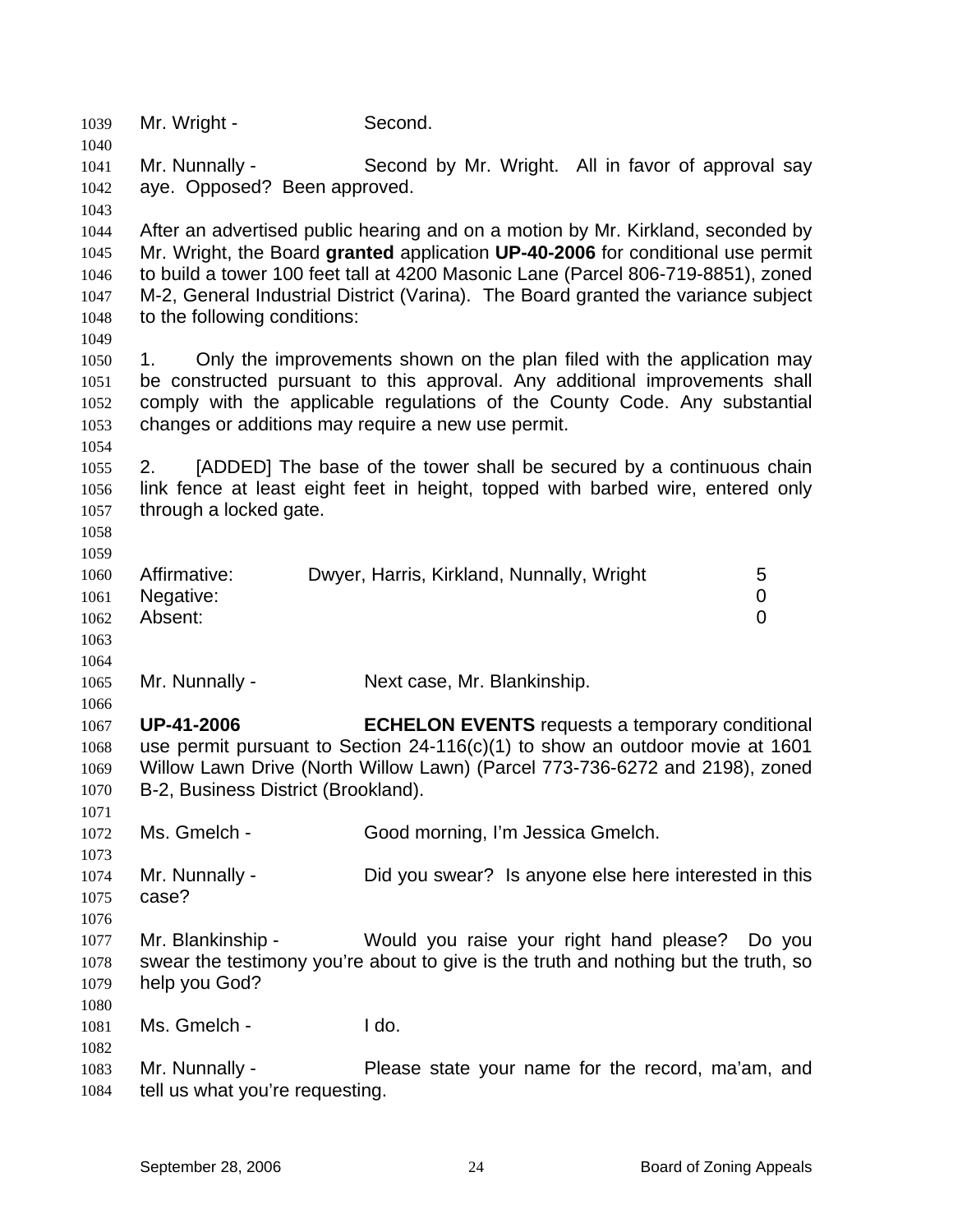1085 1086 1087 1088 1089 1090 1091 1092 1093 1094 1095 1096 1097 1098 1099 1100 1101 1102 1103 1104 1105 1106 1107 1108 1109 1110 1111 1112 1113 1114 1115 1116 1117 1118 1119 1120 1121 1122 1123 1124 1125 1126 1127 1128 1129 1130 Ms. Gmelch - My name is Jessica Gmelch and I work with Echelon Event Management. We're helping Willow Lawn Mall celebrate their 50<sup>th</sup> anniversary by doing an outdoor drive-in movie. Mr. Kirkland - The Ms. Gmelch, you were confident today when you came. I saw the advertisement on TV this morning for the movie. Ms. Gmelch - We're kind of behind a little bit. We had always been told that Willow Lawn was a private property and any kind of permit would never be needed. Then we were corrected in this situation. Mr. Blankinship was very nice enough to squeeze us in and try and make sure that we're abiding by all the rules. Mr. Kirkland - I figured it was something like that. Ms. Harris - Have you had any feedback from neighbors or do they know what is going to occur? Ms. Gmelch - They should know. A mass mailing went out to all neighborhood areas around Willow Lawn Mall and it's been positive feedback so far. Mr. Kirkland - Did you have a police report done on this site for whether or not there would be any problems with patrolling? Ms. Gmelch - Since we started the planning, we have hired three off-duty Henrico County police officers to help us with the event. They have helped us plan the entrance and exit for all cars during the movie festival and they will be there for both evenings. Ms. Dwyer - Would you be willing to add that to the conditions that are part of the approval that there will be some police presence there during the event? Ms. Gmelch - Absolutely. Ms. Dwyer - Do you plan to have one officer or? Ms. Gmelch - There will be three officers both Friday and Saturday evening, plus the 24-hour mall security. Ms. Harris - The Aren't you very close to the senior citizen high-rise there? Ms. Gmelch - Yes.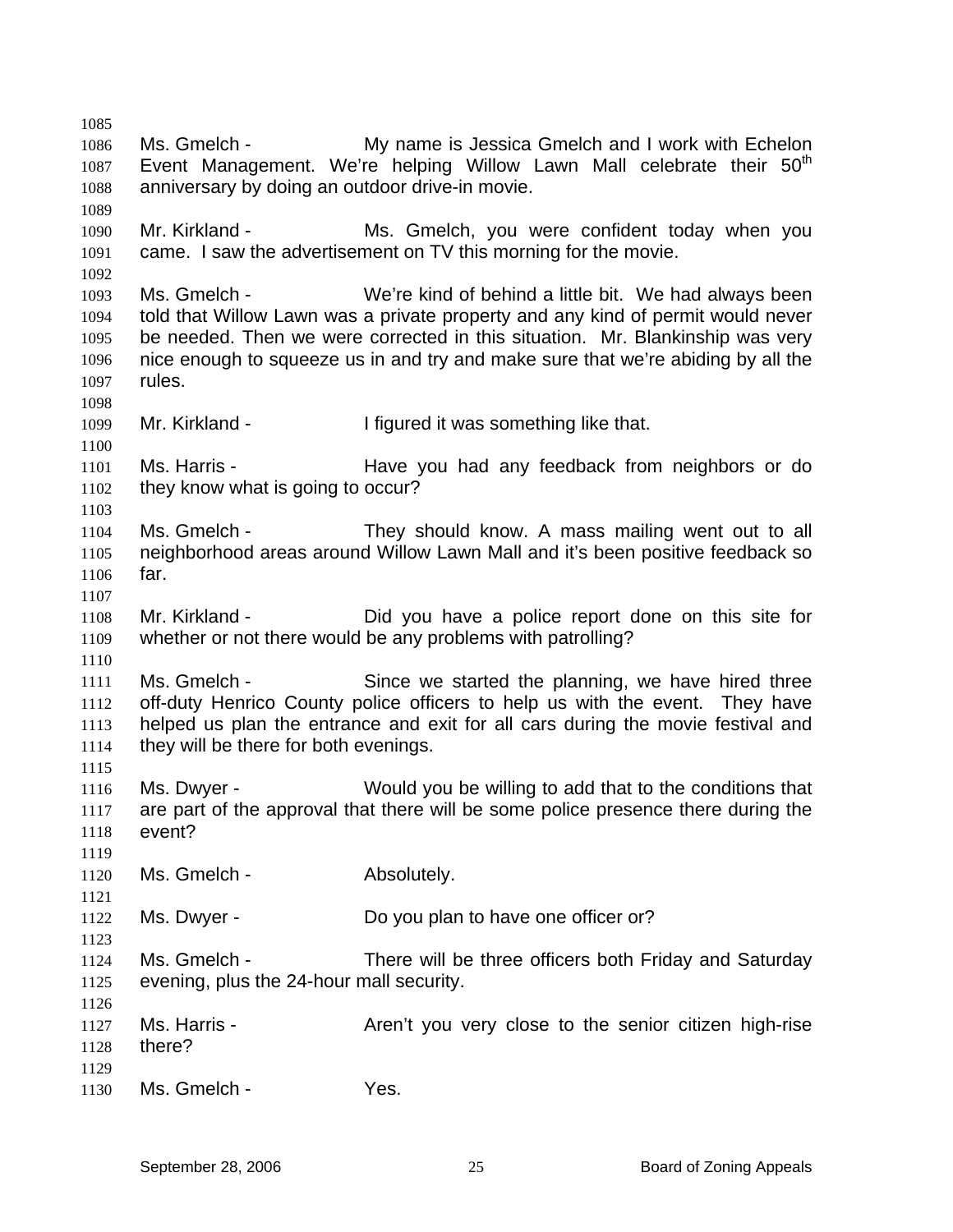| 1132         | Ms. Harris -                                | You are.                                                                        |
|--------------|---------------------------------------------|---------------------------------------------------------------------------------|
| 1133         |                                             |                                                                                 |
| 1134         | Ms. Gmelch -                                | They are notified of the event.                                                 |
| 1135         |                                             |                                                                                 |
| 1136         | Ms. Dwyer -                                 | The sound is in each individual car.                                            |
| 1137         |                                             |                                                                                 |
| 1138         | Ms. Gmelch -                                | Correct. You turn into a radio station.<br>It's not                             |
| 1139         | amplified music.                            |                                                                                 |
| 1140         |                                             |                                                                                 |
| 1141         | Ms. Dwyer -                                 | What movies are you showing?                                                    |
| 1142         |                                             |                                                                                 |
| 1143         | Ms. Gmelch -                                | Friday night will be Grease and Saturday will be                                |
| 1144         | Madagascar, which is a kids' cartoon movie. |                                                                                 |
| 1145         |                                             |                                                                                 |
| 1146         | Mr. Kirkland -                              | I have no further questions, Mr. Chairman.                                      |
| 1147         |                                             |                                                                                 |
| 1148         | Mr. Nunnally -                              | Okay. Anyone else have any questions? I'll ask                                  |
| 1149         |                                             | again, is anyone here in opposition to this request? Hear none that concludes   |
| 1150         | the case. Thank you for coming.             |                                                                                 |
| 1151<br>1152 | Ms. Gmelch -                                | Thank you.                                                                      |
| 1153         |                                             |                                                                                 |
| 1154         | <b>DECISION</b>                             |                                                                                 |
| 1155         |                                             |                                                                                 |
| 1156         |                                             |                                                                                 |
|              |                                             |                                                                                 |
|              | Mr. Nunnally -                              | UP-41-2006, Echelon Events.                                                     |
| 1157         |                                             |                                                                                 |
| 1158         | Mr. Kirkland -                              | I move we approve it and we add a condition, which                              |
| 1159         |                                             | was agreeable with the applicant, that three off-duty police officers be hired  |
| 1160         | during the two-day event.                   |                                                                                 |
| 1161<br>1162 |                                             | Second.                                                                         |
| 1163         | Ms. Dwyer -                                 |                                                                                 |
| 1164         | Mr. Nunnally -                              | Motion by Mr. Kirkland, second by Ms. Dwyer that it                             |
| 1165         |                                             | be approved. All in favor say aye. Opposed? It's been approved.                 |
| 1166         |                                             |                                                                                 |
| 1167         |                                             | After an advertised public hearing and on a motion by Mr. Kirkland, seconded by |
| 1168         |                                             | Mr. Dwyer, the Board granted application UP-41-2006 for a temporary             |
| 1169         |                                             | conditional use permit to show an outdoor movie at 1601 Willow Lawn Drive       |
| 1170         |                                             | (Parcel 773-736-6272 and 2198). The Board granted the variance based on the     |
| 1171         | following conditions:                       |                                                                                 |
| 1172         |                                             |                                                                                 |
| 1173         | 1.                                          | This approval is only for the showing of a drive-in movie between the           |
| 1174         |                                             | hours of 7 PM and 10 PM on Friday, October 6, 2006 and Saturday, October 7,     |
| 1175         | 2006.                                       |                                                                                 |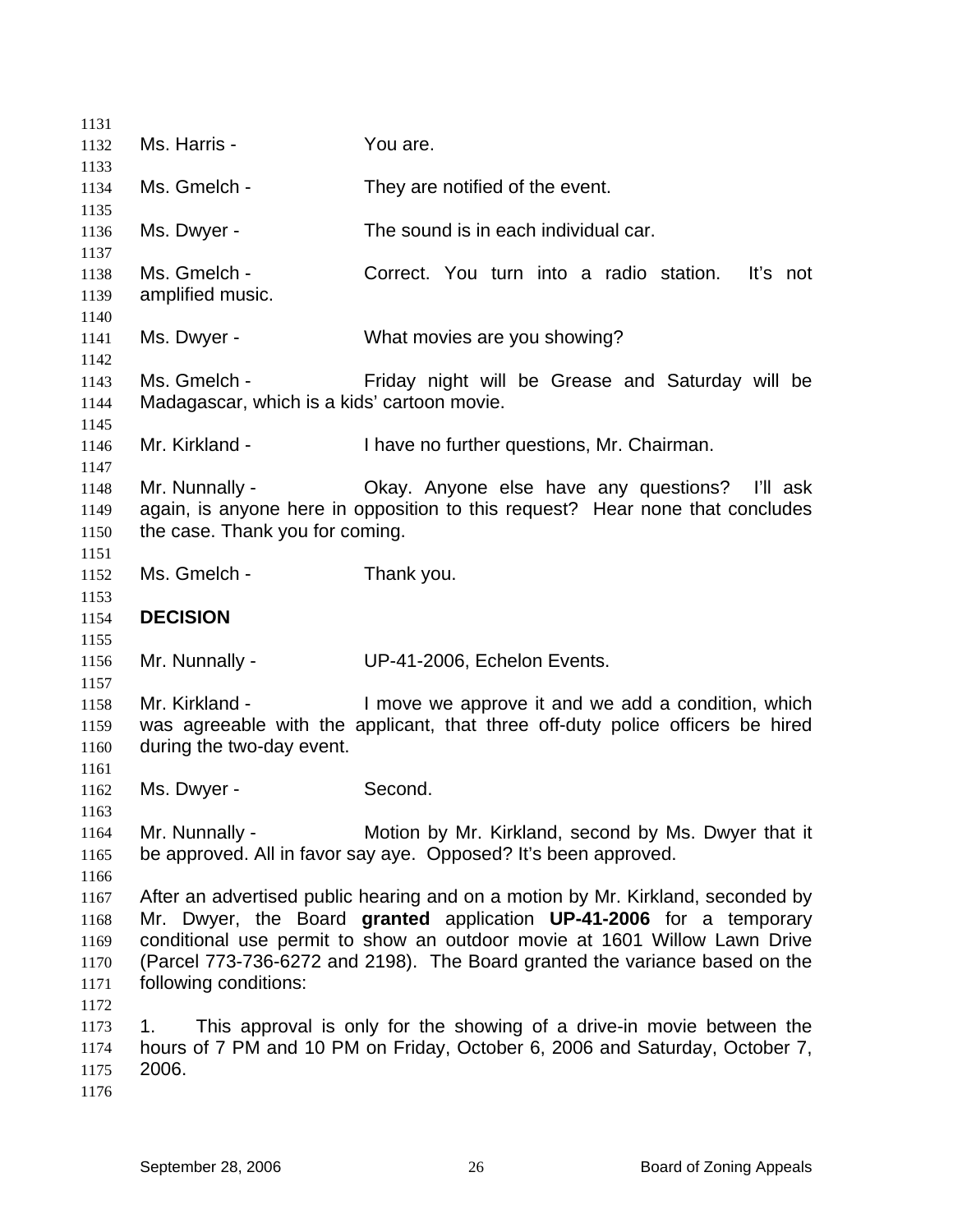2. The site shall be cleaned of trash and other debris at the close of business each day. 1177 1178 1179 1180 1181 1182 1183 1184 1185 1186 1187 1188 1189 1190 1191 1192 1193 1194 1195 1196 1197 1198 1199 1200 1201 1202 1203 1204 1205 1206 1207 1208 1209 1210 1211 1212 1213 1214 1215 1216 1217 1218 1219 1220 1221 1222 3. Lighting shall be provided such that patrons will be able to move around the site in safety, but shall not create glare or spill over onto the adjoining property. 4. [ADDED] Three off-duty police officers shall patrol the site and direct traffic on both days of the event. Affirmative: Dwyer, Harris, Kirkland, Nunnally, Wright 5 Negative: 0 Absent: 0 Mr. Nunnally - You want to try these other two that were not here, Mr. Blankinship? **UP-39-2006 ST PAUL'S BAPTIST CHURCH** requests a conditional use permit pursuant to Section 24-116(c)(1) to install a temporary trailer at 4247 Creighton Road (Parcel 815-732-6107), zoned A-1, Agricultural District (Varina). Mr. Nunnally - Anyone here from St. Paul's Baptist Church? Do we have a motion that we defer it or deny it or what? **DECISION**  Mr. Wright - I move we defer it to the next meeting. Ms. Harris - Second. Mr. Nunnally - Motion by Mr. Wright, second by Ms Harris we defer till the next meeting. All in favor say aye. Ms. Dwyer - Mr. Chairman, I had one question just for staff. I wasn't clear from the staff report exactly where the trailer was going to be, so I wonder if that could be clarified for the next month's staff report. Mr. Blankinship - It certainly will. Ms. Dwyer - Thank you. Upon a motion by Mr. Wright, seconded by Ms. Harris, the Board **deferred**  application **UP-39-2006** for a conditional use permit to install a temporary trailer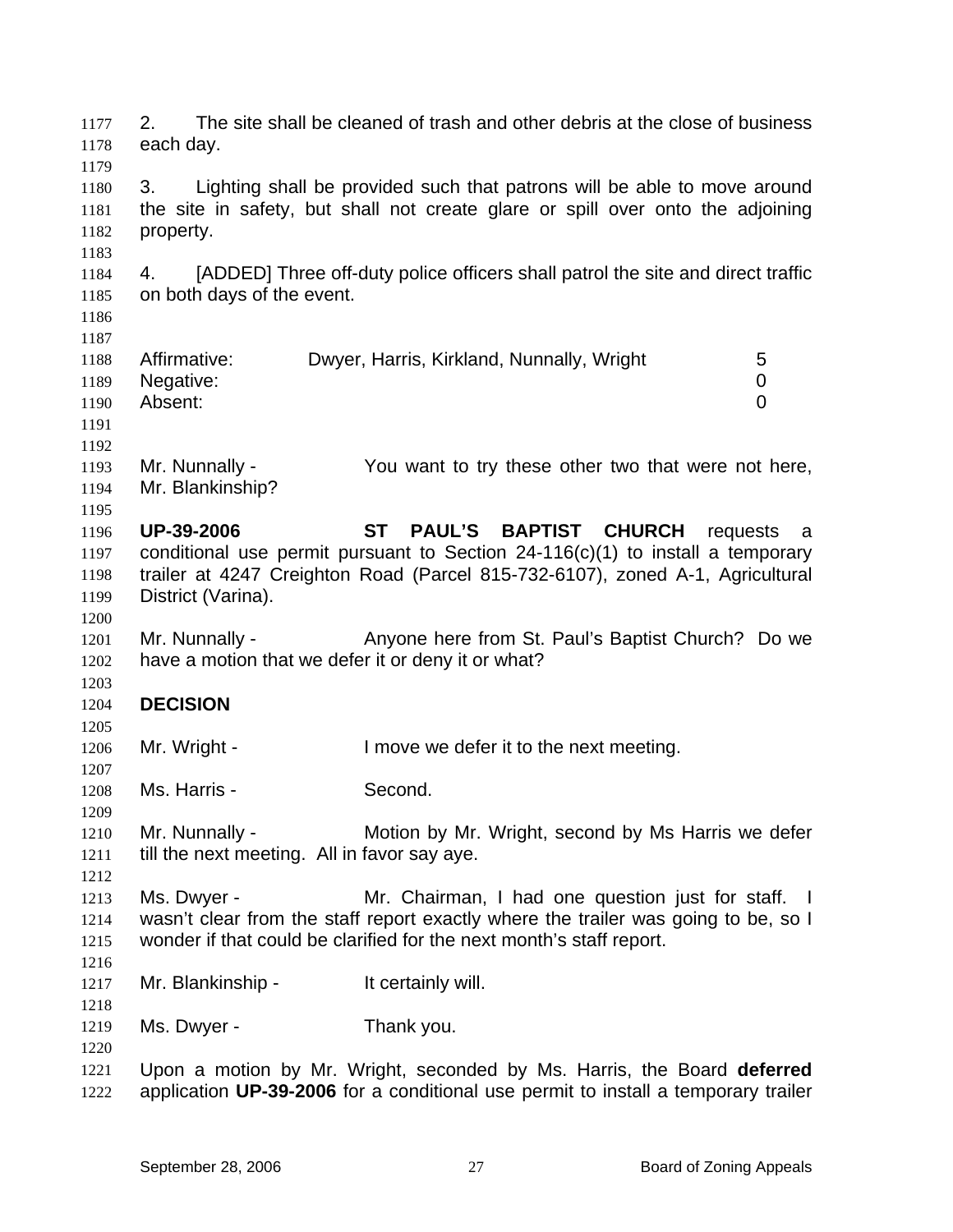at 4247 Creighton Road (Parcel 815-732-6107) (Varina). The Board deferred the request from the September 28, 2006 meeting until the October 19, 2006 meeting because no one attended the hearing to present the application. 1223 1224 1225 1226 1227 1228 1229 1230 1231 1232 1233 1234 1235 1236 1237 1238 1239 1240 1241 1242 1243 1244 1245 1246 1247 1248 1249 1250 1251 1252 1253 1254 1255 1256 1257 1258 1259 1260 1261 1262 1263 1264 1265 1266 1267 Affirmative: **Dwyer, Harris, Kirkland, Nunnally, Wright** 5 Negative: 0 Absent: 0 Mr. Nunnally - All right. **A-37-2006 EDMOND L. COTTRILL** requests a variance from Sections 24-94 and 24-9 to build a one-family dwelling at 1856 Old Hanover Road (Parcels 833-725-1009 and 833-724-8370), zoned A-1, Agricultural District (Varina)**.** The lot width requirement and public street frontage requirement are not met. The applicant has 36 feet lot width and 36 feet public street frontage, where the Code requires 150 feet lot width and 50 feet public street frontage. The applicant requests a variance of 114 feet lot width and 14 feet public street frontage. Mr. Nunnally - Is anyone else here interested in this case? If so, please stand and raise your right hand and be sworn in. Mr. Blankinship - Mr. Trimmer has already been sworn. You're still under oath, sir. If you'd raise your right hand. Do you swear the testimony you're about to give is the truth, the whole, and nothing but the truth, so help you God? Ms. Glazebrook - Yes sir. Mr. Nunnally - Please state your name for the record, ma'am, and tell us what you're requesting. Ms. Glazebrook - I'm Susan Glazebrook with Long and Foster Realtors and I'm representing Mr. Cottrill. Mr. Kirkland - Could you get a little closer to the mike or pull it down? Mr. Nunnally - All right. Repeat what you just said. Ms. Glazebrook - I'm Susan Glazebrook with Long and Foster Realtors and I'm representing Mr. Cottrill. Mr. Nunnally - All right. Tell us what you're requesting, please.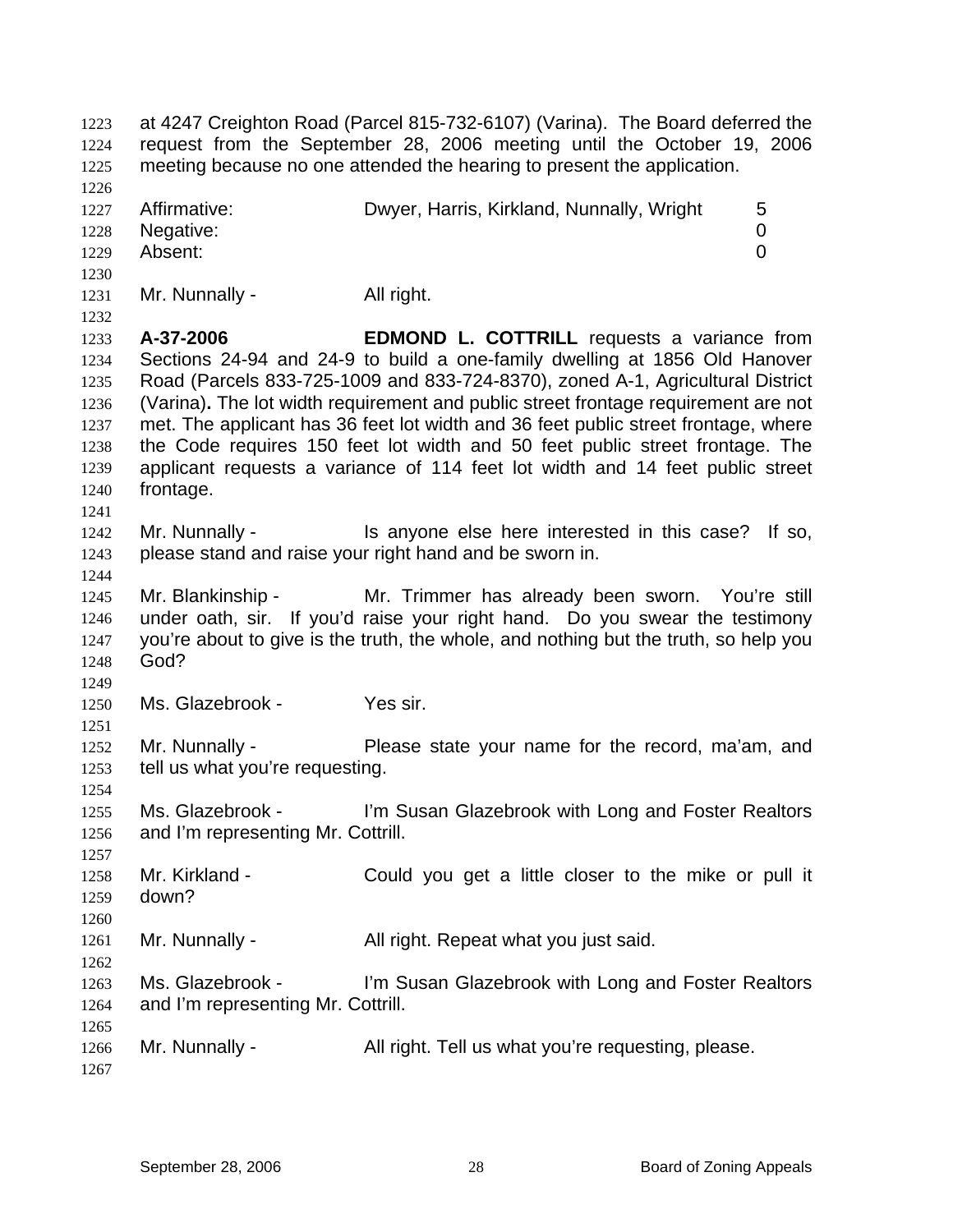Ms. Glazebrook - We're requesting a variance. We are selling that parcel and without the variance, it's land-locked. Ms. Dwyer - Is the parcel being used for anything at this time? Ms. Glazebrook - No ma'am. Ms. Dwyer - The Music of the access to this property is somewhat compromised by the shape of the, I guess what's listed as Parcel 1856? No. Mr. Blankinship - The address is 1856. Ms. Dwyer - The address is 1856. Do you own the other parcel that has road access, that gives you access to Old Hanover Road? Is that part of this parcel or not? Ms. Glazebrook - He also owns 1850, where his house and his driveway is on. Ms. Dwyer - Okay. So, this odd-shaped parcel that sort of gives access to the lot that we're discussing today, does he also own that? Ms. Glazebrook - Yes ma'am. Ms. Dwyer - Ckay. Have you read the conditions in which staff suggests that the boundary between 1850 and 1856 be adjusted to provide a 30 foot wide access to the property and that 1856 be consolidated with the subject property? Ms. Glazebrook - Yes ma'am. Ms. Dwyer - The And is that agreeable? Ms. Glazebrook - Yes. Mr. Nunnally - Any other questions from staff or the Board? Mr. Kirkland - I want to clarify something about the access. Mr. Nunnally - All right, sir. Mr. Kirkland - Is that a road in there now or just property, or will a road be put in or what?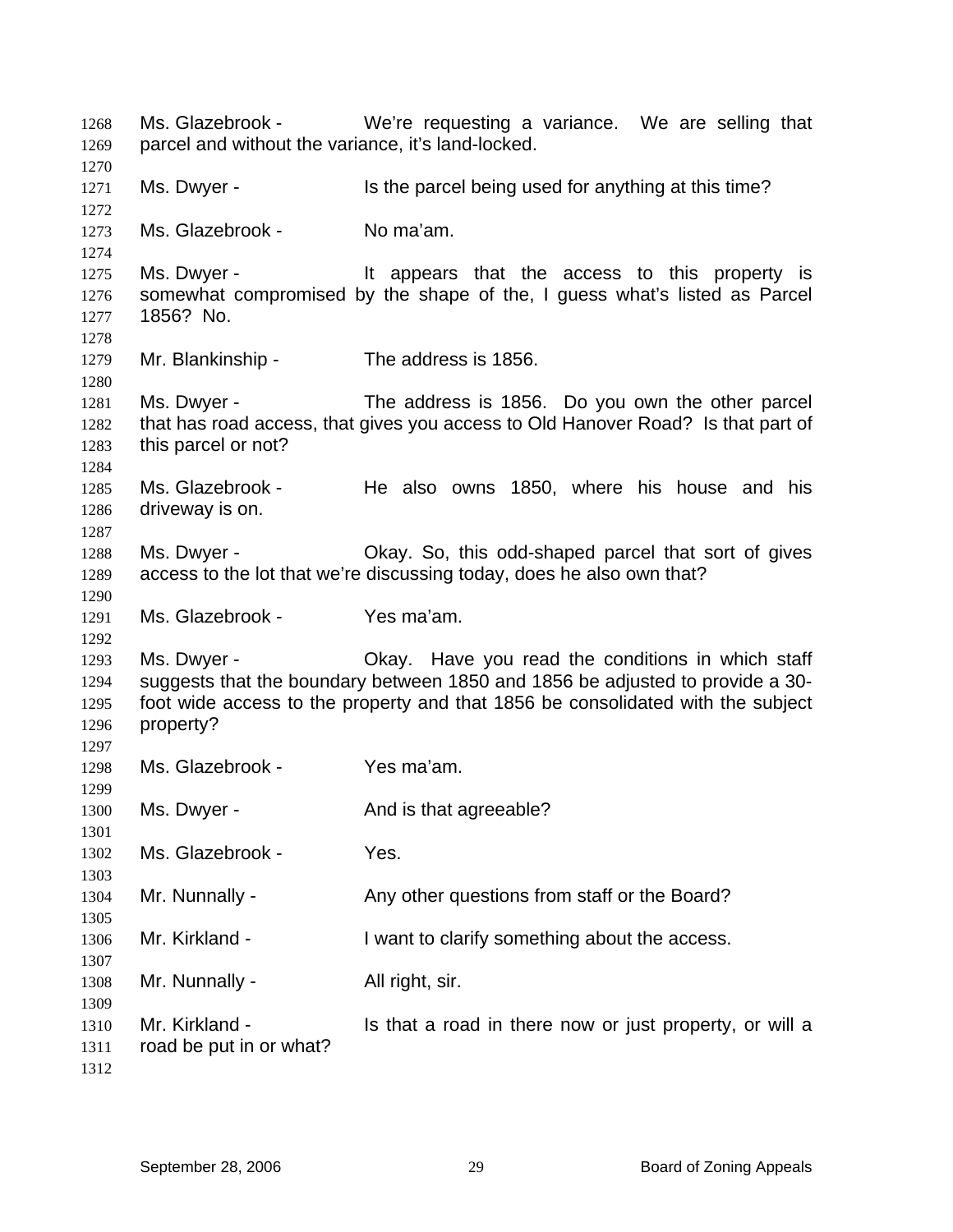Ms. Glazebrook - A road will be put in. The 1850, where his parcel and his driveway are, is going to remain the same. The road will be put in to go directly back to the 4.0 acres. 1313 1314 1315 1316 1317 1318 1319 1320 1321 1322 1323 1324 1325 1326 1327 1328 1329 1330 1331 1332 1333 1334 1335 1336 1337 1338 1339 1340 1341 1342 1343 1344 1345 1346 1347 1348 1349 1350 1351 1352 1353 1354 1355 1356 1357 Mr. Kirkland - Which is commonly noted now on the plan as 1856, is that correct? That's what it will go on, that little strip? Ms. Glazebrook - Yes sir. Mr. Kirkland - **Okay.** Ms. Dwyer - So, that strip is how wide at the road? Ms. Glazebrook - Thirty-six feet, I believe. Ms. Dwyer - Okay. It will be a consistent, at least 35-foot access, all the way back to the property. That will be consolidated with the larger parcel in the back. Ms. Glazebrook - Yes ma'am. Mr. Nunnally - Any other questions for Ms. Glazebrook? All right, ma'am. I think we have some opposition, so if you'll have a seat, we'll call you back to rebut in just a few minutes. Mr. Trimmer, I believe. Is that right? Are you Mr. Trimmer? Mr. Trimmer - The Yes sir, my name's Charles Trimmer. Mr. Nunnally - All right, sir. You can go ahead and state what you have to say, sir. Mr. Trimmer - I live at 1870 Old Hanover Road. I have approximately 160-foot road frontage. The distance that he's planning on putting a road through there, when they came through and measured off and put red flags, not having an actual survey there, were anywhere from 6 to 10 feet into my property where they proposed putting this road in. They're going to be right up on top of me if they put a road in there. When he started off he got that property for around \$20,000 and the first thing he did, he offered my neighbor and myself an acre and a half for \$8,000 a piece. Then some realtor came over and told him they'd give him \$40,000 for it. Then somebody else told him they'd give him \$60,000 for it. The land's been land-locked. At the corner of Hanover and Airport Drive, trying to get in and out of there with the traffic flow is bad enough right now. Somebody's going to get killed at that intersection because there's just so many new houses coming up. That's still zoned agriculture.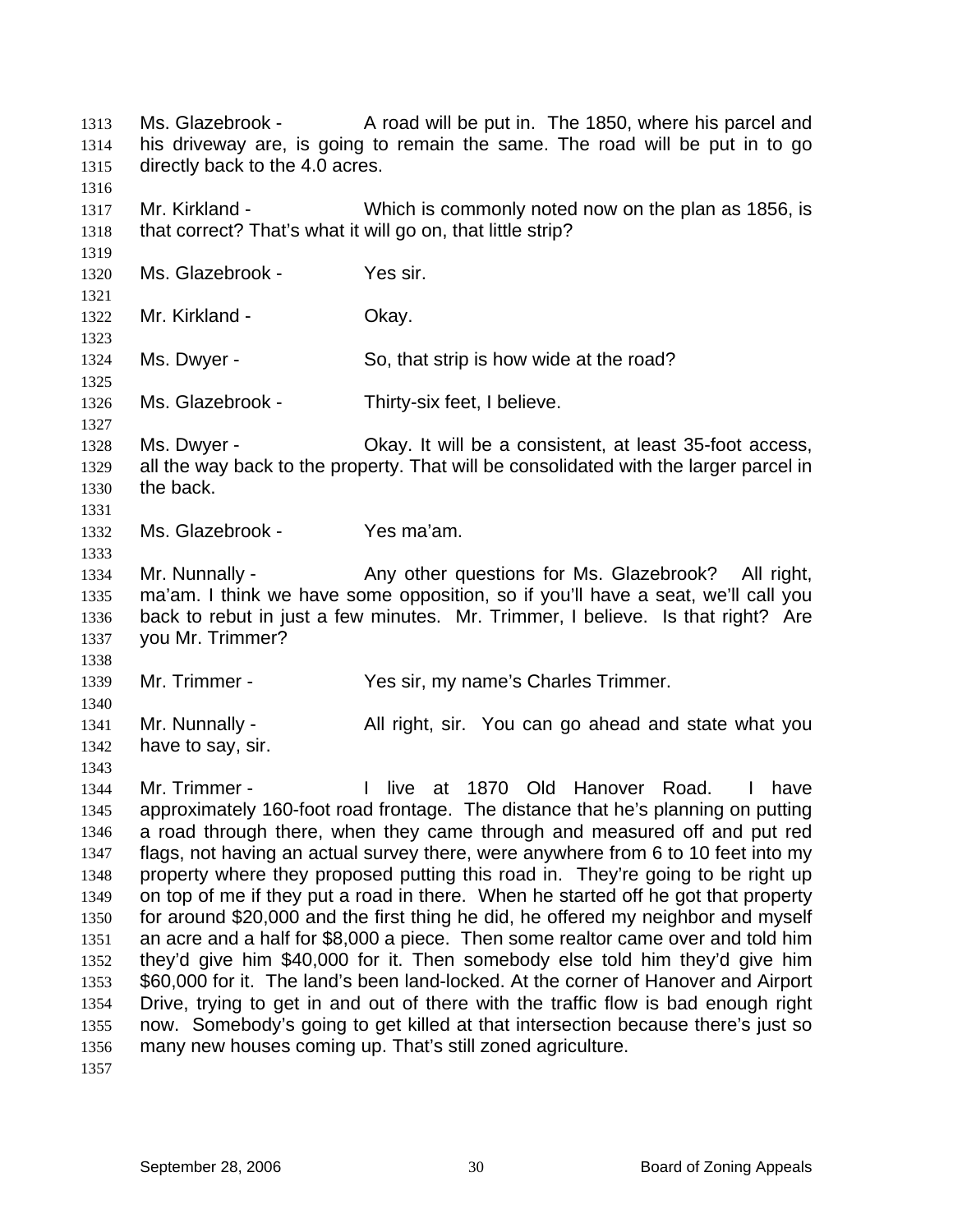Mr. Nunnally - You say he's put some red flags up on your property? They can't do that, sir. 1358 1359 1360 1361 1362 1363 1364 1365 1366 1367 1368 1369 1370 1371 1372 1373 1374 1375 1376 1377 1378 1379 1380 1381 1382 1383 1384 1385 1386 1387 1388 1389 1390 1391 1392 1393 1394 1395 1396 1397 1398 1399 1400 1401 1402 1403 Mr. Trimmer - I've marked my survey stakes with yellow flags. I bought my house in 1999 and it was a VA-approved loan and everything had to be surveyed and all that on it. Mr. Wright - The Your house appears to be a good distance from the proposed road, based on this plat we have, aerial photo we have. Mr. Trimmer - Not much. It's a distance from my house to his house, but from his house to where this proposed road is, I don't know how much he's going to have in there. Mr. Wright - That's his problem, isn't it? Mr. Trimmer - Ckay, but I don't want him on my property. Mr. Wright - The Muslim of the only our property. You've got legal ownership. They cannot put a road on your property. Mr. Trimmer - How far does the road have to be off of my property? Mr. Wright - Well it could be along the sideline of your property, but I thought you indicated the road was right on top of your house and I'm looking at this aerial photo here and it looks like a good distance between the road and your house, if you own 1870 there. Mr. Trimmer - I own 1870. Mr. Wright - Can you see what I'm talking about? Mr. Trimmer - Yes. Mr. Wright - That's You see where the road is and how far it is? That's not right on top of your house. Mr. Trimmer - No, but it's right on my property line. Mr. Wright - Naturally, it would be along the side of your property if that's where they're going to put it in. They couldn't put it in anywhere else. Mr. Blankinship - They certainly can't put it on your property. Mr. Trimmer - Ckay. They're asking to put a road in an agricultural zone. With having a real estate agent involved and all, I'm sure it's going to end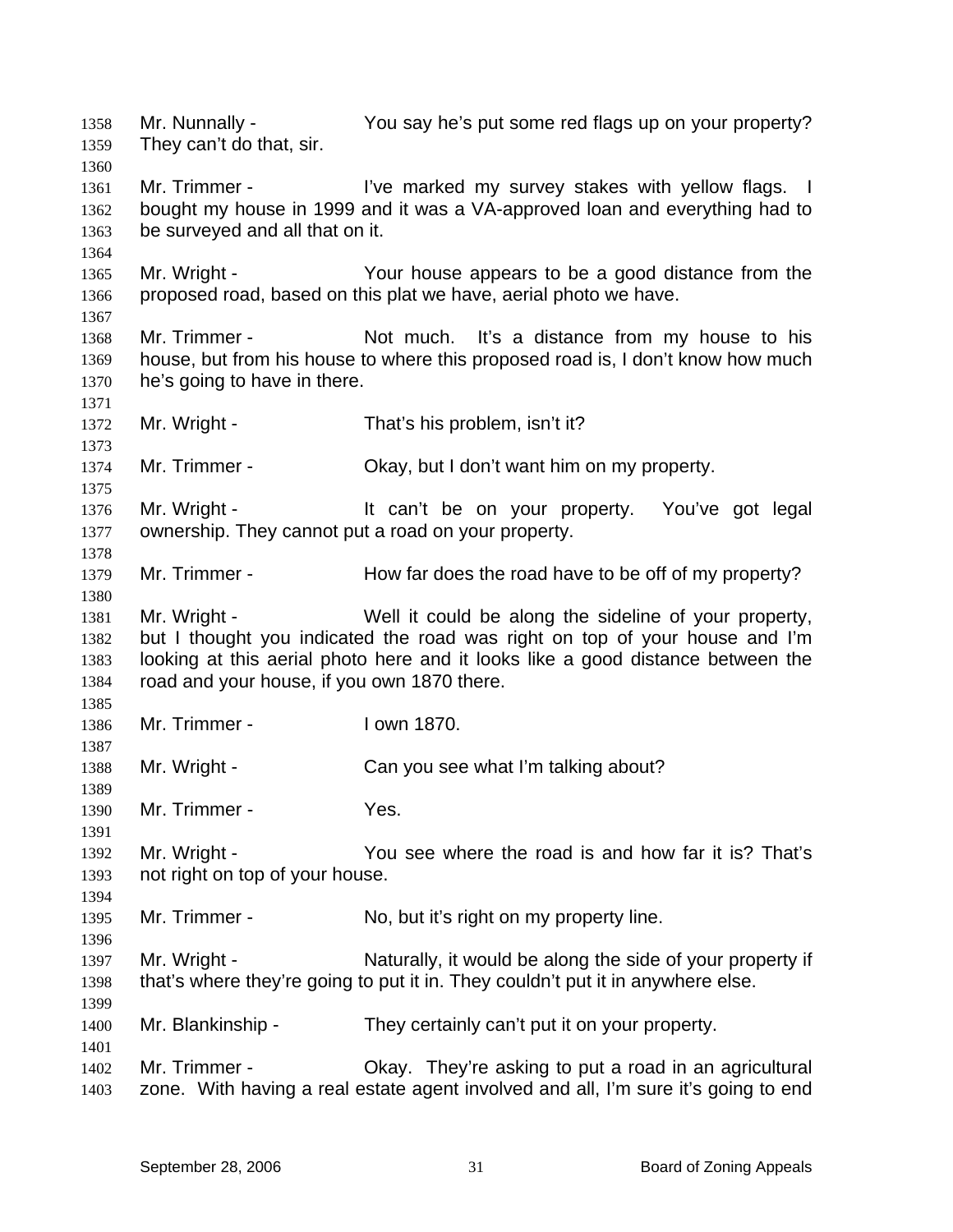up they're going to put more than just one home back there. I image they're going to try to split it into four homes because it would be kind of crazy for a real estate agent to be involved in him building his own house back there. 1404 1405 1406 1407 1408 1409 1410 1411 1412 1413 1414 1415 1416 1417 1418 1419 1420 1421 1422 1423 1424 1425 1426 1427 1428 1429 1430 1431 1432 1433 1434 1435 1436 1437 1438 1439 1440 1441 1442 1443 1444 1445 1446 1447 1448 1449 Mr. Blankinship - Theorder to build any more houses, they'd have to build a street, a public street and that's very expensive. Whether they would be able to make that would is questionable. Also, they would also have to rezone the property, which this is not a rezoning. The question is whether they should be allowed to build in spite of not having 50 feet of road frontage and 150 feet of lot width. You've lived there for how long? Mr. Trimmer - Since 1999. Mr. Blankinship - Can you think of anything else that that land back there could be used for? Mr. Trimmer - Farming. They put houses, new houses right beside his. They put about 30 houses up in there now. Mr. Blankinship - Yes. Mr. Trimmer - The Yes. His lot is real narrow. Mr. Blankinship - Do you think a lot that size could be farmed economically? Do you think they could make money farming it? Mr. Trimmer - It could be turned into an orchard. I don't know what all the crops are. I carry a pretty good size garden out there. I've got a 50' by 100' garden on that corner there. Mr. Kirkland - What is your property zoned? Mr. Trimmer - Agricultural. Mr. Kirkland - The You're agricultural also. Mr. Trimmer - Yes sir. Ms. Dwyer - There is an excess of four acres, so while normally he would have to have a rezoning to build four houses, he could also come back and ask for another variance. We've certainly had that, where people have come back and asked for variance after variance after variance on a piece of property that they have subdivided. That's not unheard of. Mr. Nunnally - All right. Any other questions for Mr. Trimmer?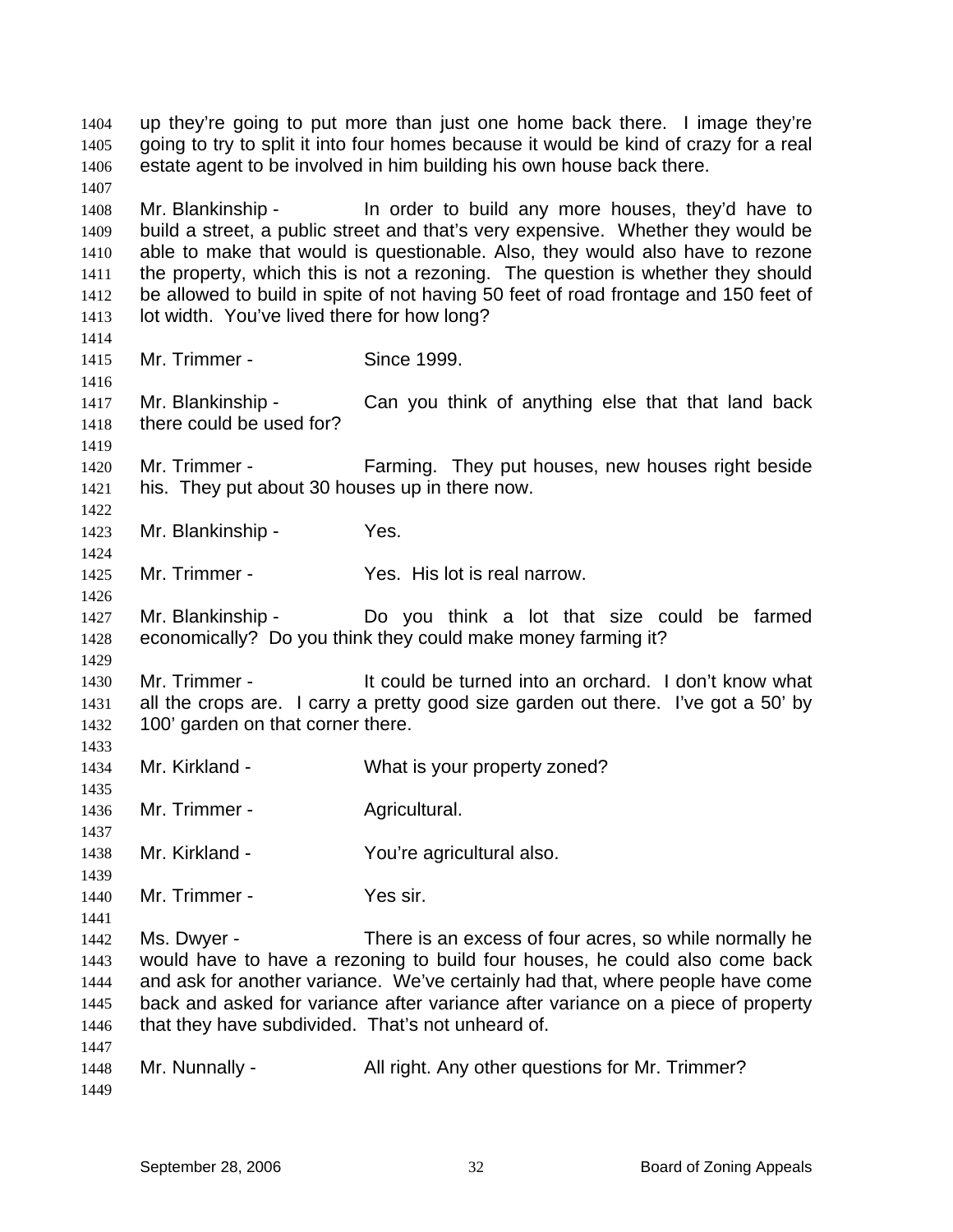1450 Mr. Trimmer - No sir. 1451 1452 1453 1454 1455 1456 1457 1458 1459 1460 1461 1462 1463 1464 1465 1466 1467 1468 1469 1470 1471 1472 1473 1474 1475 1476 1477 1478 1479 1480 1481 1482 1483 1484 1485 1486 1487 1488 1489 1490 1491 1492 1493 1494 Mr. Nunnally - Okay. Thank you, sir. Ms. Glazebrook, you want to rebut? Let me ask you this first. Are you just planning on one house on these four acres? Ms. Glazebrook - Yes. The purchaser has sent in his specs, what he's planning on doing. It's just going to be one home. The official survey has not been done. We were trying to lay it out when we first got the contract on it. We used the guidelines that we had, tax records and everything, and we did put the red flags up, but the official survey has not been done at this time. They are waiting to make sure that they can get the variance before the buyer goes ahead. Mr. Nunnally - You're saying those red flags are not official. Ms. Glazebrook - No. Mr. Nunnally - The Muslim of the off. Ms. Glazebrook - They are not official. We were just trying to walk it to find out what we had there to work with. Ms. Dwyer - **At what time, Mr. Blankinship, would an official survey** need to be presented to the County or is there a point at which we ensure that a survey is done? Mr. Blankinship - At building permit, we would require a consolidation to have been done and, of course, they'd have to have a survey for that. Ms. Dwyer - Okay. We wouldn't require anything. We wouldn't allow anything less than a survey. We've had trouble with this before with the property lines. When we've had close connections between properties, we've had issues with property lines before. Mr. Kirkland - This home would be septic and well, is that correct? Ms. Glazebrook - Yes sir. Mr. Kirkland - No County water. You would have to use some of the property for septic fields. Ms. Glazebrook - Correct. Mr. Kirkland - Thank you.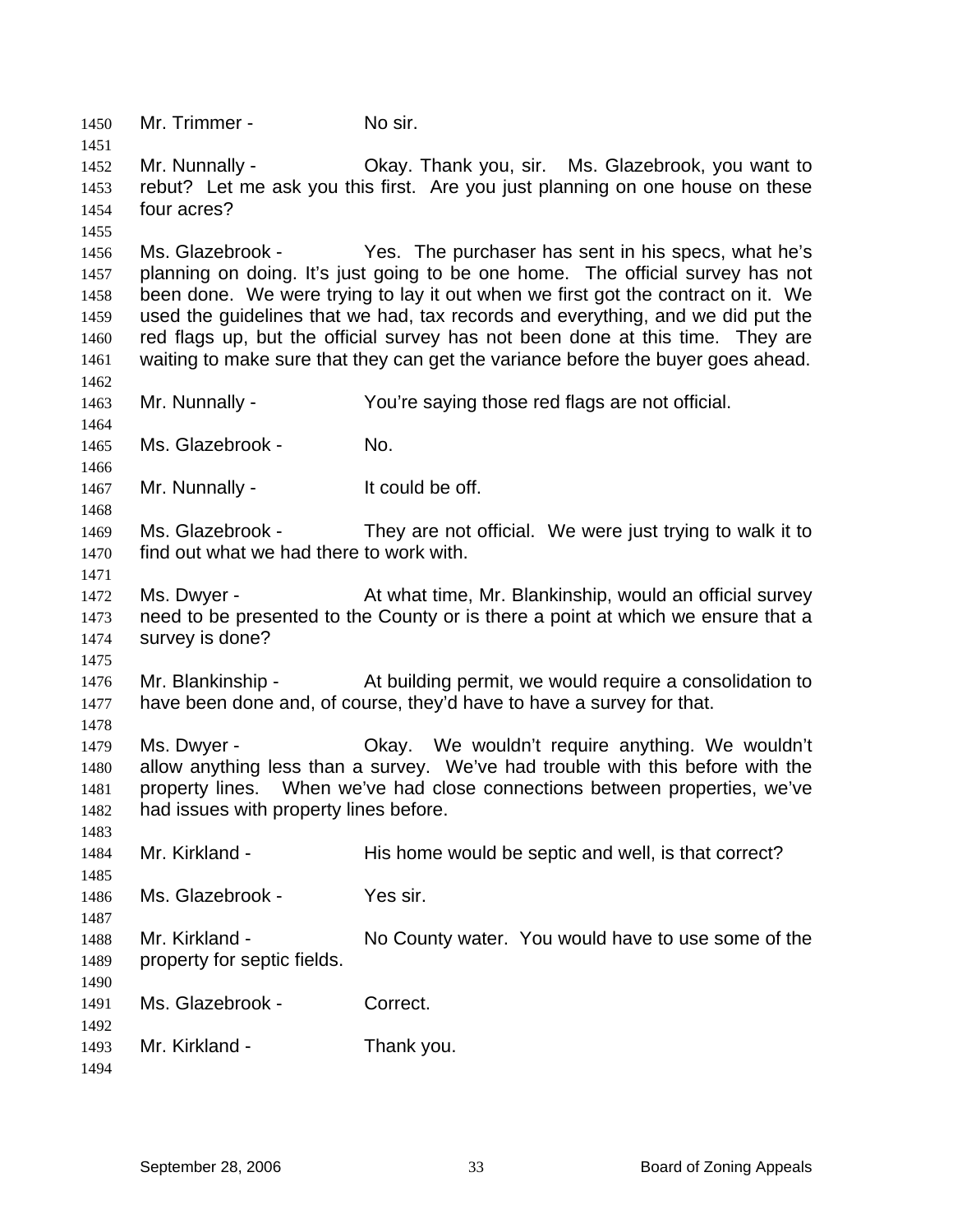| 1495<br>1496<br>1497                         | Mr. Blankinship -<br>this hearing as well?               | Has that been investigated yet or was that waiting on                                                                                                                                                                                                                                                                          |
|----------------------------------------------|----------------------------------------------------------|--------------------------------------------------------------------------------------------------------------------------------------------------------------------------------------------------------------------------------------------------------------------------------------------------------------------------------|
| 1498<br>1499                                 | Ms. Glazebrook -                                         | They have had the perk test done.                                                                                                                                                                                                                                                                                              |
| 1500<br>1501<br>1502                         | Mr. Nunnally -                                           | All right. Any other questions from the Board or staff<br>for Ms. Glazebrook? Hearing none that concludes the case.                                                                                                                                                                                                            |
| 1503<br>1504                                 | <b>DECISION</b>                                          |                                                                                                                                                                                                                                                                                                                                |
| 1505<br>1506<br>1507                         | Mr. Nunnally:<br>on that?                                | A-37-2006, Edward L. Cottrill. Do we have a motion                                                                                                                                                                                                                                                                             |
| 1508<br>1509                                 | Mr. Wright -                                             | I move we approve it.                                                                                                                                                                                                                                                                                                          |
| 1510<br>1511                                 | Ms. Harris -                                             | Second the motion.                                                                                                                                                                                                                                                                                                             |
| 1512<br>1513<br>1514                         | Mr. Nunnally -<br>approve.                               | Motion by Mr. Wright, second by Ms. Harris that we                                                                                                                                                                                                                                                                             |
| 1515<br>1516<br>1517                         | Mr. Wright -<br>reasonable use without the variance.     | Basis for the motion is that the property cannot have a                                                                                                                                                                                                                                                                        |
| 1518<br>1519                                 | Mr. Nunnally -                                           | All in favor of approval say aye. Opposed?                                                                                                                                                                                                                                                                                     |
| 1520<br>1521                                 | Ms. Dwyer -                                              | No.                                                                                                                                                                                                                                                                                                                            |
| 1522<br>1523                                 | Mr. Nunnally -                                           | It's been approved, four to one.                                                                                                                                                                                                                                                                                               |
| 1524<br>1525<br>1526<br>1527<br>1528<br>1529 | subject to the following conditions:                     | After an advertised public hearing and on a motion by Mr Wright, seconded by<br>Ms. Harris, the Board granted application A-37-2006 for a variance to build a<br>one-family dwelling at 1856 Old Hanover Road (Parcels 833-725-1009 and 833-<br>724-8370), A-1, Agricultural District (Varina). The Board granted the variance |
| 1530<br>1531<br>1532<br>1533                 | 1.<br>remain in force.                                   | This variance applies only to the minimum lot width and public street<br>frontage requirements. All other applicable regulations of the County Code shall                                                                                                                                                                      |
| 1534<br>1535<br>1536<br>1537                 | 2.<br>and reserve area, and approval of a well location. | Approval of this request does not imply that a building permit will be<br>issued. Building permit approval is contingent on Health Department<br>requirements, including, but not limited to, soil evaluation for a septic drainfield                                                                                          |
| 1538<br>1539<br>1540                         | 3.                                                       | At the time of building permit application, the applicant shall submit the<br>necessary information to the Department of Public Works to ensure compliance                                                                                                                                                                     |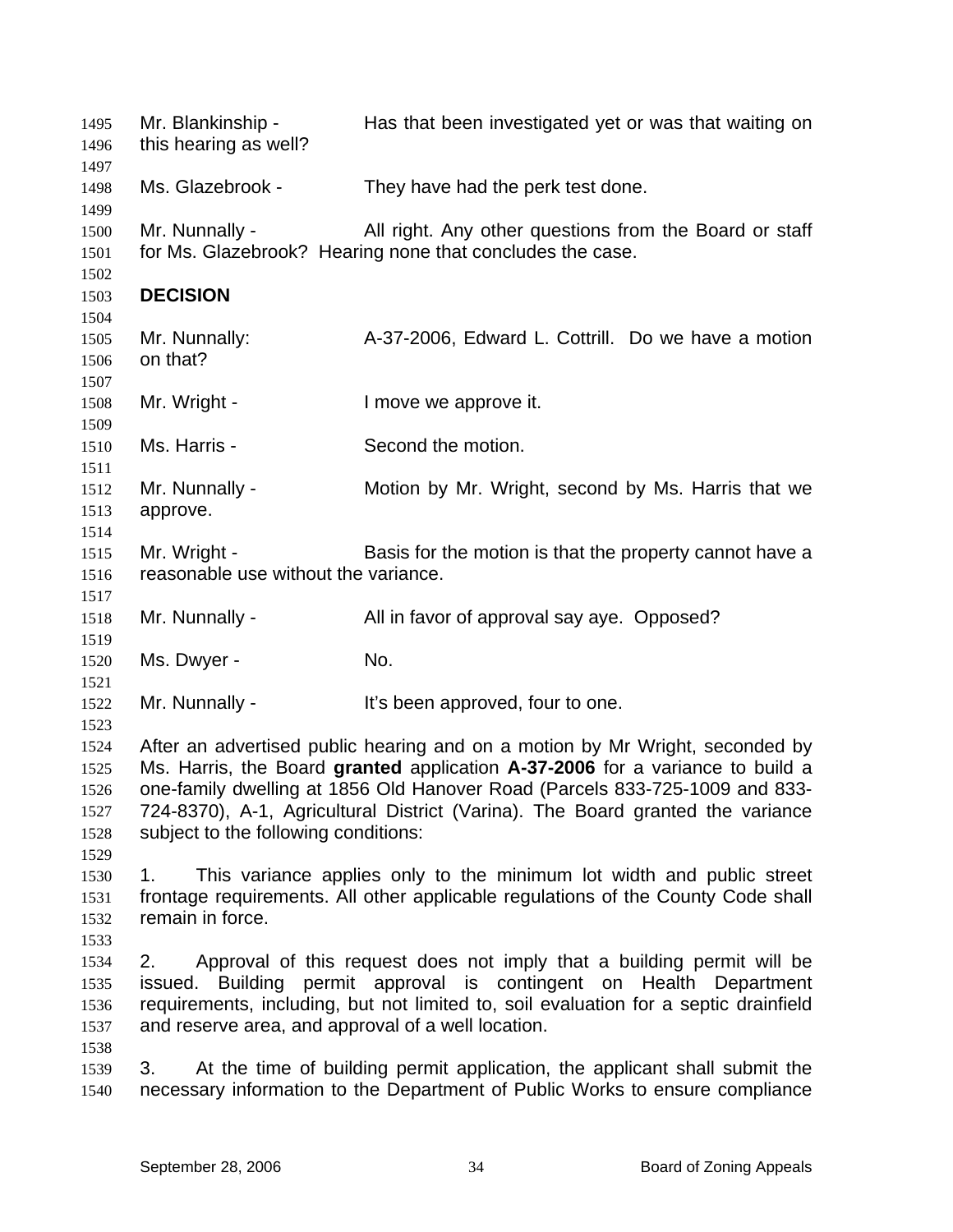with the requirements of the Chesapeake Bay Preservation Act and the code requirements for water quality standards. 

- 4. The applicant shall present proof with the building permit application that the boundary line between 1850 Old Hanover Road (GPIN 833-724-7872) and 1856 Old Hanover Road (GPIN 833-724-8370) has been adjusted to provide access 35 feet wide to the subject property (GPIN 834-725-1609), and that 1856 Old Hanover Road (GPIN 833-724-8370) has been consolidated with the subject property (GPIN 834-725-1609).
- 

 5. Prior to applying for a building permit, the applicant shall remove any trash and inoperative vehicles from the property.

| 1554 |                   |              |                                                                                  |                |
|------|-------------------|--------------|----------------------------------------------------------------------------------|----------------|
| 1555 | Affirmative:      |              | Harris, Kirkland, Nunnally, Wright                                               | 4              |
| 1556 | Negative:         | <b>Dwyer</b> |                                                                                  | $\mathbf 1$    |
| 1557 | Absent:           |              |                                                                                  | $\overline{0}$ |
| 1558 |                   |              |                                                                                  |                |
| 1559 |                   |              |                                                                                  |                |
| 1560 | Mr. Nunnally -    |              | Thank you. All right, that's it, Mr. Blankinship.                                |                |
| 1561 |                   |              |                                                                                  |                |
| 1562 | Mr. Blankinship - |              | Yes sir. We're up to two cases next month, now.                                  |                |
| 1563 |                   |              |                                                                                  |                |
| 1564 | Ms. Dwyer -       |              | Thought you were going to get a vacation.                                        |                |
| 1565 |                   |              |                                                                                  |                |
| 1566 | Mr. Nunnally -    |              | I told you, Mr. Blankinship.                                                     |                |
| 1567 |                   |              |                                                                                  |                |
| 1568 | Ms. Dwyer -       |              | Minutes?                                                                         |                |
| 1569 |                   |              |                                                                                  |                |
| 1570 | Mr. Nunnally -    |              | Oh, my goodness.                                                                 |                |
| 1571 |                   |              |                                                                                  |                |
| 1572 | Ms. Dwyer -       |              | Would you all mind deferring approval of the July 27                             |                |
| 1573 |                   |              | minutes until next month? I did not get a chance to thoroughly review those this |                |
| 1574 | time.             |              |                                                                                  |                |
| 1575 |                   |              |                                                                                  |                |
| 1576 | Mr. Kirkland -    |              | I have no problem.                                                               |                |
| 1577 |                   |              |                                                                                  |                |
| 1578 | Mr. Wright -      |              | It's all right with me.                                                          |                |
| 1579 |                   |              |                                                                                  |                |
| 1580 | Mr. Nunnally -    |              | July, you say?                                                                   |                |
| 1581 |                   |              |                                                                                  |                |
| 1582 | Ms. Dwyer -       |              | Yes.                                                                             |                |
| 1583 |                   |              |                                                                                  |                |
| 1584 | Mr. Nunnally -    |              | Motion by Ms. Dwyer that we defer the minutes of                                 |                |
| 1585 |                   |              | July until next month. All in favor say aye. Opposed? It's been deferred.        |                |
| 1586 |                   |              |                                                                                  |                |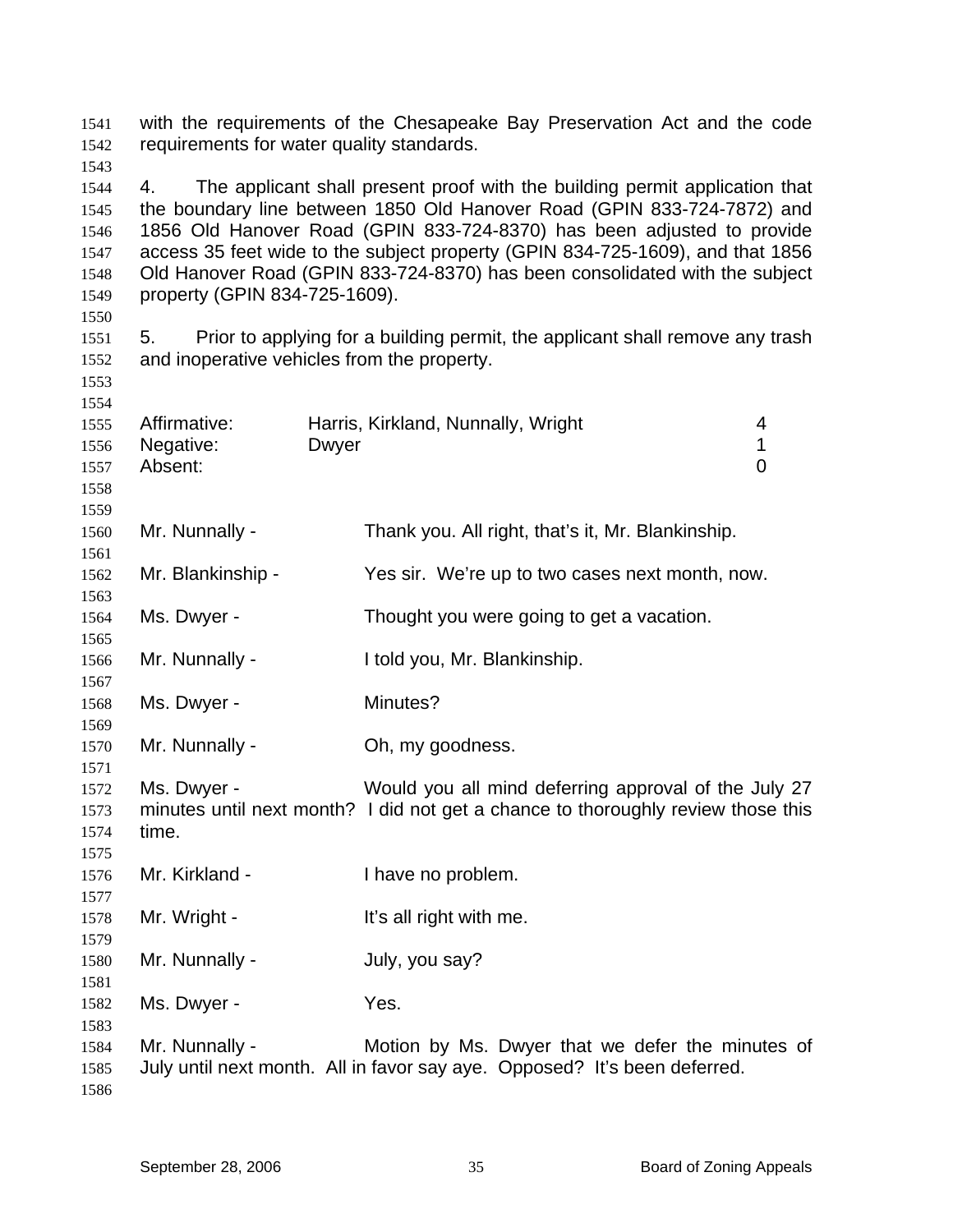| 1587<br>1588<br>1589<br>1590         | On a motion by Ms. Dwyer, the Board deferred the Minutes of the July 27, 2006,<br>Henrico County Board of Zoning Appeals meeting until the October 19, 2006<br>meeting. |                                                                                                                   |  |
|--------------------------------------|-------------------------------------------------------------------------------------------------------------------------------------------------------------------------|-------------------------------------------------------------------------------------------------------------------|--|
| 1591<br>1592<br>1593<br>1594<br>1595 | Affirmative:<br>Negative:<br>Absent:                                                                                                                                    | Dwyer, Harris, Kirkland, Nunnally, Wright<br>5<br>0<br>$\mathbf 0$                                                |  |
| 1596<br>1597<br>1598                 | Mr. Nunnally -                                                                                                                                                          | October what?                                                                                                     |  |
| 1599<br>1600                         | Mr. Blankinship -                                                                                                                                                       | The $26th$ , I believe. July $27th$ was the date of the minutes.                                                  |  |
| 1601<br>1602                         | Mr. Nunnally -                                                                                                                                                          | October the 27 <sup>th</sup> ?                                                                                    |  |
| 1603<br>1604                         | Mr. Blankinship -                                                                                                                                                       | She was asking for the October meeting.                                                                           |  |
| 1605<br>1606                         | Mr. Nunnally -                                                                                                                                                          | Oh, all right. We've got May and March.                                                                           |  |
| 1607<br>1608<br>1609                 | Mr. Kirkland -                                                                                                                                                          | Do we need to approve the meeting schedule for next year,<br>Mr. Blankinship, or are you giving that for benefit? |  |
| 1610<br>1611                         | Mr. Nunnally -                                                                                                                                                          | I thought we already approved that?                                                                               |  |
| 1612<br>1613                         | Mr. Blankinship -                                                                                                                                                       | It was approved in July.                                                                                          |  |
| 1614<br>1615                         | Mr. Kirkland -                                                                                                                                                          | Okay. This is just for our general information?                                                                   |  |
| 1616<br>1617                         | Mr. Blankinship -                                                                                                                                                       | Yes sir.                                                                                                          |  |
| 1618<br>1619                         | Mr. Kirkland -                                                                                                                                                          | Okay.                                                                                                             |  |
| 1620<br>1621                         |                                                                                                                                                                         | Mr. Nunnally - Let's vote on the minutes for March the $23^{\text{rd}}$ .                                         |  |
| 1622<br>1623<br>1624                 | Ms. Harris -<br>that word "occurrence" and 1288.                                                                                                                        | I have a few corrections. Page 29, line 1290. I repeated                                                          |  |
| 1625<br>1626                         | Mr. Nunnally -                                                                                                                                                          | Okay.                                                                                                             |  |
| 1627<br>1628                         | Ms. Harris -                                                                                                                                                            | On page 38, 1701.                                                                                                 |  |
| 1629<br>1630                         | Mr. Nunnally -                                                                                                                                                          | 1701. Okay.                                                                                                       |  |
| 1631<br>1632                         | Ms. Harris -<br>lnsert the word, "was."                                                                                                                                 | Instead of saying, "that's opposed," "that was supposed."                                                         |  |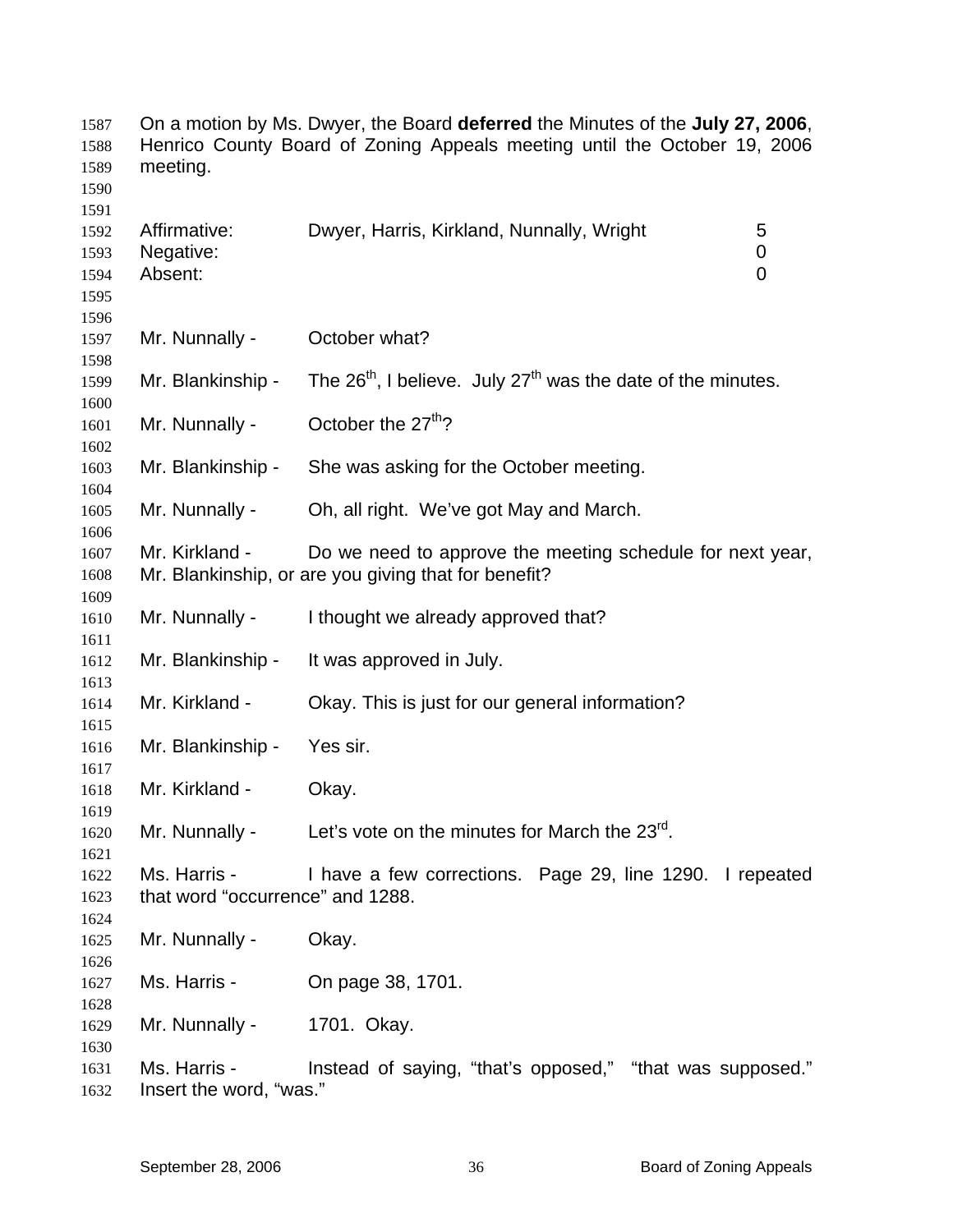Mr. Nunnally - Okay. Ms. Harris - Page 42, 1881. [Unintelligible]. "Down" was omitted. I will try to speak a little louder. Mr. Nunnally - That's it? Ms. Dwyer - I just noticed something. I just have one. On page 10, it looks like—I think Mr. Jennings spoke the words on 408 rather than Mr. Blankinship. If Mr. Blankinship has never seen the conditions on the case, I'd be surprised. Mr. Nunnally - What page are you on, Ms. Dwyer? Ms. Dwyer - Page 10, line 408. Mr. Blankinship, you don't want that to stand. Mr. Wright - That would certainly look bad, wouldn't it? Mr. Kirkland - Mr. Davenport must have been— *[Laughter.]* Mr. Wright - Mr. Chairman, I think on page 1, line 9, we certainly ought to put "ladies and gentleman" in there. I think we could be accused of discrimination. Ms. Dwyer - What if you didn't say that? Mr. Nunnally - I think I did that. Mr. Wright - I know you did. Ms. Dwyer - He always says that. Mr. Wright - Okay. Page 2-Mr. Blankinship - I know what happened. The recording started after he said [unintelligible]. Mr. Wright - Page 2, line 51 said, "All in favor, but there are no results. Line 51, page 2, you said, "All in favor say aye," and we never find what the vote was, whether it was unanimous or what. I think we need results in there. Mr. Blankinship - Yes.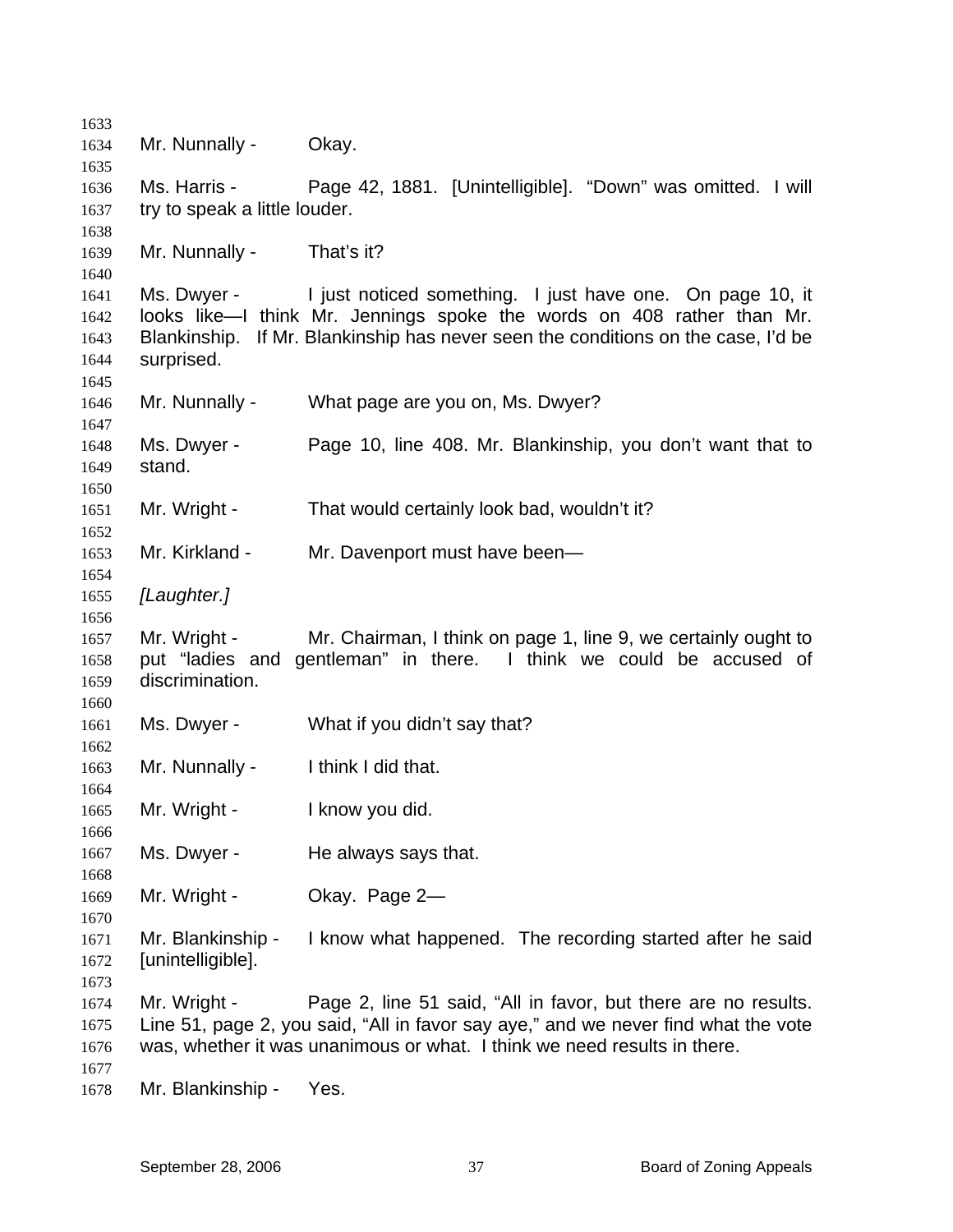| 1679 |                   |                                                               |
|------|-------------------|---------------------------------------------------------------|
| 1680 | Mr. Wright -      | Page 6. I don't know who "male" is. Look on line 232. Who     |
| 1681 | is that?          |                                                               |
| 1682 |                   |                                                               |
| 1683 | Ms. Harris -      | A male voice?                                                 |
| 1684 |                   |                                                               |
| 1685 | Mr. Kirkland -    | Does that mean a male voice?                                  |
| 1686 |                   |                                                               |
| 1687 | Ms. Harris -      | I think it does. It's pretty consistent in the minutes.       |
| 1688 |                   |                                                               |
| 1689 | Mr. Wright -      | Well, it's happened several places throughout these minutes.  |
| 1690 |                   | I just point that out. I don't know who that is. Page 11.     |
| 1691 |                   |                                                               |
| 1692 | Ms. Dwyer -       | No one wants to claim that statement? None of the males in    |
| 1693 |                   | the room want to claim that statement?                        |
| 1694 |                   |                                                               |
| 1695 | Mr. Nunnally -    | I don't know.                                                 |
| 1696 |                   |                                                               |
| 1697 | Mr. Blankinship - | Could be you, Mr. Nunnally.                                   |
| 1698 |                   |                                                               |
| 1699 | Mr. Nunnally -    | I think that's Mr. Blankinship. That's Mr. Wright.            |
| 1700 |                   |                                                               |
| 1701 | Mr. Wright -      | It sounds like Mr. Kirkland, to me.                           |
| 1702 |                   |                                                               |
| 1703 | Mr. Kirkland -    | You think it's me?                                            |
| 1704 |                   |                                                               |
| 1705 | Mr. Wright -      | Mr. Blankinship said that they could listen to the tape again |
| 1706 |                   | and identify the voice. I think he can handle that.           |
| 1707 |                   |                                                               |
| 1708 | Mr. Nunnally -    | What page are you on now?                                     |
| 1709 |                   |                                                               |
| 1710 | Mr. Wright -      | Eleven. Same thing. Line 453, male. Page 16.                  |
| 1711 |                   |                                                               |
| 1712 | Mr. Nunnally -    | That sounds like Mr. Wright was asking Mr. Tokarz.            |
| 1713 |                   |                                                               |
| 1714 | Mr. Wright -      | It may be. Line 699. Again, male.                             |
| 1715 |                   |                                                               |
| 1716 | Mr. Kirkland -    | I think that would be the applicant.                          |
| 1717 |                   |                                                               |
| 1718 | Mr. Wright -      | I wouldn't say three straight things there. Page 18. Same     |
| 1719 | thing. Line 804.  |                                                               |
| 1720 |                   |                                                               |
| 1721 | Mr. Nunnally -    | Okay.                                                         |
| 1722 |                   |                                                               |
| 1723 | Mr. Wright -      | Page 36. Male, again. Line 619. Page 65. Same thing.          |
| 1724 |                   | Line 2947. We've got 51, also. That's all I have.             |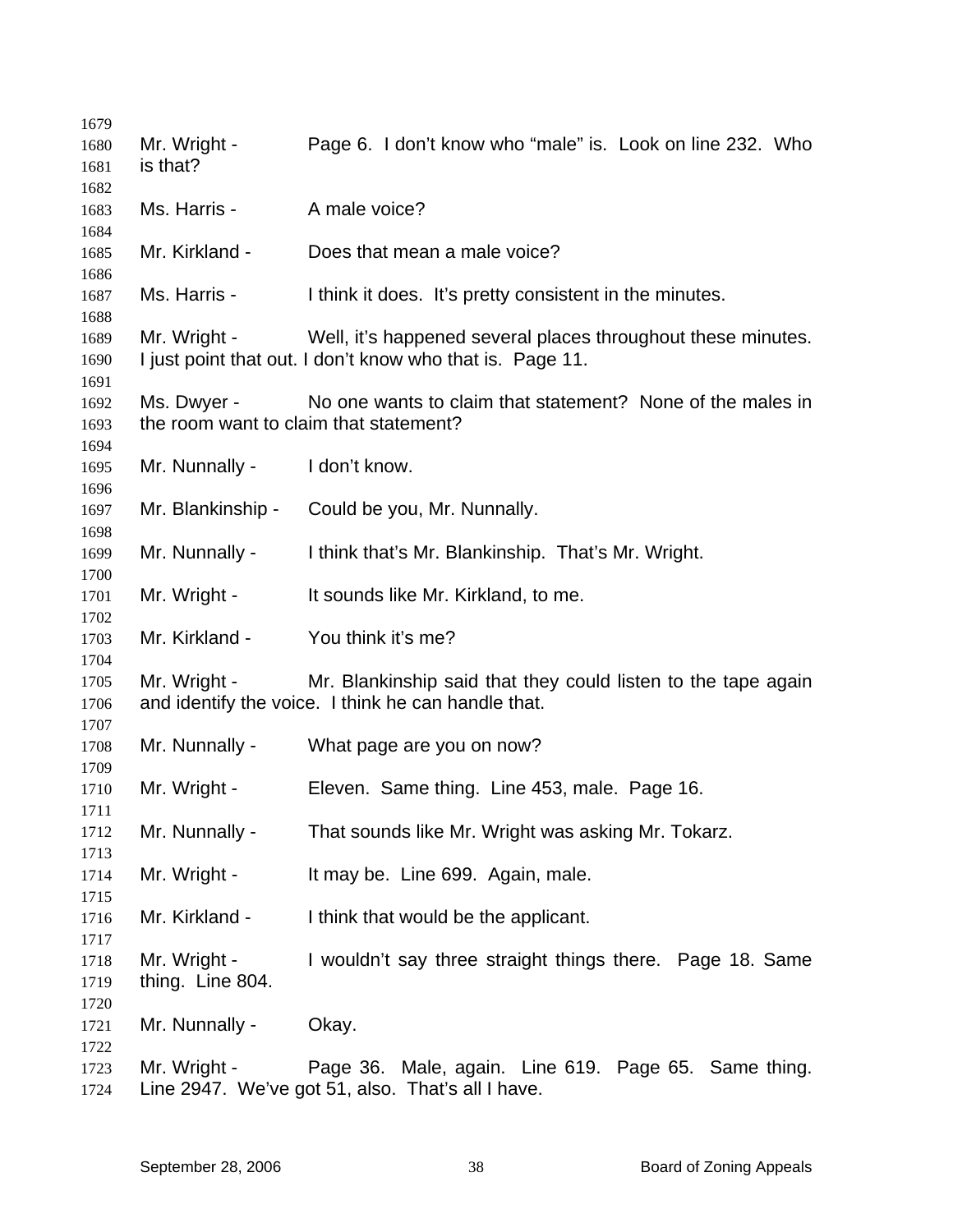| 1725         |                          |                                                                                   |                |
|--------------|--------------------------|-----------------------------------------------------------------------------------|----------------|
| 1726         | Mr. Nunnally -           | Any other corrections on March?                                                   |                |
| 1727         | Mr. Wright -             | I move we approve the March minutes.                                              |                |
| 1728<br>1729 |                          |                                                                                   |                |
| 1730         | Ms. Dwyer -              | Second.                                                                           |                |
| 1731         |                          |                                                                                   |                |
| 1732         | Mr. Nunnally -           | Motion by Mr. Wright, second by Ms. Dwyer that they be                            |                |
| 1733         |                          | approved with the corrections. All in favor, say aye. It's been approved with the |                |
| 1734         | corrections.             |                                                                                   |                |
| 1735<br>1736 |                          | On a motion by Mr. Wright, seconded by Ms. Dwyer, the Board approved as           |                |
| 1737         |                          | corrected the Minutes of the March 23, 2006, Henrico County Board of Zoning       |                |
| 1738         | Appeals meeting.         |                                                                                   |                |
| 1739         |                          |                                                                                   |                |
| 1740         |                          |                                                                                   |                |
| 1741         | Affirmative:             | Dwyer, Harris, Kirkland, Nunnally, Wright                                         | 5              |
| 1742         | Negative:                |                                                                                   | 0              |
| 1743         | Absent:                  |                                                                                   | $\overline{0}$ |
| 1744         |                          |                                                                                   |                |
| 1745         |                          |                                                                                   |                |
| 1746         | Mr. Nunnally -<br>those? | All right, let's see now, May. Do we have a motion on                             |                |
| 1747<br>1748 |                          |                                                                                   |                |
| 1749         | Ms. Dwyer -              | I move we approve.                                                                |                |
| 1750         |                          |                                                                                   |                |
| 1751         | Mr. Wright -             | Second.                                                                           |                |
| 1752         |                          |                                                                                   |                |
| 1753         | Mr. Nunnally -           | Motion by Ms. Dwyer, second by Mr. Wright that it be                              |                |
| 1754         |                          | approved. All in favor say aye. It's been approved.                               |                |
| 1755         |                          |                                                                                   |                |
| 1756         |                          | On a motion by Mr. Dwyer, seconded by Mr. Wright, the Board approved the          |                |
| 1757         |                          | Minutes of the May 25, 2006, Henrico County Board of Zoning Appeals meeting.      |                |
| 1758         |                          |                                                                                   |                |
| 1759<br>1760 | Affirmative:             | Dwyer, Harris, Kirkland, Nunnally, Wright                                         | 5              |
| 1761         | Negative:                |                                                                                   | 0              |
| 1762         | Absent:                  |                                                                                   | 0              |
| 1763         |                          |                                                                                   |                |
| 1764         |                          |                                                                                   |                |
| 1765         | Ms. Harris -             | What is the next step in the case that we received?                               |                |
| 1766         |                          |                                                                                   |                |
| 1767         | Mr. Nunnally -           | Mr. Blankinship, Ms. Harris wants to know why we got                              |                |
| 1768         |                          | this. I know they sent us that and I requested a copy of it.                      |                |
| 1769         |                          |                                                                                   |                |